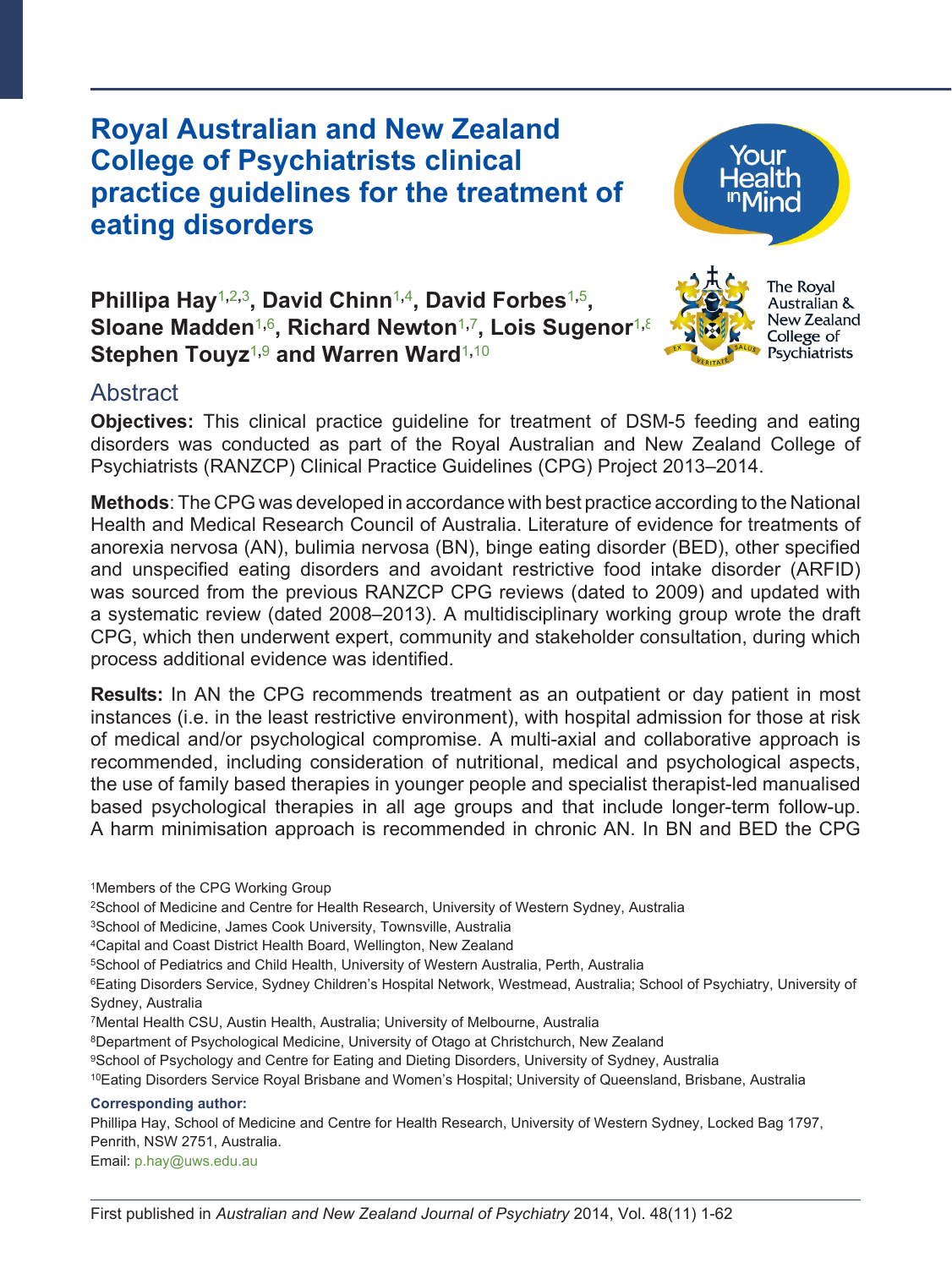recommends an individual psychological therapy for which the best evidence is for therapistled cognitive behavioural therapy (CBT). There is also a role for CBT adapted for internet delivery, or CBT in a non-specialist guided self-help form. Medications that may be helpful either as an adjunctive or alternative treatment option include an antidepressant, topiramate, or orlistat (the last for people with comorbid obesity). No specific treatment is recommended for ARFID as there are no trials to guide practice.

Conclusions: Specific evidence based psychological and pharmacological treatments are recommended for most eating disorders but more trials are needed for specific therapies in AN, and research is urgently needed for all aspects of ARFID assessment and management.

## Expert reviewers

Associate Professor Susan Byrne, Dr Angelica Claudino, Dr Anthea Fursland, Associate Professor Jennifer Gaudiani, Dr Susan Hart, Ms Gabriella Heruc, Associate Professor Michael Kohn, Dr Rick Kausman, Dr Sarah Maguire, Ms Peta Marks, Professor Janet Treasure and Mr Andrew Wallis.

## Keywords

Clinical Practice Guideline, eating disorders, evidence-based review

## **Introduction**

This guideline for the clinical management of eating disorders is a project of the Royal Australian and New Zealand College of Psychiatrists (RANZCP). The guideline represents the work of a core working group of health care academics and professionals and wide consultation with key stakeholders and the community.

The guideline is intended to provide current evidence based guidance on the assessment and treatment of people with eating disorders by psychiatrists and other health professionals in the Australian and New Zealand context and includes identifying further research needs. It is written with reference to other international guidelines such as those of the American Psychiatric Association and the United Kingdom National Institute for Health and Care Excellence guidelines and is intended to address both broad but also specific issues, such as those relevant to Māori and Pacific, and Aboriginal and Torres Strait Islander peoples.

#### *Overview*

Eating disorders are characterised by disturbances of eating behaviours and a core psychopathology centred on food, eating and body image concerns. Early reports of an anorexia nervosa-like illness date to the 1600s (Silverman, 1983) and anorexia nervosa as a diagnostic entity was described first in 19th century medical reports (Gull, 1874; Lasegue, 1873). In contrast, bulimia nervosa and binge eating disorder were not described until the 20th century. The American Psychiatric Association DSM-5 diagnostic criteria for anorexia nervosa (APA, 2013) include self-imposed or maintained weight loss such that the person is underweight (for age and height) and associated overvaluation of shape and weight (see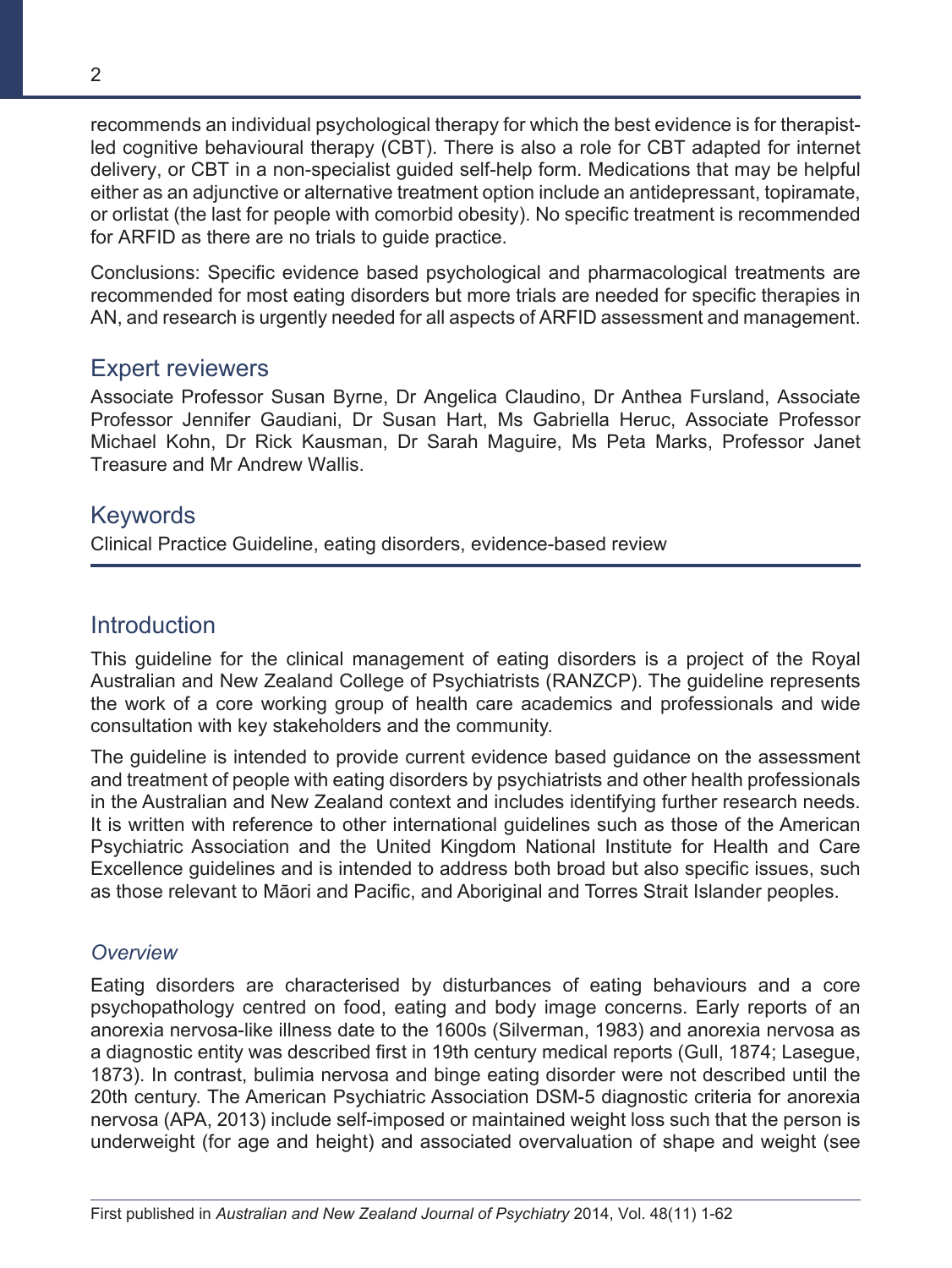[Table 1](#page-49-0)). Two subtypes of anorexia nervosa are specified: restrictive type (with or without compulsive exercise); and binge eating/purging type, with binge eating (uncontrolled overeating) and purging (vomiting, laxative or diuretic misuse). Severity is specified according to BMI (kg/m2) status.

Bulimia nervosa and binge eating disorder are both defined in the DSM-5 by having regular and sustained binge eating episodes. People with bulimia nervosa also compensate for binge eating with regular extreme weight control behaviours (such as purging). As they do not engage in such compensation regularly, people with binge eating disorder are likely to be overweight or obese. People with bulimia nervosa also have a self-view that is unduly influenced by weight and shape overvaluation. Other specified and unspecified feeding and eating disorders (OSFED and UFED) in the DSM-5 include atypical anorexia nervosa (where BMI may be within the normal range) and sub-threshold forms of bulimia nervosa and binge eating disorder on the basis of insufficient frequency and/or duration of disordered eating behaviours.[1](#page-33-0) A new disorder added to DSM-5 is avoidant/restrictive food intake disorder (ARFID) which, like binge eating disorder, and in contrast to anorexia nervosa and bulimia nervosa, is not characterised by body image disturbance. This departure from weight/shape overvaluation as a key feature of all eating disorders is the subject of discussion in the field and likely to also be found in the ICD-11 revision (Al-Adawi et al., 2013). Readers interested in this debate are referred to Russell (2013) and Hay (2013a).

Since the classic writings of Hilde Bruch (Bruch, 1978) the 'face' of anorexia nervosa and eating disorders has changed dramatically. Eating disorders are not the 'preserve' of females, the wealthy or 'westerners'. In the general population, lifetime prevalence of anorexia nervosa is around 1% in women and < 0.5% in men, bulimia nervosa around 2% in women and 0.5% in men, and binge eating disorder around 3.5% in women and 2.0% in men (Favaro et al., 2003; Hudson et al., 2007; Keski-Rahkonen et al., 2007; Lewinsohn et al., 2000; Oakley Browne et al., 2006; Preti et al., 2009; Raevuori et al., 2009; Striegel-Moore et al., 2003; Wade et al., 2006). Point (three-month) prevalence in Australia is estimated at around 1% for bulimia nervosa, 2% for binge eating disorder (using the DSM-5 criteria of weekly frequency of binge eating and extreme weight control behaviours) and 3% for other eating disorders (specified or unspecified according to the new DSM-5 criteria) (Hay et al., 2008). The gender ratio in bulimia nervosa is similar to that of anorexia nervosa but binge eating disorder has a more even gender distribution (Hudson et al., 2007). Accurate point prevalence has not been estimable for anorexia nervosa in Australia but 12-month prevalence in the New Zealand survey was <1% (Wells et al., 2006).

Eating disorders are associated with notable quality of life impairment and impact on home, work, personal, and social life (Jenkins et al., 2011; Mitchison et al., 2012; Mond et al., 2012) and economic cost (Butterfly Foundation, 2012). Eating disorders also frequently co-occur with other mental health disorders, particularly anxiety disorders and depression (Hudson et al., 2007). The peak age of onset of anorexia nervosa is in early to mid-adolescence but may occur at any age, including in childhood, where the gender balance is more even (Madden et al., 2009). The reasons for the greater number of boys presenting in childhood years are unclear. In bulimia nervosa and binge eating disorder onset is more commonly in later adolescence and young adulthood (Stice et al., 2013) and binge eating disorder is more likely a mid-life disorder with a much more even gender frequency. It is important to be aware that all eating disorders can, and do, arise at any age, and in both females and males. In addition, eating disorders often go undiagnosed and untreated. Thus it is common for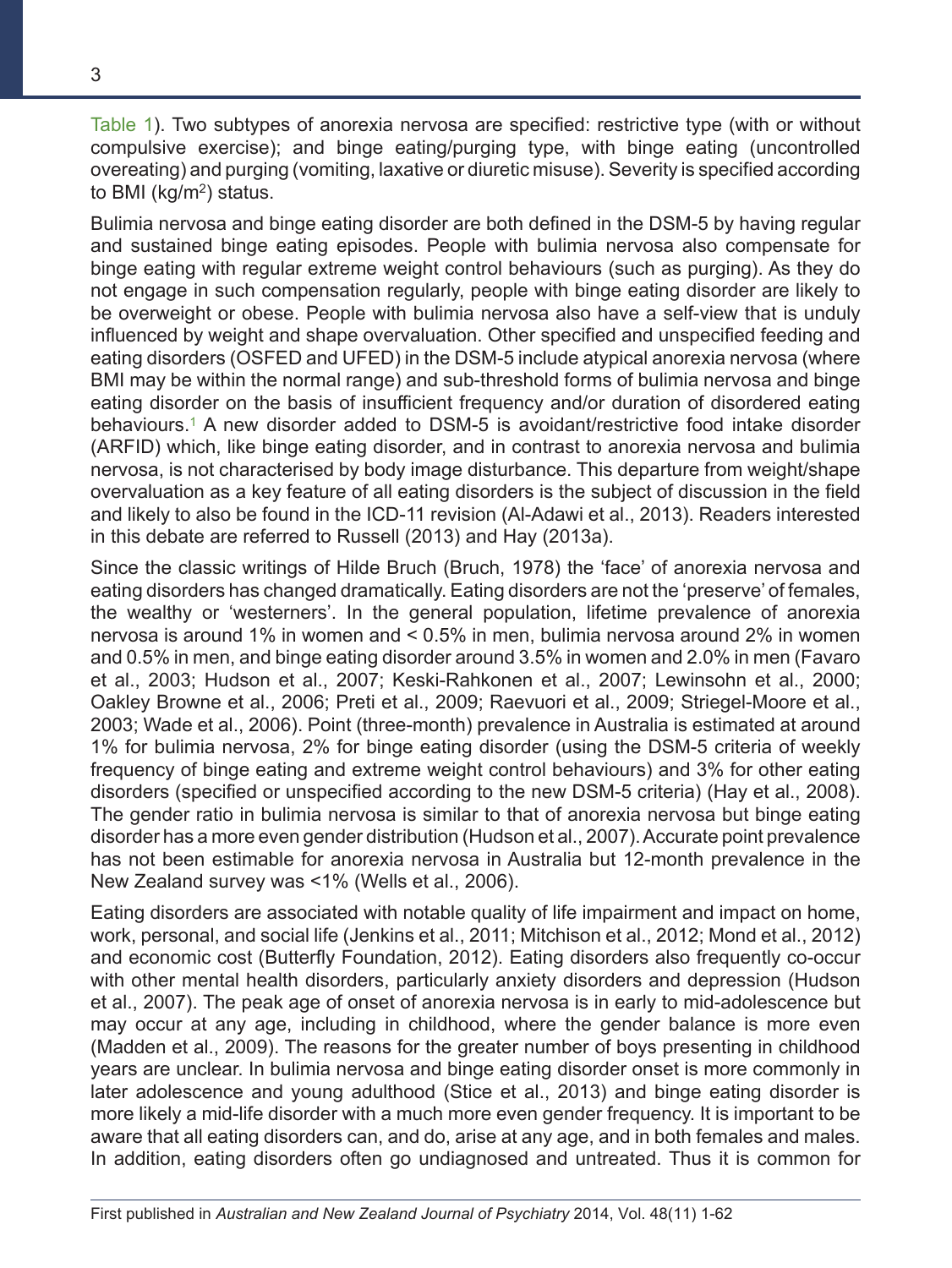adults to present for treatment many years after onset, even into late middle-age (Bulik et al., 2012; Hart et al., 2011b). However, most people make a sustained recovery with treatment. This includes people with anorexia nervosa, where up to 40% of adults (and a higher percent of adolescents) will make a good five-year recovery, a further 40% a partial recovery and those with persistent illness may yet benefit from supportive therapies. For those with bulimia nervosa at least 50% fully recover and the outcomes with treatment are also good if not better for binge eating disorder (Steinhausen, 2002; Steinhausen and Weber, 2009; Steinhausen et al., 2003).

#### *Aetiology*

Socio-cultural, biological and psychological factors all contribute to the aetiology of eating disorders (Mitchison and Hay, 2014; Smink et al., 2012; Stice, 2002). The strongest sociodemographic risk factor for having an eating disorder continues to be being of female gender and being from the developed world where the 'thin ideal' prevails. Migrants from the developing world seem to be at particular risk. Also at risk are those living in urban areas and undertaking life pursuits where body image concerns predominate, for example, competitive gymnastics and fashion modelling.

In all eating disorders there is an increased genetic heritability and frequency of a family history. A family history of 'leanness' may be associated with anorexia nervosa and a personal or family history of obesity with bulimic eating disorders. Early menarche (controlling for body weight) also increases risk. Also likely important are epigenetic changes to DNA structure that are not encoded by the DNA sequence itself but which nonetheless result in enduring changes in gene expression and which are transmitted to subsequent generations. These can occur following periods of food deprivation (e.g. the Dutch starvation in World War 2), food repletion, or severe environmental stress (Campbell et al., 2011).

Psychological factors include a 'milieu' of weight concern in formative developmental years and specific personality traits, mostly notably low self-esteem (all eating disorders) and high levels of clinical perfectionism for those with anorexia nervosa, and impulsivity for bulimic disorders. Adverse experiences including emotional and sexual child abuse increase personal vulnerability, most likely through impeding a robust sense of self-worth and adaptive coping. The eating disorder then provides a sense of improved self-esteem and self-control for the individual (Stice, 2002).

#### *Aim and scope*

This clinical guideline will aim to provide guidance in the clinical treatment of people with eating disorders, namely anorexia nervosa, bulimia nervosa, binge eating disorder, ARFID. The clinical practice guideline (CPG) may have clinical utility to corresponding forms of other specified or not specified eating disorders that fail to meet DSM or ICD diagnostic criteria for anorexia nervosa, bulimia nervosa, binge eating disorder or ARFID. It will focus on two age groups in anorexia nervosa: (1) adults and older adolescents (18 years and above) and (2) children and adolescents living at home, as treatment and outcomes differ between these groups. One special population, people who are obese or overweight with an eating disorder, will also be addressed.<sup>2</sup>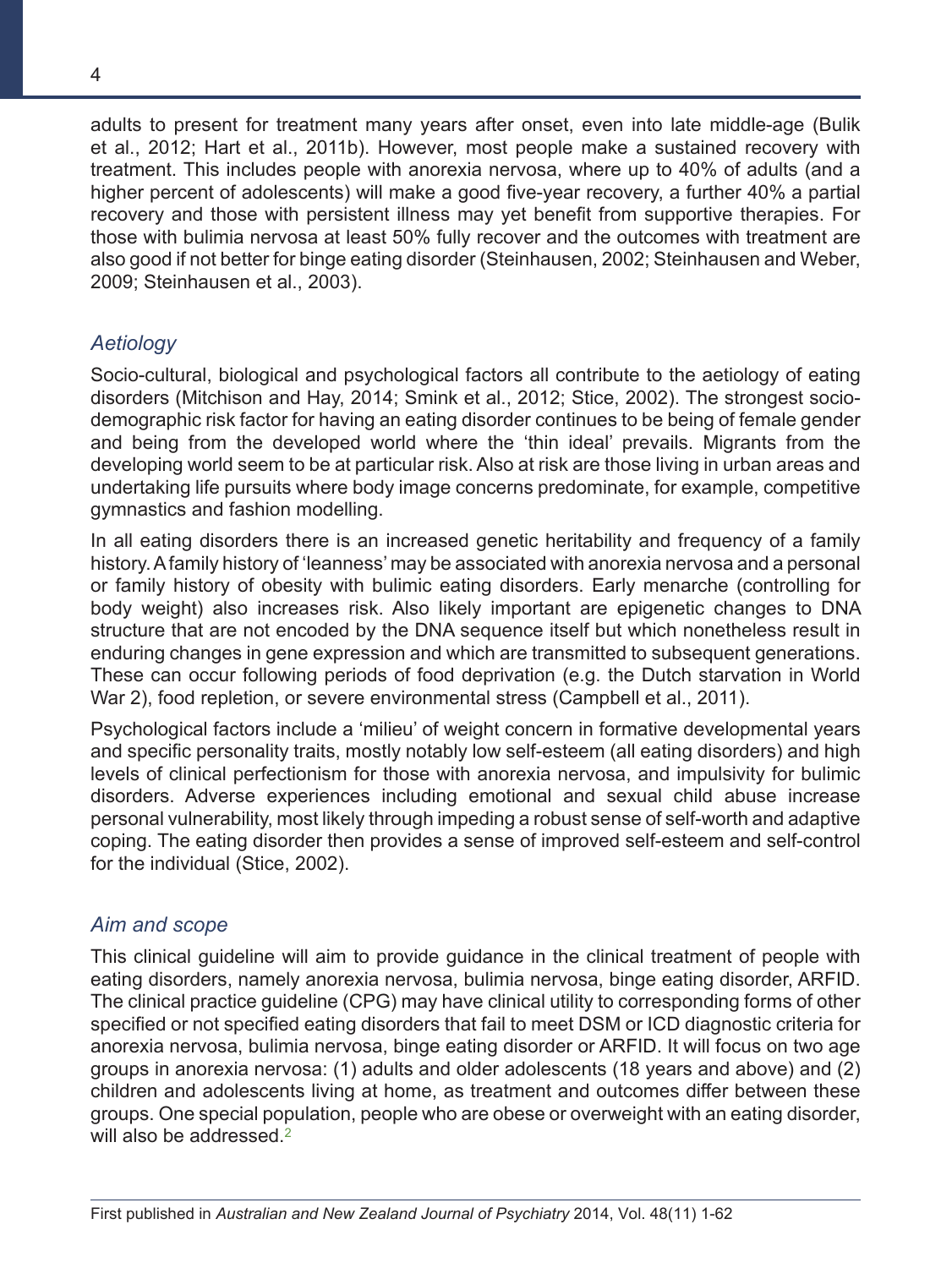There is much more space given to anorexia nervosa in this CPG than other disorders. This does not reflect the prevalence of disorders but rather the added complexities of assessment and management for anorexia nervosa compared to bulimia nervosa and binge eating disorder, and the paucity of knowledge in ARFID. In contrast to bulimia nervosa and binge eating disorder, anorexia nervosa presents more frequently in children and adolescents as well as in adults, it is more likely to become severe and enduring and has more extensive medical co-morbidities. We decided not to separate the two disorders of recurrent binge eating (bulimia nervosa and binge eating disorder) as there is much overlap in assessment and treatment approaches and evidence for a transdiagnostic approach.

## *Method*

This guideline was developed as part of the Royal Australian and New Zealand College of Psychiatrists, Clinical Practice Guidelines Project 2013–2014. It was developed in accordance with best practice as outlined by the National Health and Medical Research Council (NHMRC, 2007).

The literature review focused on recent systematic reviews that would include relevant treatment trials since the RANZCP guidelines were written and subsequently reviewed and updated for the consumer guidelines in 2009 (Beumont et al., 2003; RANZCP, 2004; RANZCP, 2009). A comprehensive literature review was thus conducted with dates 2008– 2013 to systematically identify and synthesise all studies that were potentially relevant to the guideline. The search was undertaken using PubMed and the search terms 'anorexia nervosa' OR 'bulimia nervosa' AND 'treatment guidelines' OR 'systematic review' OR metaanalysis'. Reference lists of identified systematic reviews were also searched for relevant empirical studies on which the CPG recommendations are based. Forty-nine papers were generated and inspected for relevance and quality (including level of evidence grade according to NHMRC categories). Twenty-seven potentially relevant systematic reviews and empirical trials were reviewed by each of two members of the working group for inclusion, and 21 papers were included (members being ineligible to review literature that they had authored or co-authored themselves). Inclusion criteria were reaching a gradable level of evidence according to NHMRC categories of at least level III or higher. Five papers (three from expert reviewers, one from a working group member and one by a member of the public who was consulted) had also been identified by members of the working group and reviewed according to the same process. The results of the search are depicted in Figure 1.

Evidence based recommendations (EBR) were formulated after appraising the evidence using the NHMRC levels of evidence ratings (see [Table 2](#page-51-0)). Where evidence was weak or lacking, consensus based recommendations (CBR) have been formulated. A consensus based recommendation is the lowest level of evidence. It is the consensus of a group of experts in the field and is informed by their agreement as a group according to their collective clinical and research knowledge and experience. In this process level IV articles were considered where higher level evidence was lacking and they informed the CBR.

A series of drafts were then prepared and refined by the working group. The final draft was then reviewed by national and international expert advisers, professional bodies (medicine, psychology, dietetics, nursing, social work and occupational therapy) and special groups (consumer, carer, Aboriginal and Torres Strait Islander, Māori and Pacific and migrant) prior to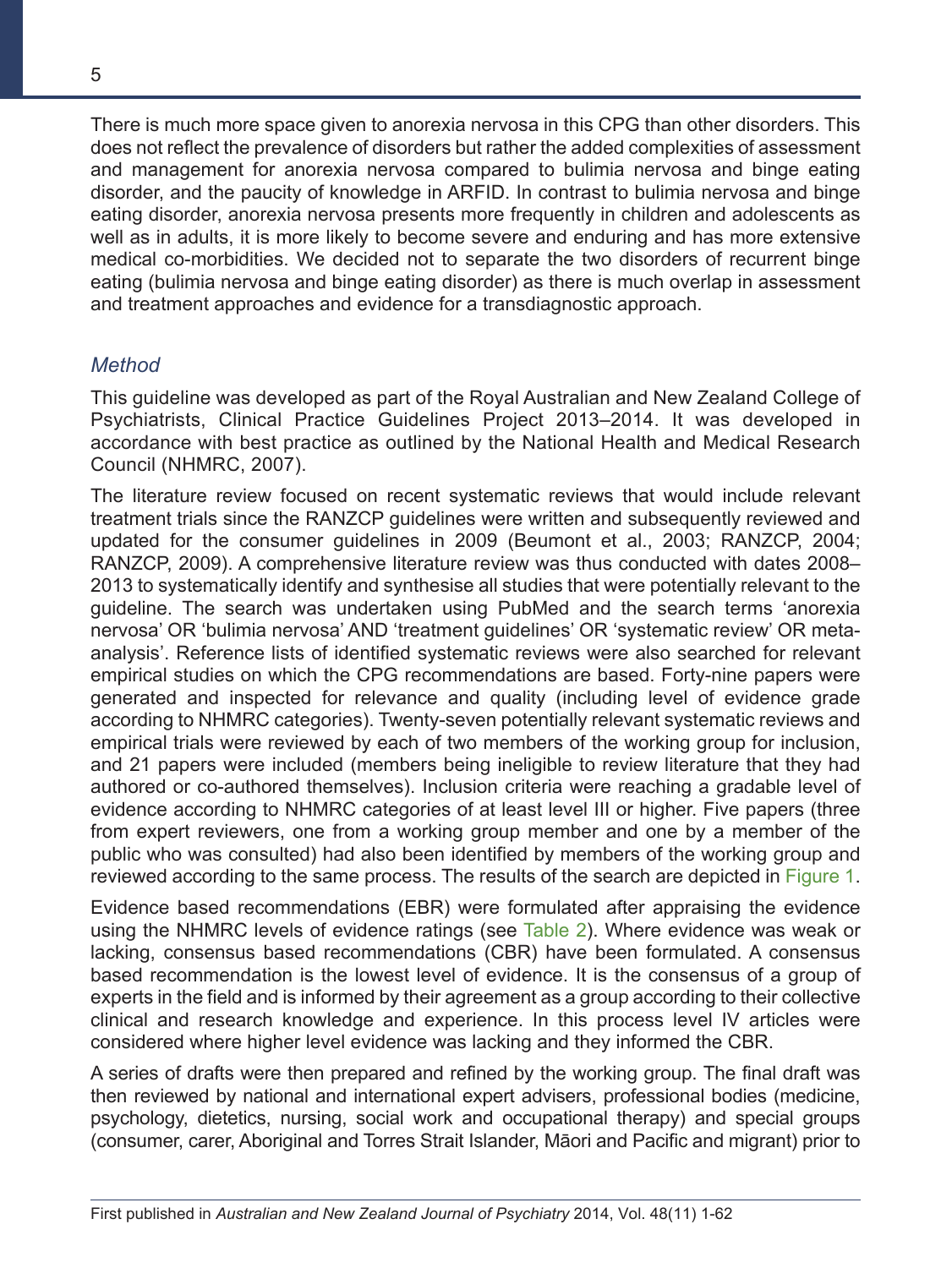an extensive community consultation process. A full list of people and groups consulted and tables of included and excluded studies are available on the [RANZCP web site.](https://www.ranzcp.org)

#### *General principles of treatment for all eating disorders*

*Person-centred informed decision-making.* Safe and empirically supported treatment options based on available research and expert consensus should be discussed with the individual and their family. These options should be centred wherever possible on an informed decision made with the person and (where appropriate) their family. For children and adolescents the decision balance will be age appropriate and will involve their parents or legally appointed guardian.

*Involving family and significant others.* Unless there are contraindications or the individual is opposed, family or significant others should be enlisted as partners in the assessment and treatment process. Given the considerable burden on family members it is important that the family is provided with appropriate support and information.

*Recovery-oriented practice.* Care for people with eating disorders should be provided within a framework that supports the values of recovery-oriented care (Australian Health Ministers Advisory Council, 2013). Recovery-oriented practice encapsulates mental health care that:

- recognises and embraces the possibilities for recovery and wellbeing created by the inherent strength and capacity of all people experiencing mental health issues
- maximises self-determination and self-management of mental health and wellbeing
- assists families to understand the challenges and opportunities arising from their family member's experiences
- provides evidence-informed treatment, therapy, rehabilitation and psychosocial support that helps people to achieve the best outcomes for their mental health, physical health and wellbeing
- works in partnership with consumer organisations and a broad cross-section of services and community groups
- embraces and supports the development of new models of peer-run programs and services
- maximises choice
- supports positive risk-taking
- recognises the dignity of risk, i.e. the individual's right to make treatment choices that the treating health care team might not see as being the most effective decision
- takes into account medico-legal requirements and duty of care
- promotes safety.

*Least restrictive treatment context.* Where possible, treatment should be offered in the setting that is least restrictive and best suited to the individual's needs and preferences.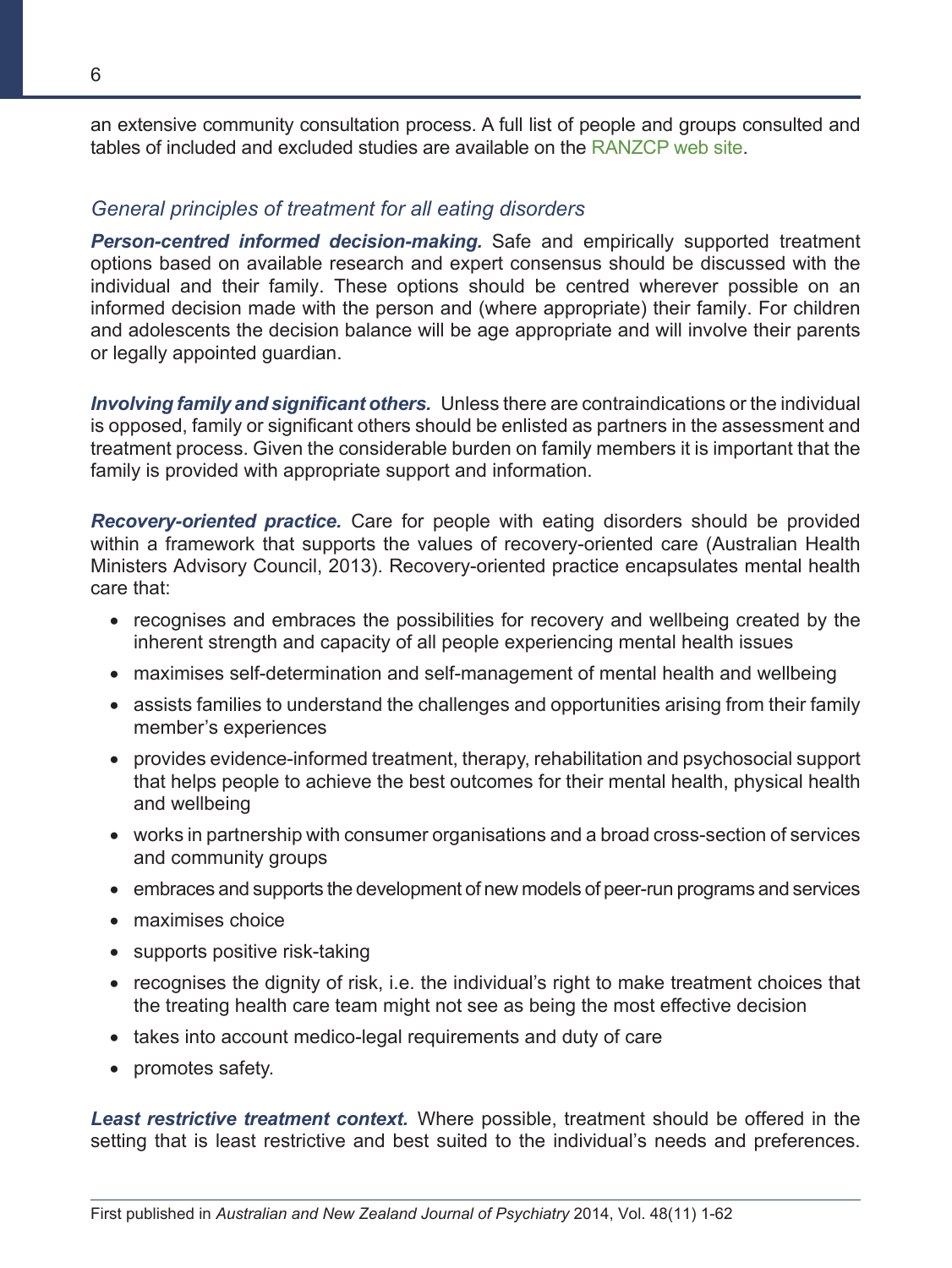Many people with eating disorders are difficult to engage as they are ambivalent, or fear giving up their eating disorder behaviours, or deny the illness or the seriousness of their symptoms. Offering options and control can help with therapeutic engagement. Legislation in both New Zealand and Australia allows for involuntary assessment or treatment if a person with anorexia nervosa has impaired decision-making capacity, and is unable or unwilling to consent to interventions required to preserve life. Although involuntary treatment may provide the opportunity to prevent fatal complications, the potential adverse effects on therapeutic alliance needs to be considered (Carney et al., 2007). The short-term weight gain response of involuntary patients with anorexia nervosa has been shown to be comparable to those admitted voluntarily (Watson et al., 2000). Many of those who are treated on an involuntary basis later agree that treatment was necessary and remain therapeutically engaged (Guarda et al., 2007; Tan et al., 2010; Watson et al., 2000).

*Multidisciplinary approach.* Expert consensus and clinical cohort studies (e.g. NICE, 2004b) support a multidisciplinary approach to ensure that the individual gets access to the combined medical, dietetic (Dietitians Association of Australia, 2012) and psychological interventions required to maximise the chances of a full recovery. Ideally, team members will have specialist knowledge, skills and experience in the area of eating disorders, and be situated in the same location or at least in places easily accessible for those being treated and their families. Although team members may have differing perspectives, a united approach in delivering treatment is critical. The general practitioner is often in the best position to be the key coordinating clinician, especially if the treating specialists are not co-located.

*Stepped and seamless care.* Ideally, a range of options including outpatient, intensive outpatient with meal support, day program, and inpatient treatment should be available. As many people will not be seen by a specialist service, specialists should build strong links with primary care, general hospital and community providers in order to facilitate access and smooth transitions of care between general practice, emergency departments, medical wards, mental health settings, private clinicians and specialist services (House et al., 2012).

*A dimensional and culturally informed approach to diagnosis and treatment.* Establishing the presence of the core syndrome of an eating disorder is crucial in terms of informing treatment, but significant symptom variability occurs within and between individual experiences of anorexia nervosa, bulimia nervosa and binge eating disorder and other eating disorders. A rigid approach to diagnosis should be avoided (Pike, 2013). Empirically supported definitions of severity are still in development (Maguire et al., 2008) and although physical measures (e.g. BMI and more specific indicators of malnutrition such as amenorrhoea, hypotension, bradycardia, hypothermia and neutropaenia) are commonly used as markers of severity, psychological symptoms and clinical history should also inform severity formulations (Maguire et al., 2012). Comparative studies (EBR III) highlight possible cultural and ethnic variability in the presentation of anorexia nervosa or other eating disorders (Soh et al., 2006). There are insufficient studies on gender differences to inform the need for major differences in assessment approaches or treatment delivery for males (Murray and Touyz, 2013).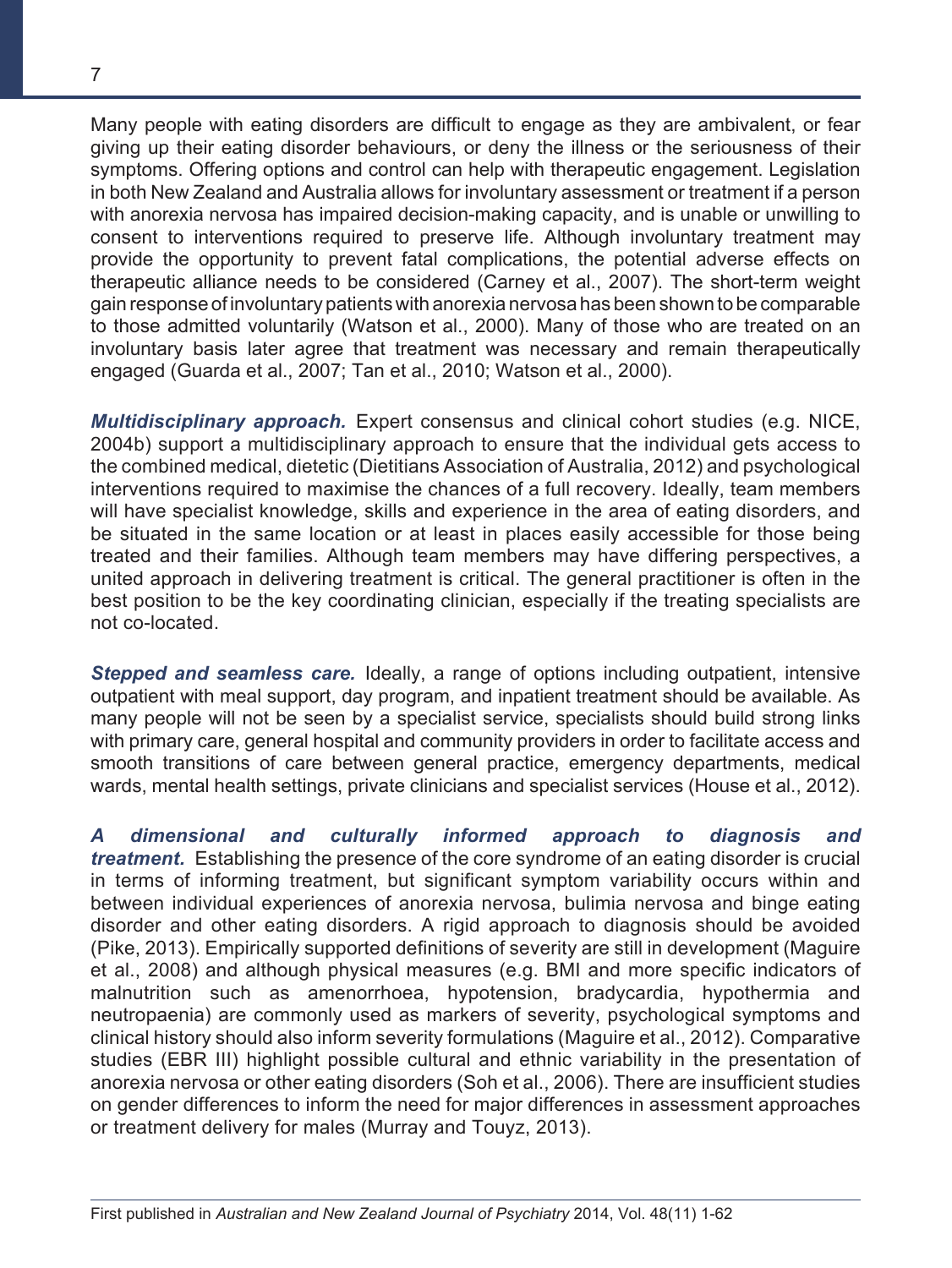*Indigenous care.* Clinicians must demonstrate the appropriate knowledge, skills, awareness, and attitudes ('cultural competence') when working with people with eating disorders from indigenous and other cultural backgrounds. Assessment and treatment of eating disorders in Aboriginal and Torres Strait Islander and Māori and Pacific peoples should ascribe to the broader principles of mental health care as recommended in the RANZCP online training guide (RANZCP, 2012).

Approaches to care of people of Aboriginal and Torres Strait Islander background should be informed by an understanding of their history and culture even though there is little written about specific approaches to treatment for those who suffer from an eating disorder. However, epidemiologic evidence indicates that Aboriginal and Torres Strait Islander people are no less likely, and may be more likely, to experience an eating disorder as non-indigenous Australians (Hay and Carriage, 2012). In particular, poor nutrition and health-related consequences such as Type II diabetes are well recognised problems in this population. The reasons for this are complex, but the loss of traditional values and practices in food choices and replacement with foods of less nutritional value may be part of a broader process of cultural dispossession combined with social disadvantage. In addition, Aboriginal and Torres Strait Islander adolescents do have body image concerns which appear to focus around a desired 'muscular' shape (Cinelli and O'Dea, 2009) and may be less concerned about being slim or losing weight (McCabe et al., 2005; Ricciardelli et al., 2004).

Epidemiological data are scarce in Māori and Pacific peoples, with older data suggesting a lifetime prevalence of 3.1% (0.7% anorexia nervosa; 2.4% bulimia nervosa) and 3.9% respectively (Baxter et al., 2006). However, there are high levels of obesity in both Māori and Pacific peoples compared with the New Zealand adult population overall (Ministry of Health, 2012a, 2012b). Thus, whilst the prevalence of binge eating disorder is unknown, because of an associated risk with obesity it is possible that Māori and Pacific peoples are at increased risk of binge eating disorder.

In New Zealand 'cultural competence' explicitly includes application of te Tiriti o Waitangi (the Treaty of Waitangi) principles of partnership, participation and protection. This may require different assessment practices, for example the presence of wider whānau (family) at consultations, styles of treatment engagement and the communication of treatment information. These competencies are further outlined by the Medical Council of New Zealand and the New Zealand Psychologists Board (MCNZ, 2006a, 2006b, 2010; NZPB, 2011). In every aspect, working with different cultural groups requires respect for different world views, values and meanings. Clinicians should seek cultural advice and leadership from cultural support staff/whānau advisers to maximise engagement and therapeutic alliance.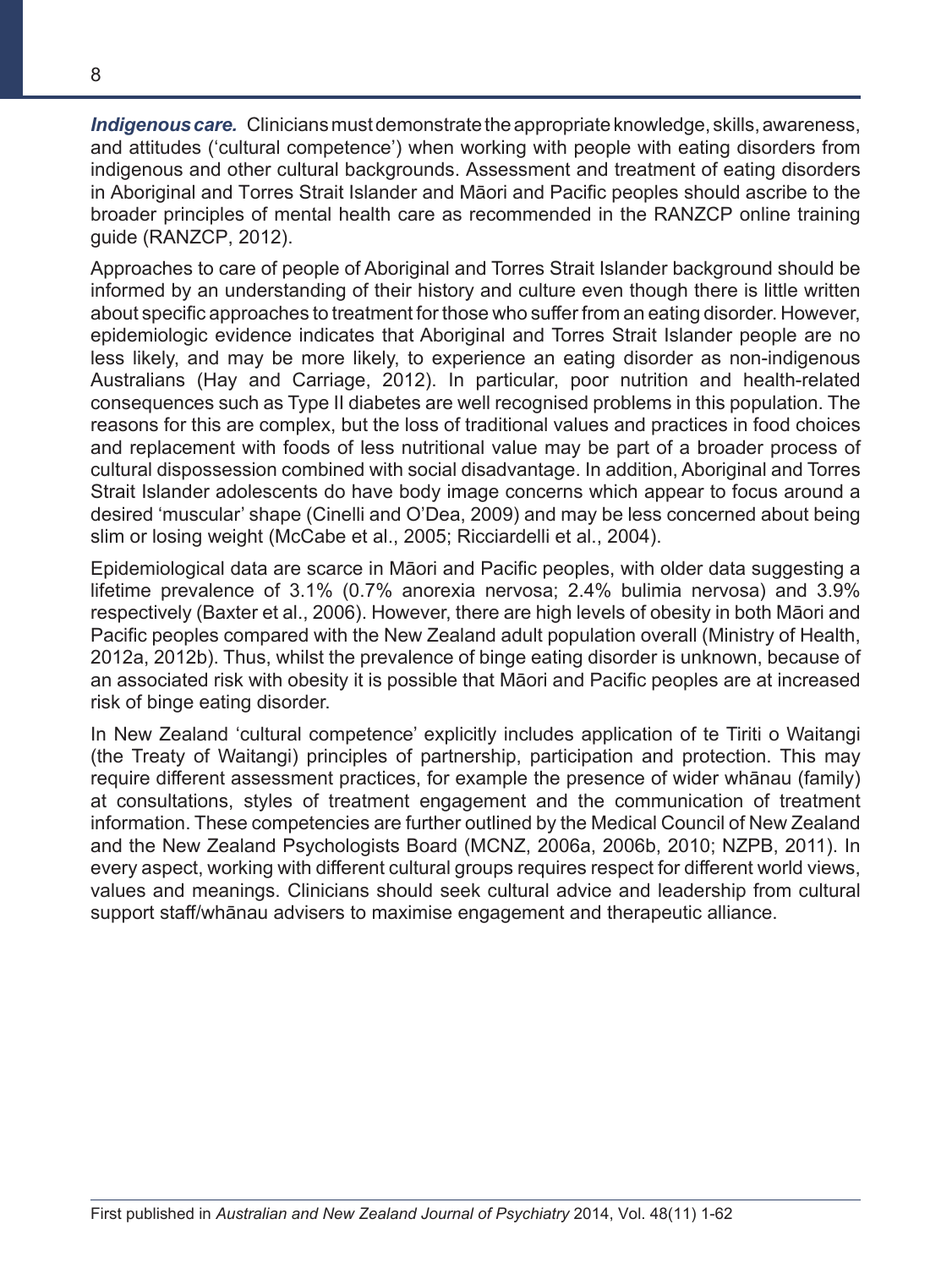## **Section one: anorexia nervosa**

### **Anorexia nervosa in adults**

#### *Introduction*

The following section outlines core assessment and treatment guidelines for adults with anorexia nervosa. There is a lack of high quality evidence to guide the clinician in the treatment of adults who have anorexia nervosa. Methodologically robust studies are small in number and inconclusive, meaning that conflicting results are common. Many studies are limited by methodological issues including small samples, low quality design, and short follow-up periods (Watson et al., 2010). There have however been improvements in the evidence base for treatments for adults with anorexia nervosa since the 2003 RANZCP Clinical Practice Guidelines (Beumont et al., 2003; Watson and Bulik, 2012). Clinical practice is as well best informed by considering recent systematic reviews and accessing empirically investigated treatments in conjunction with consensus opinions of experts in the field (Beumont et al., 2003; RANZCP, 2004; Watson et al., 2010; Yager et al., 2006).

#### *Assessment*

A comprehensive assessment of the individual and their circumstances should be undertaken to confirm the diagnosis of anorexia nervosa and any comorbid psychiatric or medical diagnoses, to evaluate medical and psychiatric risks, and to develop a biopsychosocial formulation. Collecting assessment information is an ongoing task as clinical issues and priorities unfold throughout treatment. Comprehensive initial assessment of adults should include the following components:

- Collating a thorough history including the various symptoms of anorexia nervosa which include but are not limited to: dietary restriction; weight loss; inability to restore weight; body image disturbance; fears about weight gain; binging; purging; excessive exercise; early satiety; constipation; and the use of laxatives, diuretics, or medications to lose or maintain low weight (APA, 2013). Other symptoms may include disturbed eating behaviours, e.g. eating apart from others and ritualistic patterns of eating such as prolonged meal times and division of food into very small pieces (Wilson et al., 1985). It is important to accurately assess nutritional and fluid intake, with specific enquiries made as to the adequacy of main meals and snacks consumed. Where possible, collateral sources such as family members and other clinicians involved in the person's care should be utilised. The perspective of others is especially important given that symptom minimisation, poor insight or genuinely poor understandings of the seriousness of symptoms are common aspects of anorexia nervosa (APA, 2013).
- Investigating any medical complications and the current level of medical risk. This is essential and should include a brief physical examination including measurement of weight, height, calculation of BMI, seated and standing pulse rate to detect resting bradycardia and/or tachycardia on minimal exertion due to cardiac deconditioning, blood pressure (seated and standing) and temperature. These findings are needed to determine if immediate hospital admission is required (see [Table 3\)](#page-52-0). Investigations should include serum biochemistry to detect hypokalaemia, metabolic alkalosis or acidosis, hypoglycaemia, hypophosphataemia, and hypomagnesaemia, serum liver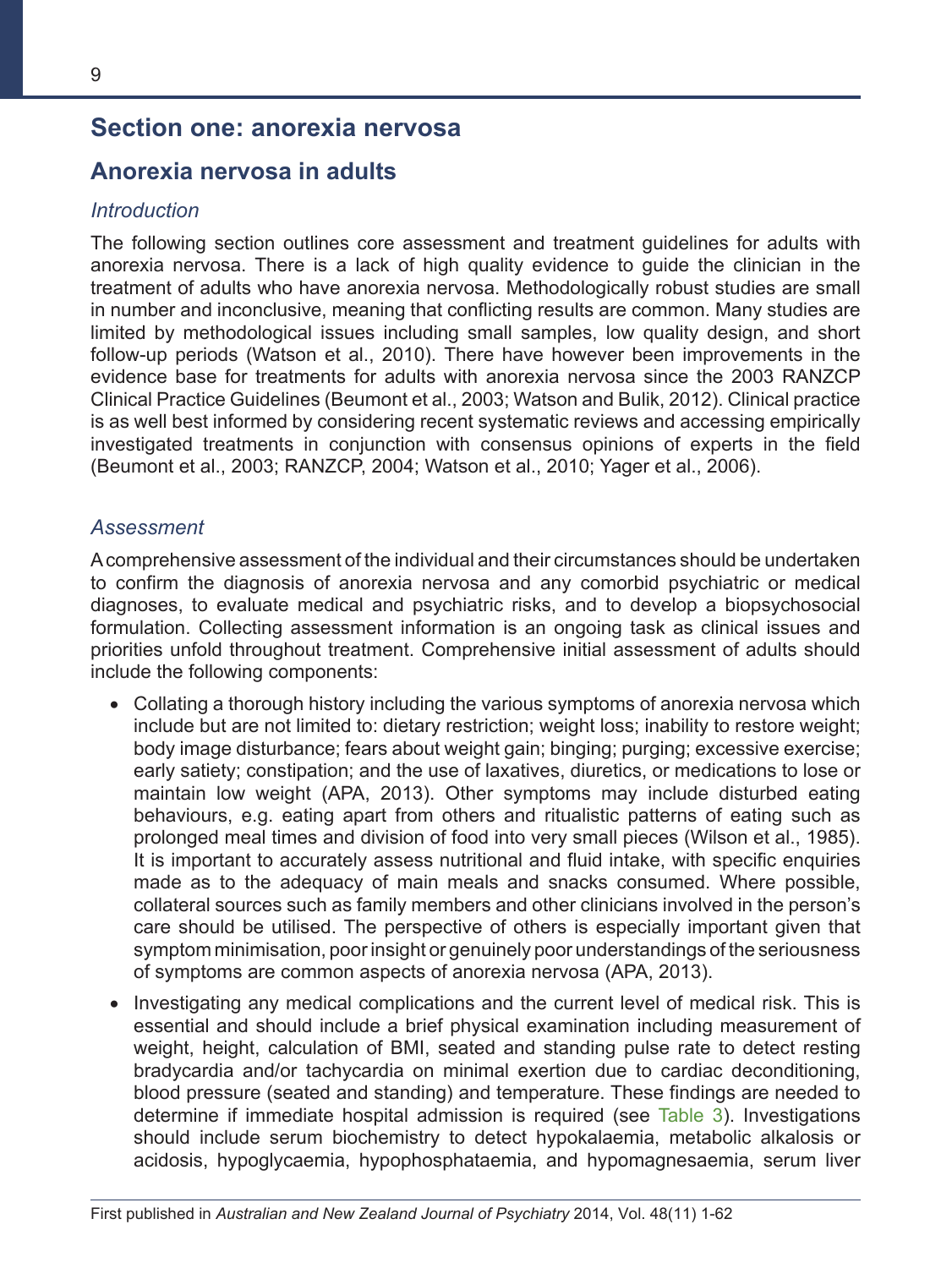function tests, serum prealbumin levels and a full blood examination looking for evidence of starvation-induced bone marrow suppression such as neutropaenia and an electrocardiogram (ECG). A bone mineral density scan should be performed routinely if the person has been underweight for six months or longer with or without amenorrhea and thereafter every two years whilst still struggling with an eating disorder (Mehler et al., 2011). The assessment should also include any history of fainting, lightheadedness, palpitations, chest pain, shortness of breath, ankle swelling, weakness, tiredness and amenorrhoea or irregular menses

- Assessing psychiatric comorbidity, e.g. anxiety, depression, substance misuse, suicidality, personality disorders, anxiety disorders and deliberate self-harm. Comorbidity in people with anorexia nervosa is common and therefore assessment for such should be routine. Lifetime prevalence of comorbidity has been reported ranging from 55% in community adolescent samples to 96% in adult samples (Godart et al., 2007; Madden et al., 2009; Milos et al., 2003; Swanson et al., 2011). All forms of anxiety disorder may occur and in one study the most common was social phobia (42%), followed by posttraumatic stress disorder (26%) and generalised anxiety disorder (23%) (Swinbourne et al., 2012). Furthermore, social anxiety is not only related to eating in public but may pre-date the onset of the eating disorder. Rates of comorbidity are similar in men and women (Raevuori et al., 2009). However, clinicians should be aware that depression, obsessional thinking, anxiety and other psychiatric symptoms can represent the reversible effects of starvation on the brain (Keys et al., 1950).
- Assessing cognitive changes due to starvation such as slowed thought processing, impaired short-term memory, reduced cognitive flexibility and concentration and attention difficulties (Hatch et al., 2010). Whilst brain imaging is not routine, these problems reflect consistent findings of reduced grey matter volumes that often do not reverse following weight recovery (Phillipou et al., 2014).
- Considering possible predisposing and precipitating factors including a family history of eating disorders, early attachment and developmental difficulties, premorbid obesity, interpersonal problems, and dieting or other causes of rapid weight loss (Mitchison and Hay, 2014; Stice, 2002). Rapid weight loss from any cause, including physical illness, can trigger cognitive changes including obsessive thinking about food, in turn precipitating and perpetuating the symptoms of anorexia nervosa (Keys et al., 1950).

#### *Treatment*

**Setting priorities.** Thorough assessment should lead to a working diagnosis or diagnoses, risk assessment and case formulation setting immediate treatment priorities. The case formulation should include preliminary hypotheses about predisposing, precipitating and maintaining factors, as well as noting the individual's strengths and protective factors. Given the typically prolonged time between onset and presentation, and the diverse pathways into anorexia nervosa, early firm statements about causal factors pertaining to an individual should be avoided. It is generally agreed that treatment priorities should be set as follows: engagement, medical stabilisation, reversal of the cognitive effects of starvation, and provision of structured psychological treatment. These are discussed in more detail below.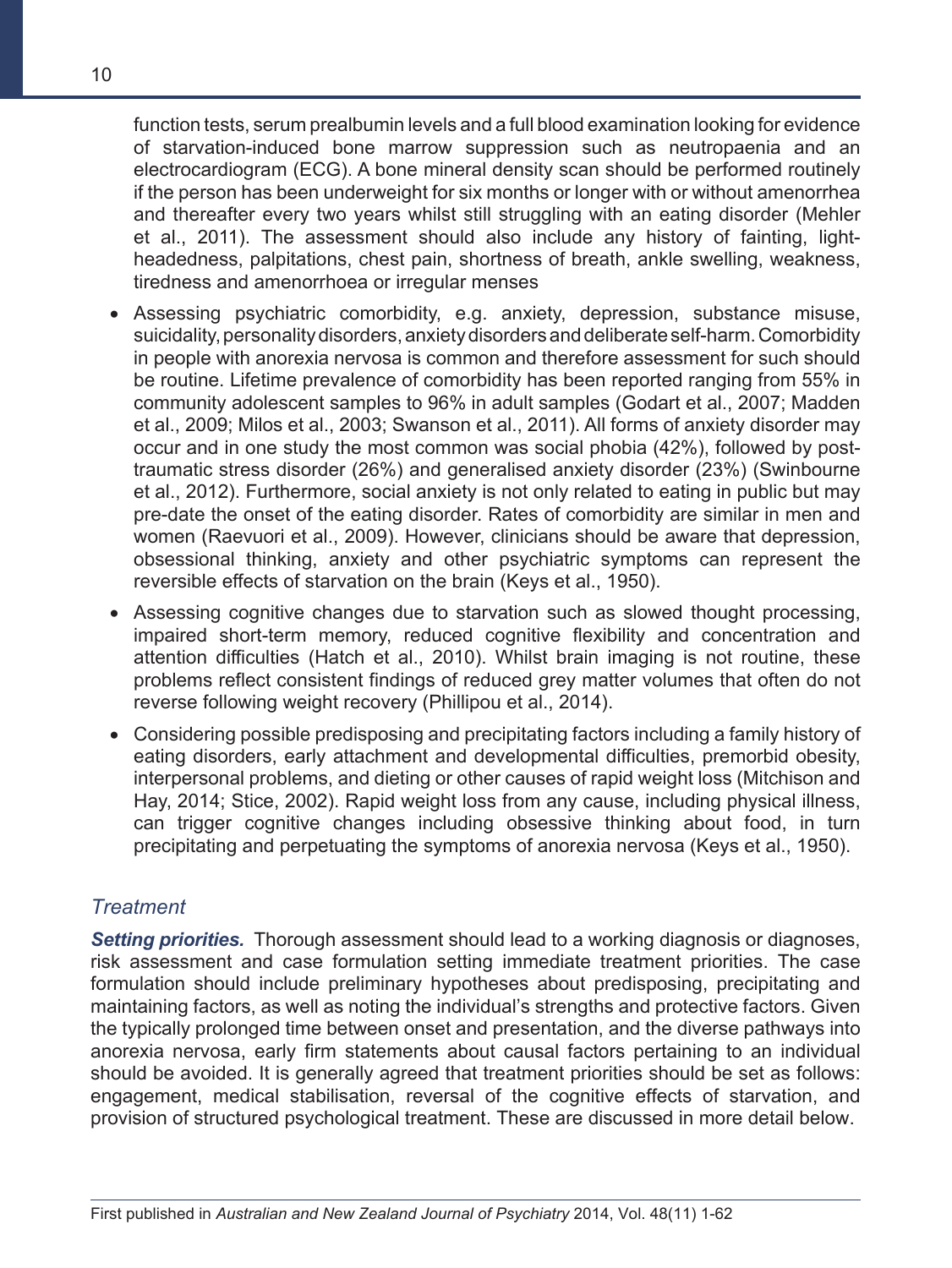*Engagement.* Engaging with the individual with anorexia nervosa and their family at the first appointment can be challenging as there is typically extreme anxiety at the prospect of increased nutrition and weight gain, which are essential for recovery. To enable therapeutic engagement it is crucial that the clinician take a non-judgemental, inclusive, empathetic and non-threatening stance. Although lacking level I empirical evidence, sensible practices for improving engagement have included psychoeducation, enlisting the support of the family (Treasure et al., 2007), motivational interviewing around what the individual themselves reports as important, and appealing to the 'healthy' part of the person (Nordbø et al., 2008; Vitousek et al., 1998).

*Medical stabilisation.* Admission to hospital is indicated if the person is at imminent risk of serious medical complications, or if outpatient treatment is not working (Beumont et al., 2003). Indicators of high medical risk requiring consideration for admission (see [Table 3\)](#page-52-0) include any one of the following: heart rate <40 bpm or tachycardia on standing due to cardiac deconditioning with >20 bpm increase in heart rate, blood pressure <90/60 mm Hg or with >20 mm Hg drop on standing, hypokalaemia, hypoglycaemia, hypophosphataemia, temperature <35.5°C, or BMI < 14 kg/m2. It is important to note that patients can report feeling well even when the risk of cardiac arrest is high. Admission is also indicated if there is rapid weight loss, several days of no oral intake, supervision required for every meal, uncontrolled purging or exercise, or suicidality.

Ideally, whenever possible and practicable, people with anorexia nervosa requiring admission should be admitted to a specialist eating disorders unit. There is debate about rates of weight gain in inpatient settings with recommended rates ranging from 500–1,400g/week (NICE, 2004b; Yager et al., 2006). There is evidence that where weight gain is the key prioritised treatment goal, inpatient treatment is superior to less intense forms of treatment due to the faster weight gain in those settings (Hartmann et al., 2011). However, inpatient beds are unfortunately scarce and can be difficult to access. In such situations, another model that has been effective in managing acute problems is admission to general medical or psychiatric beds, with support provided to generalist clinicians by a specialist eating disorder consultation-liaison service (EDOS, 2011). Where patients are at very high medical risk (e.g. with BMI < 12 or significant medical complications), they will need to be admitted to a medical setting with input from psychiatry consultation-liaison services until medically stabilised, before being transferred to a psychiatric or eating disorders specialist unit for ongoing nutritional rehabilitation and psychiatric treatment. Discharge from hospital should only occur when the person is medically stabilised, has had enough nutrition to reverse any cognitive effects of starvation so that she or he can benefit from outpatient or day patient psychotherapy (often several weeks of nutrition are required to achieve this), has had trials of leave to demonstrate that she or he can eat outside hospital, and has a direct link in with appropriate outpatient monitoring, support and treatment (EDOS, 2011).

Following discharge to less intense treatment settings, there is insufficient evidence to point to the best means of maintaining weight (Hartmann et al., 2011). One small randomised control trial found a manualised cognitive behavioural therapy for anorexia nervosa (CBT-AN) was superior to nutritional counselling and usual care (all treatment including nutritional counselling delivered by psychologists) in preventing relapse (Pike et al., 2003). Nutritional counselling alone should not be the sole treatment for people with anorexia nervosa; a multidisciplinary approach is more supported (Dietitians Association Australia, 2003) and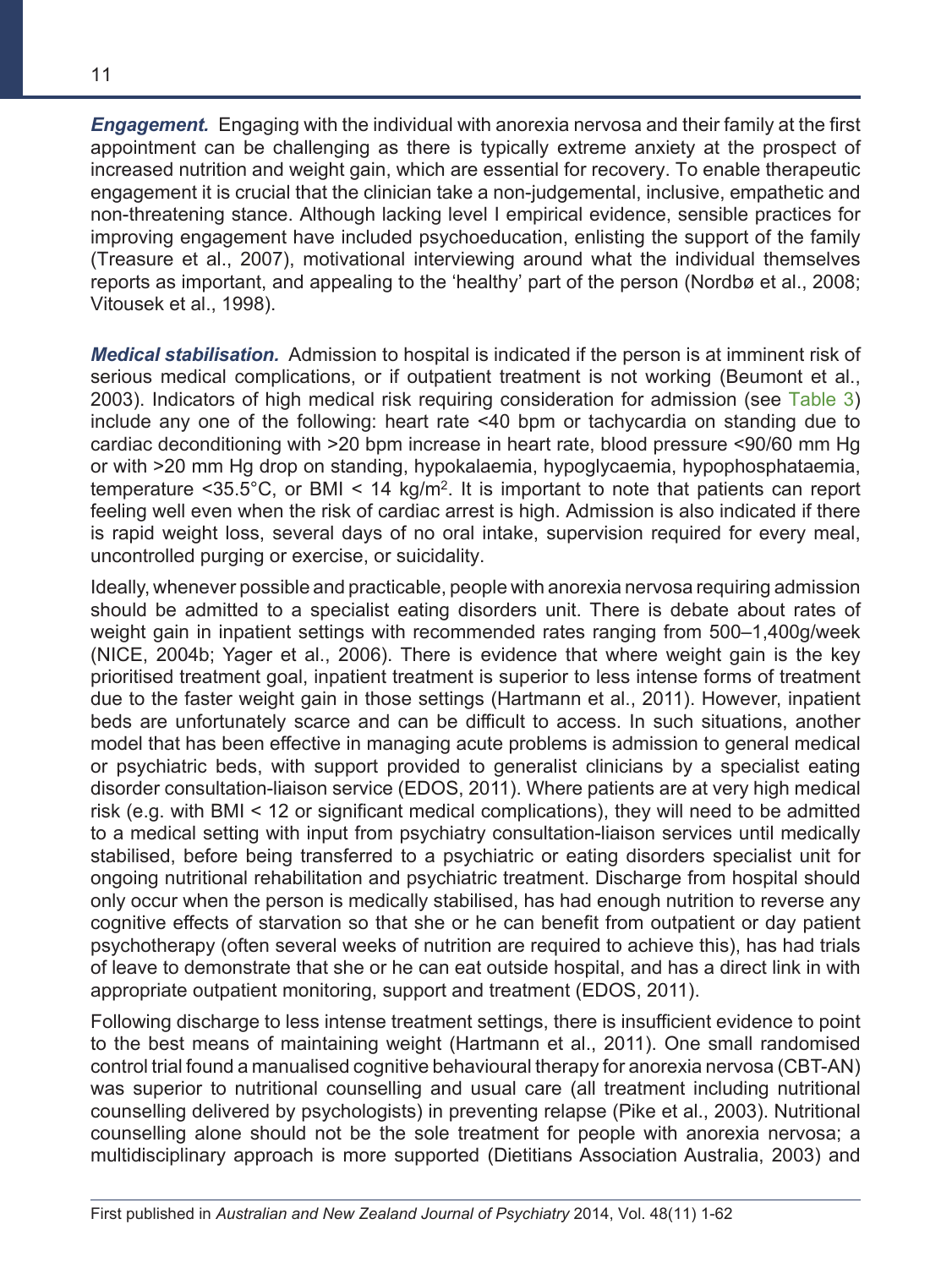there is strong clinical consensus that continuity of treatment should be provided. For people with severe and enduring eating disorders, a more flexible and patient-centred approach may need to be taken when considering criteria for admission and discharge (see separate section on severe and enduring eating disorders in this clinical practice guideline).

*Medical complications and their treatment.* [Table 4](#page-54-0) lists the common medical complications and their management. If the medical complication is secondary to malnutrition, effective treatments must always include regular and adequate nutrition. It is important to ensure that prescribed nutrition is being consumed by the individual, either through supervision and support during mealtimes by staff in hospital or family/carers out of hospital; or if the person is well enough, through self-recording of oral intake discussed at outpatient treatment sessions. Similarly, if medical complications are due to purging or other behaviours, measures need to be taken to address these.

*Refeeding syndrome.* Refeeding syndrome is a serious and potentially fatal medical complication of aggressive refeeding of an individual who has been malnourished for a lengthy period. Refeeding syndrome is understood to be due to the switch from fasting gluconeogenesis to carbohydrate-induced insulin release triggering rapid intracellular uptake of potassium, phosphate and magnesium into cells to metabolise carbohydrates (Kohn et al., 2011). This, on top of already low body stores of such electrolytes due to starvation, can lead to rapid onset of hypophosphataemia, hypomagnesia and hypokalaemia. In addition, insulin-triggered rebound hypoglycaemia can occur, exacerbated by the fact that such patients have depleted glycogen stores. The risk factors for refeeding syndrome include the degree of malnutrition and adaptation to this state, the levels of serum minerals and electrolytes such as phosphate and potassium and the rate of provision of carbohydrate in relation to other nutrients (Gentile et al., 2010; Kohn et al., 2011; Mehler et al., 2010; O'Connor and Goldin, 2011; Ornstein et al., 2003).

There is a wide range of opinion as to ideal starting doses of nutrition for adults with anorexia nervosa, with often little evidence to support the varied opinions (Gaudiani et al., 2012; Katzman, 2012; Kohn et al., 2011). Traditionally, it has been thought that the risk of refeeding syndrome can be reduced by 'starting low' and 'going slow' with nutrition, and monitoring serum phosphate, potassium and magnesium daily for the first 1–2 weeks of refeeding, and replacing these electrolytes immediately if they fall below normal range (Beumont et al., 2003; NICE, 2004b; Yager et al., 2006).

All authors agree on the importance of regularly monitoring and replacing phosphate, potassium and magnesium. However, traditional recommendations for refeeding designed to prevent refeeding syndrome are now seen by many to be too conservative, and unnecessarily put the severely malnourished person at risk of 'underfeeding syndrome' and further medical deterioration. Findings from case series studies range from those reporting large numbers of adolescents being fed on relatively high initial rates of up to 8400kJ of lowcarbohydrate continuous nasogastric feeds with supplemental phosphate without causing refeeding syndrome (Kohn et al., 2011; Whitelaw et al., 2010), to those of severely malnourished adults reporting that 45% of participants developed significant refeedinginduced hypophosphataemia with much lower mean initial refeeding doses of 4000kJ/day (Gaudiani et al., 2012). Thus, refeeding syndrome has been observed even with very low initial feeding doses, and initial dose has not been shown to be a predictor of refeeding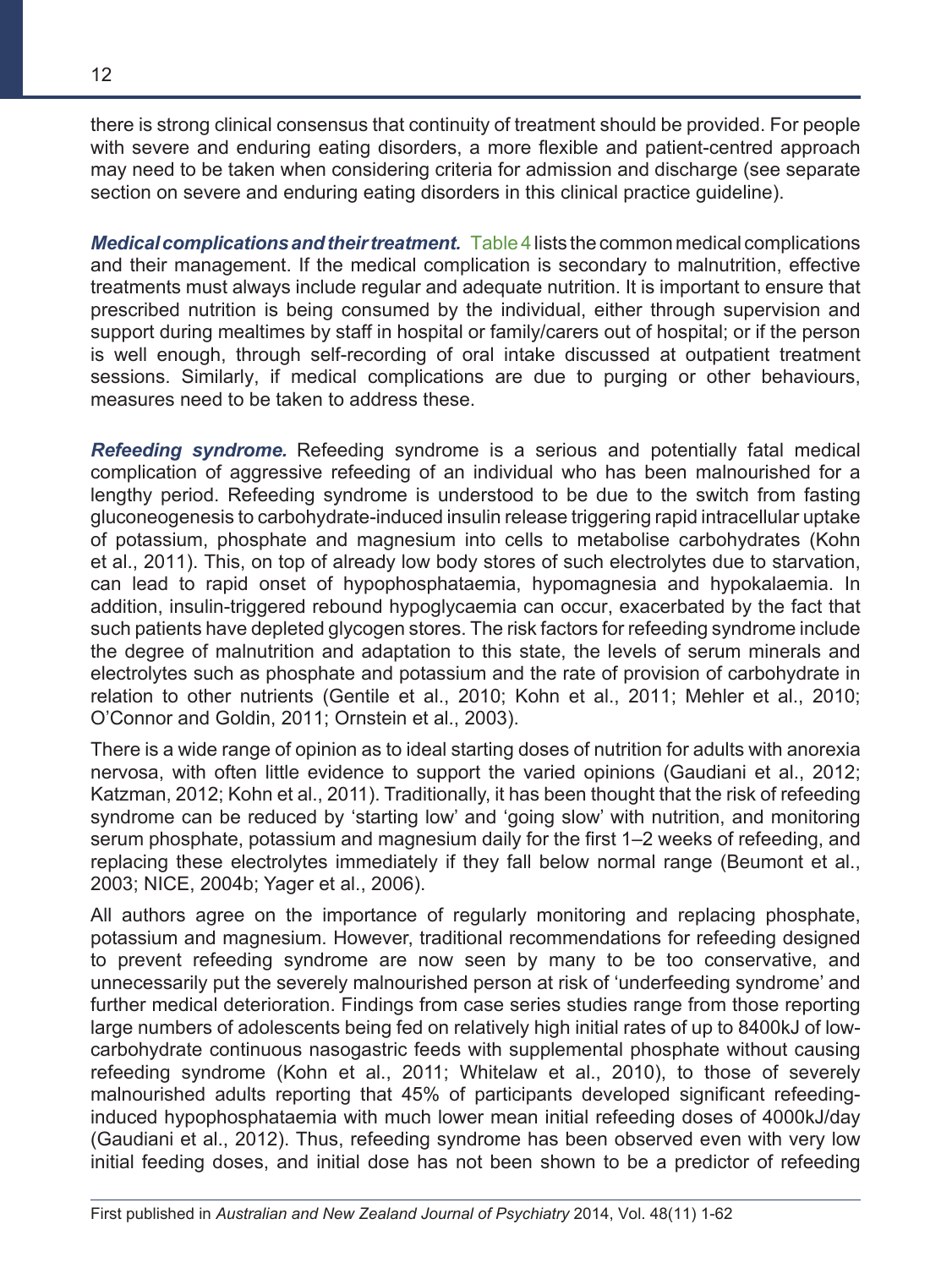hypophosphataemia or refeeding syndrome (Gaudiani et al., 2012; O'Connor and Goldin, 2011). It is unclear whether the recent literature supporting safe use of higher refeeding doses in adolescents (for more information, see the section in these guidelines on treating anorexia nervosa in children and adolescents) is applicable to adults who may have been more severely malnourished for much longer periods, theoretically putting them at higher risk of refeeding syndrome.

In light of the conflicting and inadequate literature, the CPG group recommend taking a 'middle path' with adults, commencing refeeding at 6000kJ/day. This should be increased by 2000kJ/day every 2–3 days until an adequate intake to meet the person's needs for weight restoration is reached. This diet should be supplemented by phosphate at 500mg twice daily and thiamine at least 100mg daily for the first week, and thereafter as clinically indicated for people at high risk of refeeding syndrome (e.g. BMI <13). For people at high risk of refeeding syndrome, commencing with continuous nasogastric feeding with low-carbohydrate preparations (i.e. 40–50% of energy from carbohydrates) seems prudent to avoid triggering postprandial rebound hypoglycaemia due to insulin secretion in people with inadequate glycogen stores. The most important aspects of preventing refeeding syndrome are a heightened physician awareness of the syndrome, and regular monitoring of the person's clinical status, including physical observations and biochemical monitoring, especially to guide phosphate prophylaxis or supplementation.

Refeeding protocols should, however, be individualised where necessary to minimise both the risk of refeeding syndrome and complications due to underfeeding, and involve the input of a dietician experienced in the treatment of eating disorders. Methods of nutritional provision include supervised meals, high energy high protein oral liquid supplements and nasogastric feeding. On very rare occasions where the above methods are unable to be utilised, parenteral nutrition may be indicated. The least intrusive and most normal method of nutrition that can be reliably provided should be used.

*Monitoring progress and reviewing priorities.* In assessing whether an individual's nutritional heath has been adequately restored, weight is only an approximate indicator. Other indicators of normal physiological functioning should be considered, including normal blood glucose levels, reversal of hypotension and bradycardia, normal blood cell counts with bone marrow suppression reversed, return of menstruation and normal cognitive functioning.

Assessing psychological progress is more difficult given that many features of anorexia nervosa involve internalised symptoms and behavioural deficits. However, such assessment should include monitoring dietary intake, compensatory behaviours and body image disturbance and dissatisfaction. Absence of progress in treatment after reasonable trial periods should prompt a treatment review and consideration for changing interventions and/ or increasing treatment intensity.

*Specific treatments.* Providing psychoeducation, support and building a therapeutic relationship are all crucial activities at all stages of treatment. The more intense structured psychological therapies should generally be initiated only after the individual is sufficiently stabilised and cognitively improved from the acute effects of starvation. It is important that the treatment plan is individualised and addresses any comorbid conditions.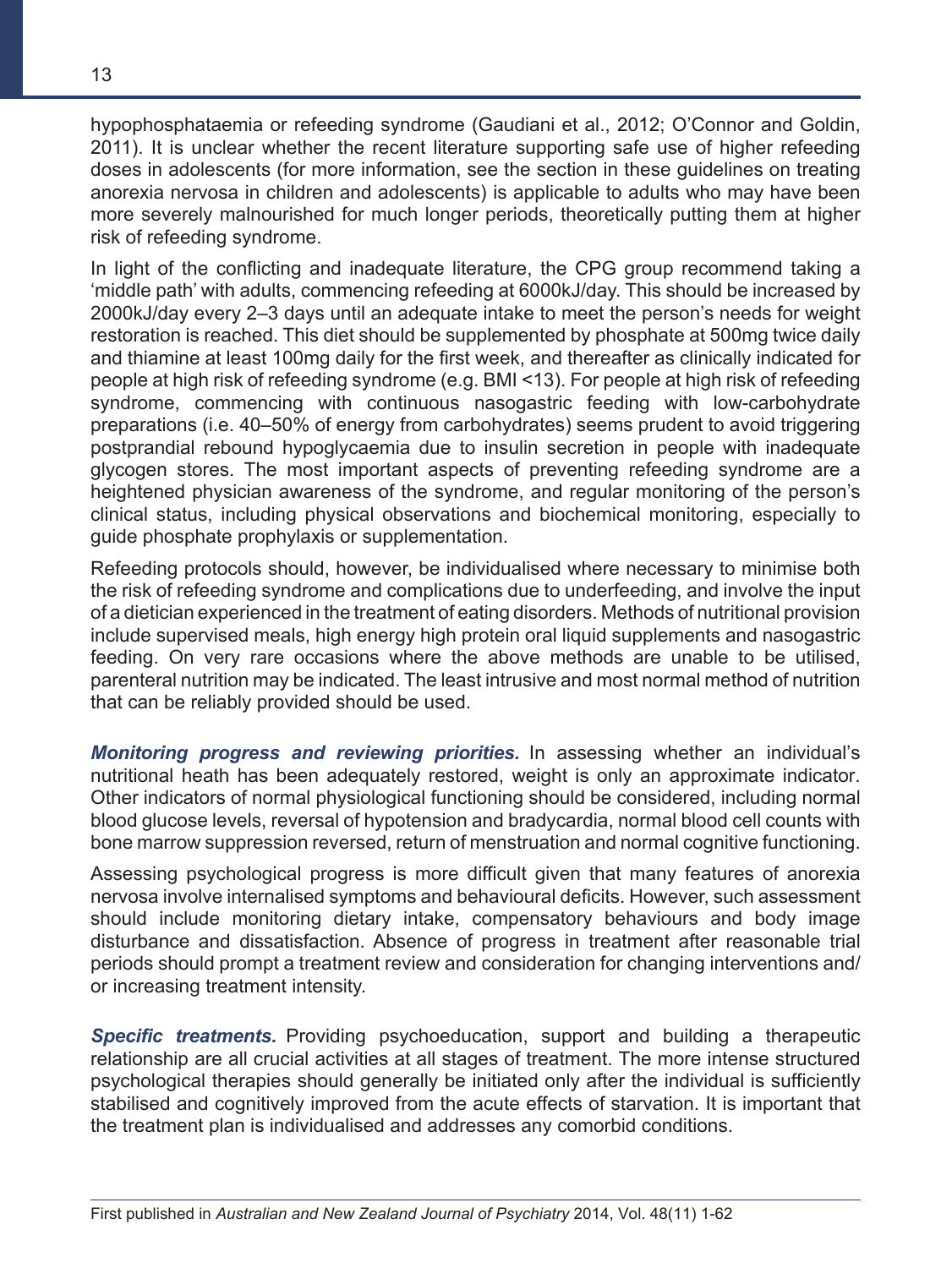*Individual therapies.* There are major shortcomings in the literature, making any robust and direct comparison between commonly used psychological treatments (e.g. cognitive behaviour therapy, interpersonal psychotherapy, or psychodynamic psychotherapy) very difficult. These limitations include small numbers of trials and lack of statistical power.

Cognitive behavioural therapy (CBT) and its many forms, for example CBT-Enhanced (Fairburn, 2008), are frequently recommended approaches for anorexia nervosa. Common to these approaches are the activities of directly challenging anorexia-related behaviours, cognitions and patterns of thinking, especially symptoms that maintain the disorder. In inpatient settings, less restrictive behavioural approaches are likely to be more effective than strict regimens which are often perceived by the individual as punitive and demeaning (Touyz et al., 1984). Despite the popularity of CBT and improving evidence of its effectiveness, further investigation is required (Bulik et al., 2007; Hay, 2013b; Zipfel et al., 2014). There is no empirical evidence that guided self-help CBT (CBT-GSH) is a useful treatment for anorexia nervosa, with some concluding that it is contraindicated (Wilson and Zandberg, 2012).

Specialist supportive clinical management (SSCM) (McIntosh et al., 2006) has been shown in one trial to be more effective than CBT or interpersonal therapy (McIntosh et al., 2005). SSCM has as its primary focus resumption of normal eating and the restoration of weight, but it also allows a flexible approach to addressing life issues impacting on the eating disorder.

The Maudsley model of anorexia nervosa treatment for adults (MANTRA), not to be confused with the 'Maudsley' model of family based therapy, is a recently developed manualised individual therapy for adults with anorexia nervosa, drawing on a range of approaches including motivational interviewing, cognitive remediation and flexible involvement of carers. It aims to address the obsessional and anxious/avoidant traits that are proposed as being central to the maintenance of the illness (Schmidt et al., 2012). In a randomised controlled trial (RCT) it was, however, shown to be no more effective than SSCM, with recovery rates low in both arms of the trial (Schmidt et al., 2012).

Motivation-based therapies (motivational interviewing, motivational enhancement etc.), either as the main treatment or in conjunction with another therapy, have been adapted to eating disorders (Casasnovas et al., 2007; Nordbø et al., 2008; Treasure et al., 2007) including anorexia nervosa. Meaningful engagement in therapy is a crucial component in all treatments for anorexia nervosa, as are techniques to enhance change. Recent critical reviews question whether purely motivation-based therapies improve treatment efficacy in anorexia nervosa (Knowles et al., 2012; Waller, 2012). This does not dismiss the crucial importance of challenging resistance to change and targeting behavioural changes alongside wider psychological changes: these processes underpin most psychotherapies.

Other individual approaches that may be helpful in adults with anorexia nervosa include interpersonal psychotherapy, cognitive analytic therapy, focal psychoanalytic and other psychodynamic therapies (Watson, 2010; Zipfel, 2014), although again the level of evidence for each of these is modest, and generally limited to a very small number of trials. Interpretation of findings where specific psychological therapies are compared with other therapies is hampered by methodological problems (Hartmann et al., 2011).

Web-based therapies for anorexia nervosa have not been sufficiently investigated by EBR II research (Aardoom et al., 2013). A single RCT has shown that a CBT-based program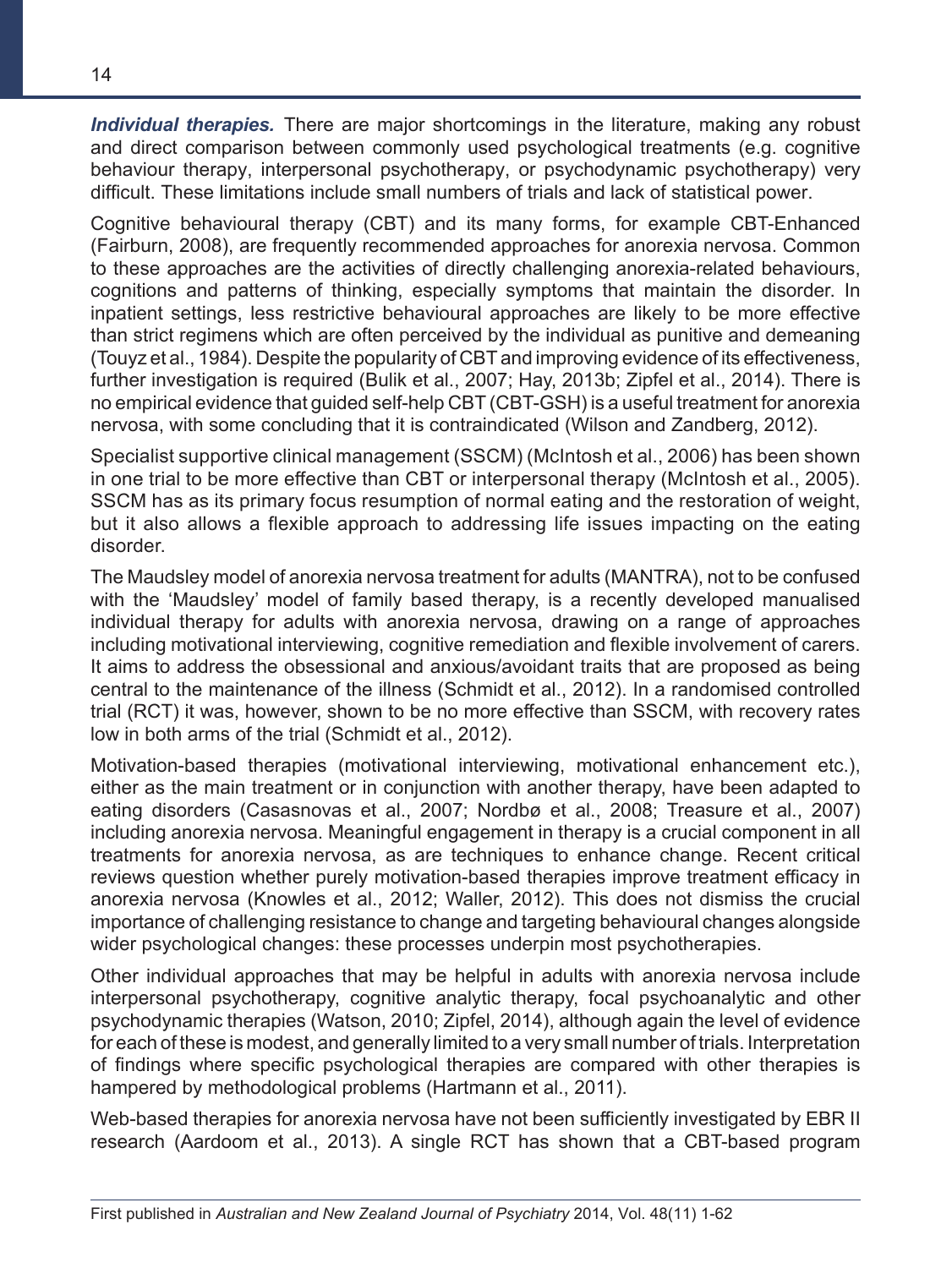delivered on the internet may reduce the risk of relapse after hospitalisation (Fichter et al., 2012). It is advised that any treatment via the internet poses unique risks in providing responsible care. There is increased likelihood of miscommunications and there are significant regulatory issues if the practice occurs across different jurisdictions. Given the very limited evidence of effectiveness, these additional factors contribute to a high degree of caution if using internet-based therapies to treat anorexia nervosa.

*Family therapies.* There is moderate research-based evidence for family therapies in younger people with anorexia nervosa up to their late teens, living with family and with an illness duration of less than three years, with evidence that family therapy is more effective than individual treatment (Russell et al., 1987). Whilst family therapy approaches vary in their focus and etiological stances, a common theme is the involvement of family in treatment to help recovery especially in regard to interventions to restore weight.

Recent evidence reviews have reported that family therapy and a specific form of family therapy termed 'family based treatment' (FBT) remains the most well-studied treatment for young people with anorexia nervosa, and has been associated with persistent positive outcomes on physical and psychological parameters (Keel and Haedt, 2008; NEDC, 2010; Watson and Bulik, 2012); however, views are mixed (Couturier et al., 2013; Fisher et al., 2010; Strober, 2014). One of these reviews (Couturier et al., 2013) found that although FBT was not superior to individual treatment at the end of treatment, there did appear to be significant benefits at the 6–12 month follow-up. It is important to note that FBT has not been shown to be an effective treatment for anorexia nervosa in adults older than 18 years.

There is wider clinical consensus that families play an important role in assessment and overall treatment processes for younger people. Thus, unless contraindicated, family functioning should be assessed and appropriate support provided to manage the burden to families of anorexia nervosa. Other promising models of family interventions have been developed for adults, such as skills-based training for family members (Treasure et al., 2007) and couples work with partners (Bulik et al., 2011), but these are yet to be evaluated in welldesigned studies. Further research and guidance with regards to family therapy in children and adolescents is discussed later in this guideline.

*Pharmacotherapy.* Recent systematic reviews of RCTs and meta-analyses of the pharmacological treatment of anorexia nervosa suggest weak evidence for the use of any psychotropic agents (Aigner et al., 2011; Flament et al., 2012; Hay and Claudino, 2012; Kishi et al., 2012). Prescribing for comorbid conditions (e.g. anxiety or mood disorders) is best left until it is clear that such symptoms are not simply secondary to starvation, although low doses of antipsychotics such as olanzapine may be helpful when patients are severely anxious and demonstrate obsessive eating-related ruminations, but more trials are needed (Hay and Claudino, 2012). Caution is required for any psychotropic medication, as physical problems secondary to anorexia nervosa may place individuals at greater risk of adverse side effects. Evidence for the effectiveness of medications to reverse bone density loss is lacking (Mehler et al., 2011).

**Other treatments.** A variety of other treatments have been proposed as primary treatments or as an adjunct to treatment of anorexia nervosa, but not established because of inadequate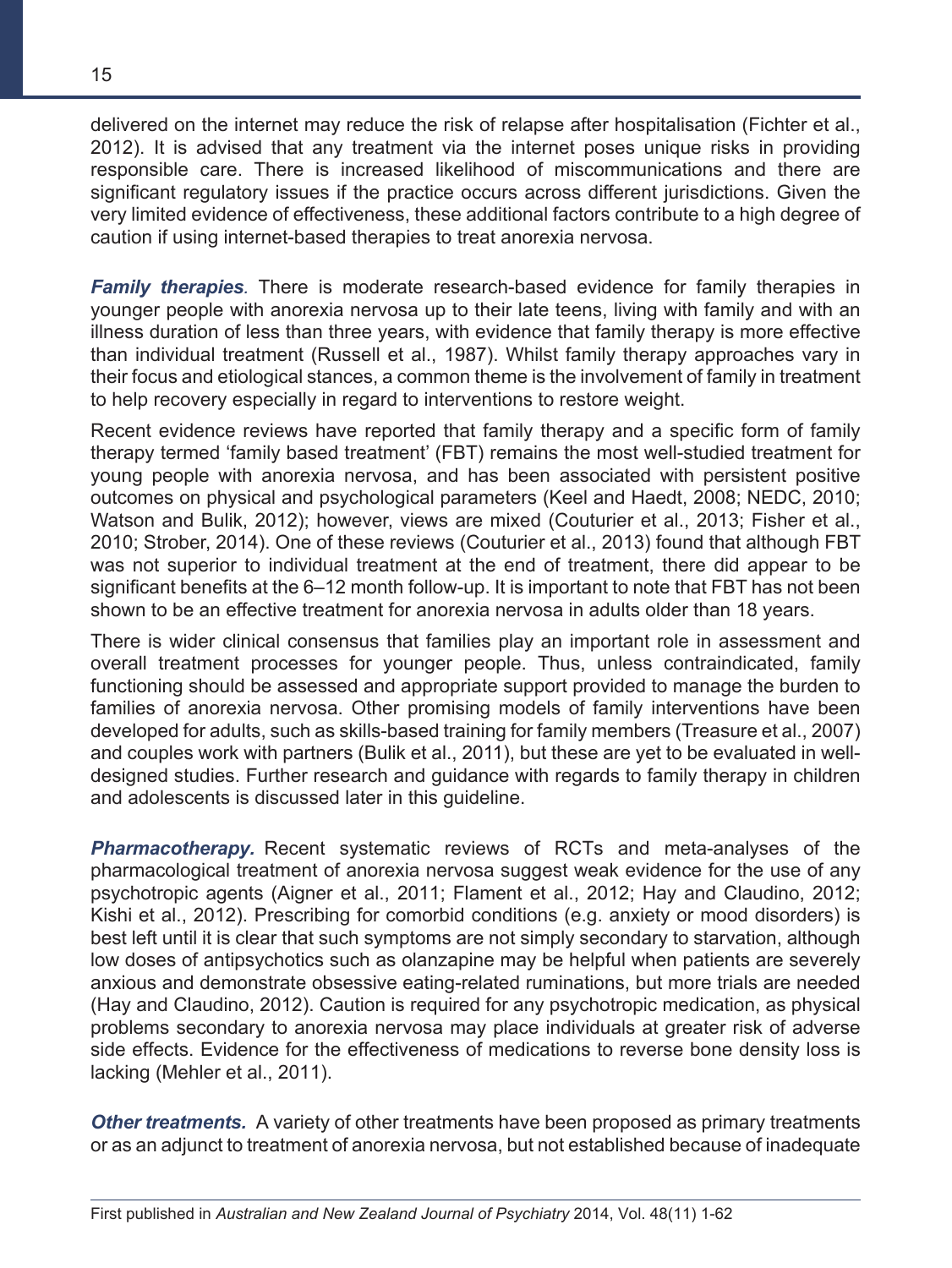evidence to support their routine use. Zinc deficiency is common in anorexia nervosa and may be associated with dermatological change (Kim et al., 2010; Lask et al., 1993). In a single small double-blind trial, zinc supplementation was associated with a more rapid rate of body mass increase (Birmingham et al., 1994). Zinc supplementation is, however, not a routine component of therapy, because assessment of zinc status is difficult, the purported benefit limited, and deficiency will correct with general nutritional improvement (Lask et al., 1993).

Clinical observations and animal studies of decreased thermogenic activity with application of external heat have led to the incorporation of warming as a component of some treatment programs ( Bergh et al., 2002; Birmingham et al., 2004; Gutierrez and Vazquez, 2001). A controlled trial of warming for three hours a day failed to demonstrate any advantage for weight gain compared with 'treatment as usual'. Biofeedback focused on satiety and rate of eating underpins the Mandometer, a computer-based device that attempts to retrain eating patterns, has support from small observational studies and a small RCT compared to a waitlist control group (Bergh et al., 1996, 2002), but not from another larger controlled study (van Elburg et al., 2012). Recently, stereotactic surgery and deep brain stimulation have been considered for the management of refractory anorexia nervosa (Lipsman et al., 2013b). A pilot study of six adult patients with chronic refractory anorexia nervosa underwent implantation of electrodes to the sub-callosal cingulate region of their brain and then longterm deep brain stimulation (Lipsman et al., 2013a). While there may be some benefits to this approach, assessment has been inadequate and the wider response has been cautious (Hutton, 2013; Treasure and Schmidt, 2013).

*Relapse prevention.* Prospective and retrospective studies show varying rates of relapse, but it is generally agreed that the rates are substantial. A recent prospective study (Carter et al., 2012) showed a relapse rate of 41%, with the highest risk for relapse within 4–9 months after treatment. There is insufficient evidence about treatments to reduce relapse, but well-designed studies are consistent in finding that those with anorexia nervosa-binge purge subtype have higher rates of relapse, meaning that these individuals should receive more intense follow-up.

*Outcomes and prognosis.* Steinhausen (2002) reported that 70% of a multicentre European cohort with anorexia nervosa had fully recovered at follow-up at a mean of 6.4 years, and around 75% had no other evidence of psychiatric illness. Strober and colleagues documented in detail the follow-up of a cohort of 95 individuals with anorexia nervosa followed longitudinally. Eighty-seven percent recovered at least partially (loss of three of four diagnostic criteria of anorexia nervosa) at a mean of 59 months from assessment, and 76% experienced full recovery at a mean of 79 months. In an adolescent cohort, it was reported that recovery was still occurring 11 years after initial assessment (Strober et al., 1997). Steinhausen also reported lower mortality rates than 'all-age' data, with a 2.9% crude mortality rate in an adolescent European cohort (Steinhausen et al., 2003).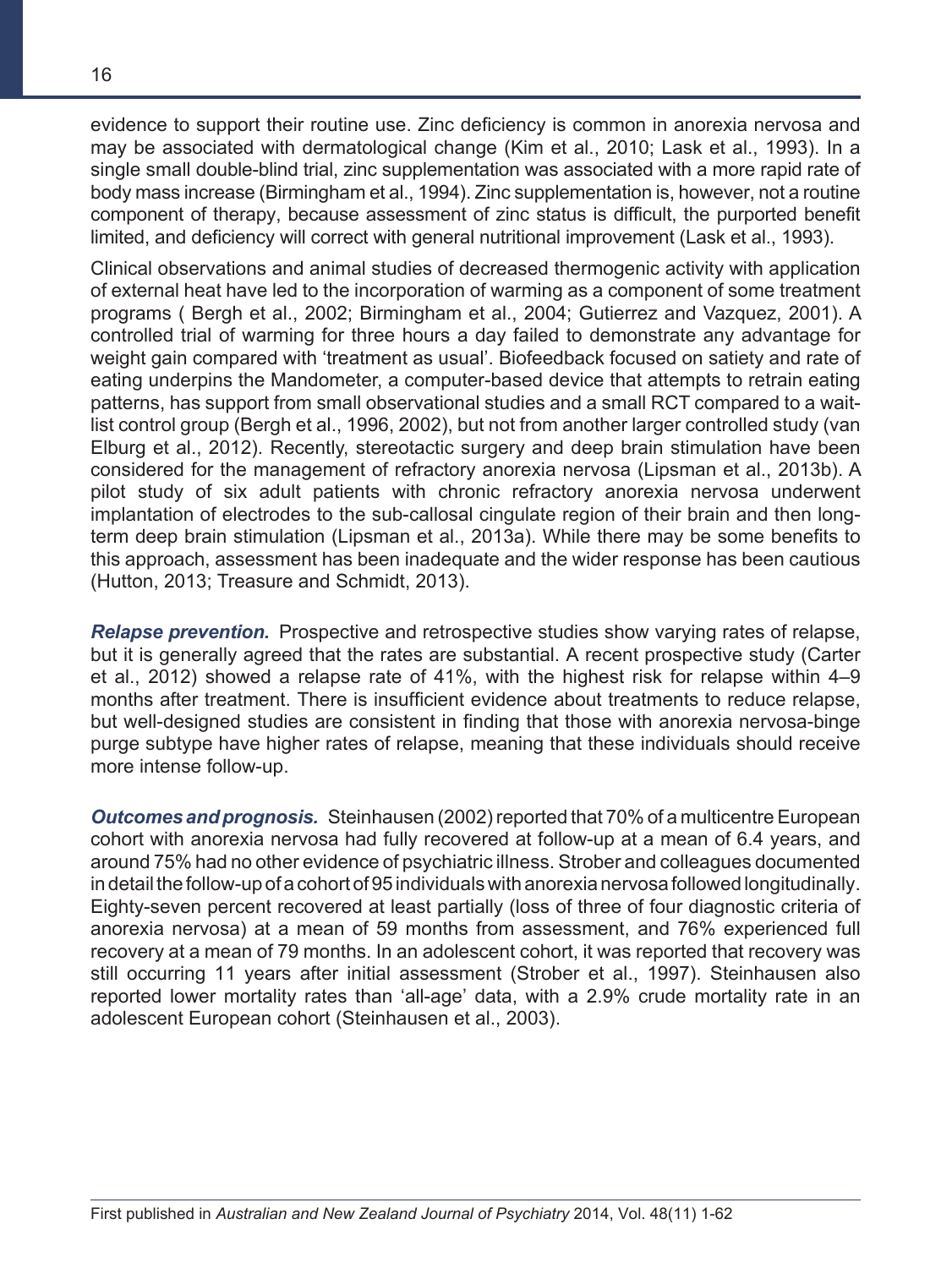## *Summary of recommendations with level of evidence base (EBR) or consensus (CBR)*

| Recommendation                                                                                                                                                                                                                                                                                                                                                                                                                                                                                                                                                                                                                                                                                                                                                                                                                                                                                                                                                                                                                                                                                                                                                                                                                                                                                          | Grade          |
|---------------------------------------------------------------------------------------------------------------------------------------------------------------------------------------------------------------------------------------------------------------------------------------------------------------------------------------------------------------------------------------------------------------------------------------------------------------------------------------------------------------------------------------------------------------------------------------------------------------------------------------------------------------------------------------------------------------------------------------------------------------------------------------------------------------------------------------------------------------------------------------------------------------------------------------------------------------------------------------------------------------------------------------------------------------------------------------------------------------------------------------------------------------------------------------------------------------------------------------------------------------------------------------------------------|----------------|
| Assessment of adults with anorexia nervosa<br>• Be person-centred and culturally informed in assessment practices.<br>• Involve family and significant others unless there are clear<br>contraindications.<br>• Take a multidisciplinary approach.<br>• Use a dimensional approach to the illness, i.e. tailor management<br>based on stage of illness severity and symptom profile.<br>• Conduct detailed assessments of core symptomatology including<br>restriction methods, psychological symptoms related to fear of weight<br>gain, weight loss, drive for thinness, and body image disturbance/<br>dissatisfaction, establishing both severity and (where possible)<br>duration of illness.<br>• Conduct detailed evaluations for any comorbid psychiatric diagnoses.<br>• Conduct detailed physical, medical, and laboratory examinations,<br>thereby setting priorities for any specific medical interventions.                                                                                                                                                                                                                                                                                                                                                                                | EBR III        |
| <b>Treatment of adults with anorexia nervosa</b><br>• Treat in the least restrictive environment possible. Many people can be<br>treated in outpatient care (EBR II).<br>• Provide 'stepped and seamless care' options, with smooth transition<br>between services (including between primary care, general hospital<br>settings and other community services).<br>• Admit to hospital when indicated for those at high risk of life-<br>threatening medical complications, extremely low weights, and other<br>uncontrolled symptoms.<br>• Use refeeding and weight gain regimes that minimise the risk of<br>refeeding syndrome, 'underfeeding' and other medical complications<br>arising from increased nutritional intake<br>• Take a multi-axial approach to assessing treatment progress, including<br>considering nutritional, medical and psychological aspects.<br>• Provide psychoeducation, support and a therapeutic relationship at all<br>stages of treatment and initiate more intense psychological therapies<br>after the person is sufficiently medically stabilised and cognitively<br>improved from the effects of starvation.<br>• Initiate longer-term follow-up as recovery rates are low and relapse<br>rates are high. This will limit the need for re-intensified treatment. | <b>EBR III</b> |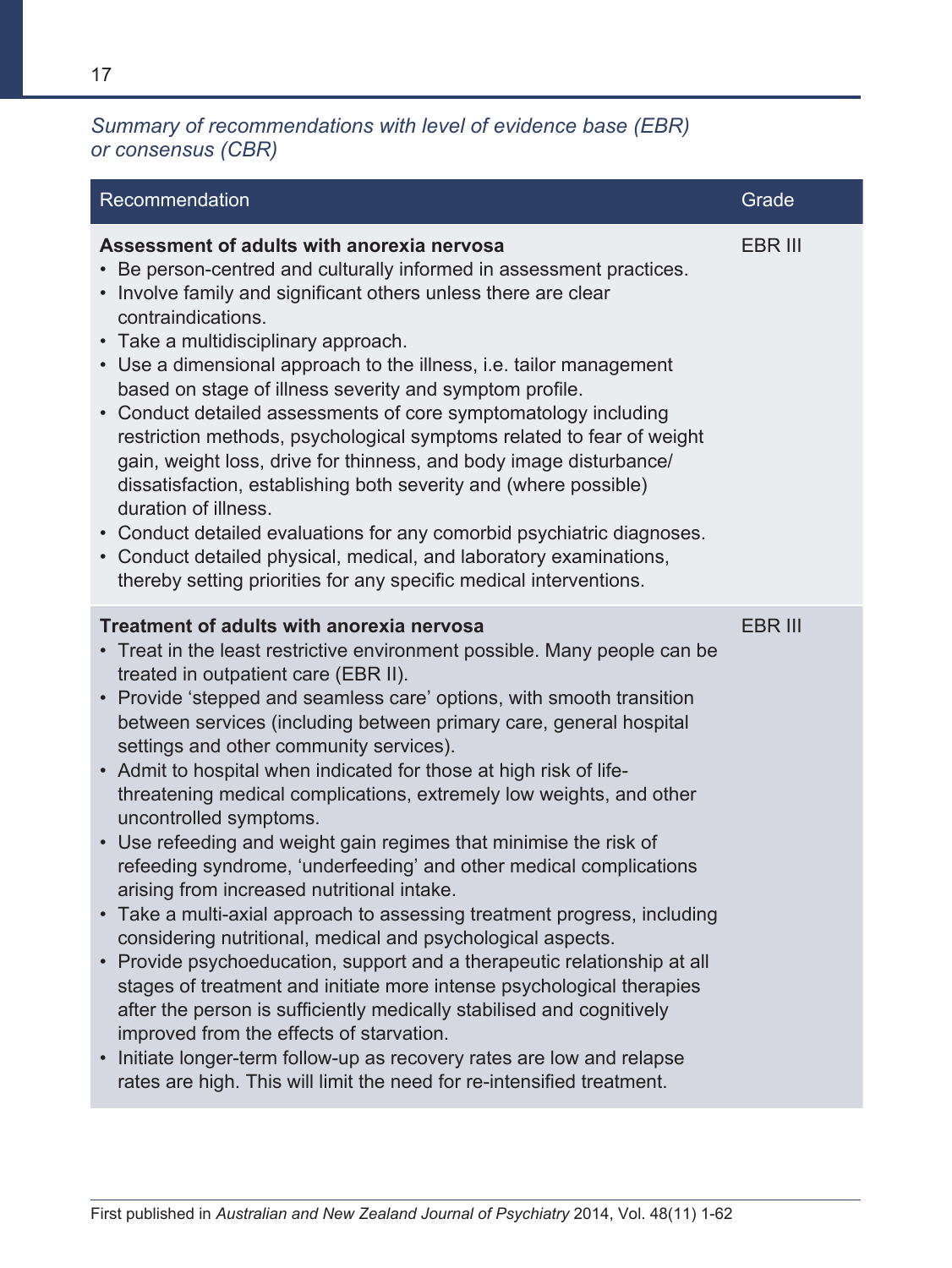## *Summary of recommendations with level of evidence base (EBR) or consensus (CBR) (continued)*

| Recommendation                                                                                                                                                                                                                                                                                                                                                                                                                                                                                                                        | Grade   |
|---------------------------------------------------------------------------------------------------------------------------------------------------------------------------------------------------------------------------------------------------------------------------------------------------------------------------------------------------------------------------------------------------------------------------------------------------------------------------------------------------------------------------------------|---------|
| <b>Specific pharmacological treatments</b><br>• There is only weak evidence for pharmacological treatment of anorexia<br>nervosa. Low-dose antipsychotics such as olanzapine may be useful<br>in reducing anxiety and obsessive thinking, but results of trials are<br>mixed and such individuals are at greater risk of adverse side effects<br>(EBR I). Exercise caution in prescribing psychotropic medication<br>for severe comorbid conditions/symptoms until it is clear that such<br>symptoms are not secondary to starvation. | EBR III |
| <b>Specific psychological treatments</b><br>• Psychological therapy is considered essential, but there is limited high<br>quality evidence to direct the best choice of therapy modality.<br>• There is modest evidence that family based therapies are effective for<br>younger people (up to the age of 18) living with families.<br>• Specialist therapist-led manualised based approaches show the most<br>promising evidence base, and as such should be first-line options.                                                     | EBR I   |
| <b>Future research</b><br>Future research should include methodological designs that are<br>robust and can overcome past problems by recruiting larger samples<br>and enabling longer follow-up periods.                                                                                                                                                                                                                                                                                                                              | EBR I   |

# **Anorexia nervosa in adolescents and children**

#### *Introduction*

Anorexia nervosa is the third most common chronic disorder affecting adolescent girls, with a mean mortality rate of 5% in adults and 2% in adolescents (Steinhausen et al., 2002). The mortality rate is up to 18 times greater than in non-affected women aged 15–24 years (Steinhausen et al., 2003). The peak age of onset for anorexia nervosa is 15 to 19 years, accounting for approximately half of all presentations (73.9 to 270 females per 100,000 person years and 6.4 to 15.7 males per 100,000 person years) with nearly all people with anorexia nervosa presenting between 10 and 29 years (Herpertz-Dahlmann, 2009). Individuals between 10 and 14 years account for approximately one in five new presentations of anorexia nervosa (Keski-Rahkonen et al., 2007; Lucas et al., 1999; Raevuori et al., 2009). The incidence of early onset (children aged 5–13 years) eating disorders in Australia is estimated to be 1.4–2.8 per 100,000 children (Madden et al., 2009).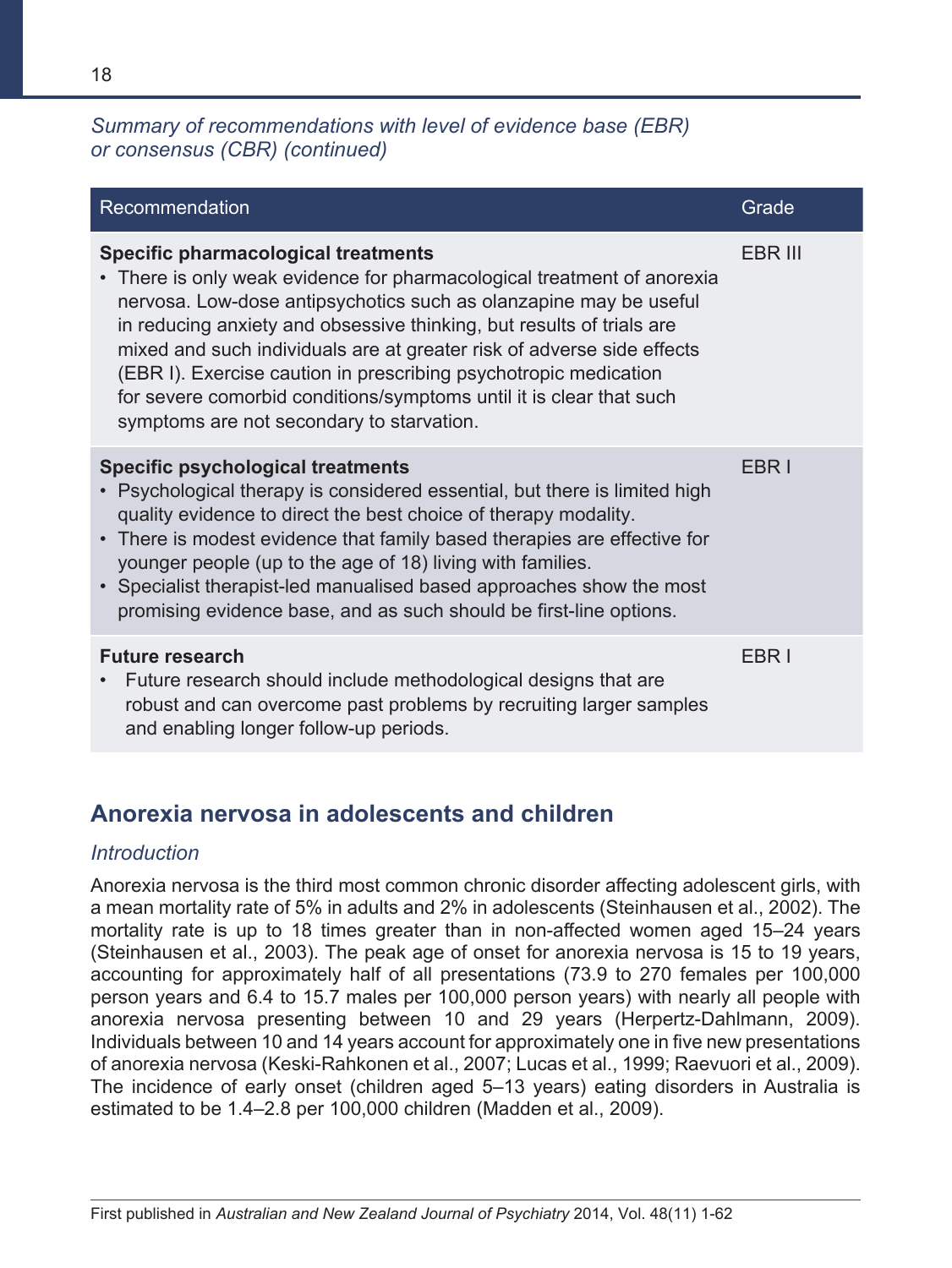Lifetime prevalence rates for anorexia nervosa are higher in younger women compared with older age women, with rates consistently higher in more recent studies. This is consistent with the findings of Lucas et al. (1999), who demonstrated that the incidence of anorexia nervosa in 15 to 24 year old women has increased over the past 50 years. In the 10 to 14 year old age group, rates of anorexia nervosa also appear to have increased since the 1960s (Lucas et al., 1999), though the limited number of studies that have looked at this group make it difficult to be definitive. What can be clearly stated about this younger age group is that males make up a far greater proportion of those with anorexia nervosa, making up between one in six and one in four presentations (Madden et al., 2009; Nicholls et al., 2011b) compared with between one in eight and one in 15 presentations in adults (Hoek and van Hoeken, 2003; Lucas et al., 1999; Miller and Golden, 2010; Preti et al., 2009).

While two thirds of children aged less than 12 years with weight loss due to an eating disorder present with similar psychological symptoms to older adolescents and adults with anorexia nervosa, there are also differences. Children in this age group are less likely to report fear of weight gain or fatness (Lask and Bryant-Waugh, 1992; Madden et al., 2009; Nicholls et al., 2011b; Walker et al., In Press), more likely to fail to appreciate the severity of their illness (Fisher et al., 2001), more likely to present with non-specific somatic symptoms (Blitzer et al., 1961; Madden et al., 2009; Nicholls et al., 2011b), more likely to be diagnosed with other specified or unspecified feeding or eating disorder or ARFID, more likely to be boys, less likely to report vomiting or laxative abuse, more likely to have lost weight more rapidly and more likely to have a lower percent ideal body weight (%IBW) than older individuals with anorexia nervosa (Madden et al., 2009; Nicholls et al., 2011b; Peebles et al., 2006; Walker et al., In Press).

Complications from malnutrition and compensatory behaviours associated with anorexia nervosa include growth retardation, osteoporosis, infertility and changes in brain structure (Katzman, 2005) as well as psychological complications including depression, anxiety, obsessive compulsive disorder and cognitive impairment (Hatch et al., 2010). These complications are greatest during early adolescence due to disruption of critical periods of physical, psychological and social development (Golden et al., 2003; Katzman, 2005).

## *Assessment*

There is limited evidence to guide the assessment of children and adolescents with anorexia nervosa with all recommendations based on expert consensus. At assessment, every child or adolescent suspected of having anorexia nervosa needs a comprehensive review of psychological and physiological signs and symptoms. Ideally assessments should be multidisciplinary and include professionals with expertise in psychiatric diagnosis, medicine and dietetics. Assessment should involve both children and their families or carers unless this is contraindicated due to safety concerns such as abuse or domestic violence (Mariano et al., 2013). Assessments in children and adolescents should be developmentally informed.

Psychological assessment should include a review of both eating disorder symptoms and comorbid psychiatric symptoms. The most common comorbid illnesses in adolescents with anorexia nervosa are anxiety disorders, including obsessive compulsive disorder (OCD) and major depressive disorder (MDD) (Milos et al., 2003; Steinhausen, 2002; Swanson et al., 2011). As in adult care, minimising mortality associated with anorexia nervosa is key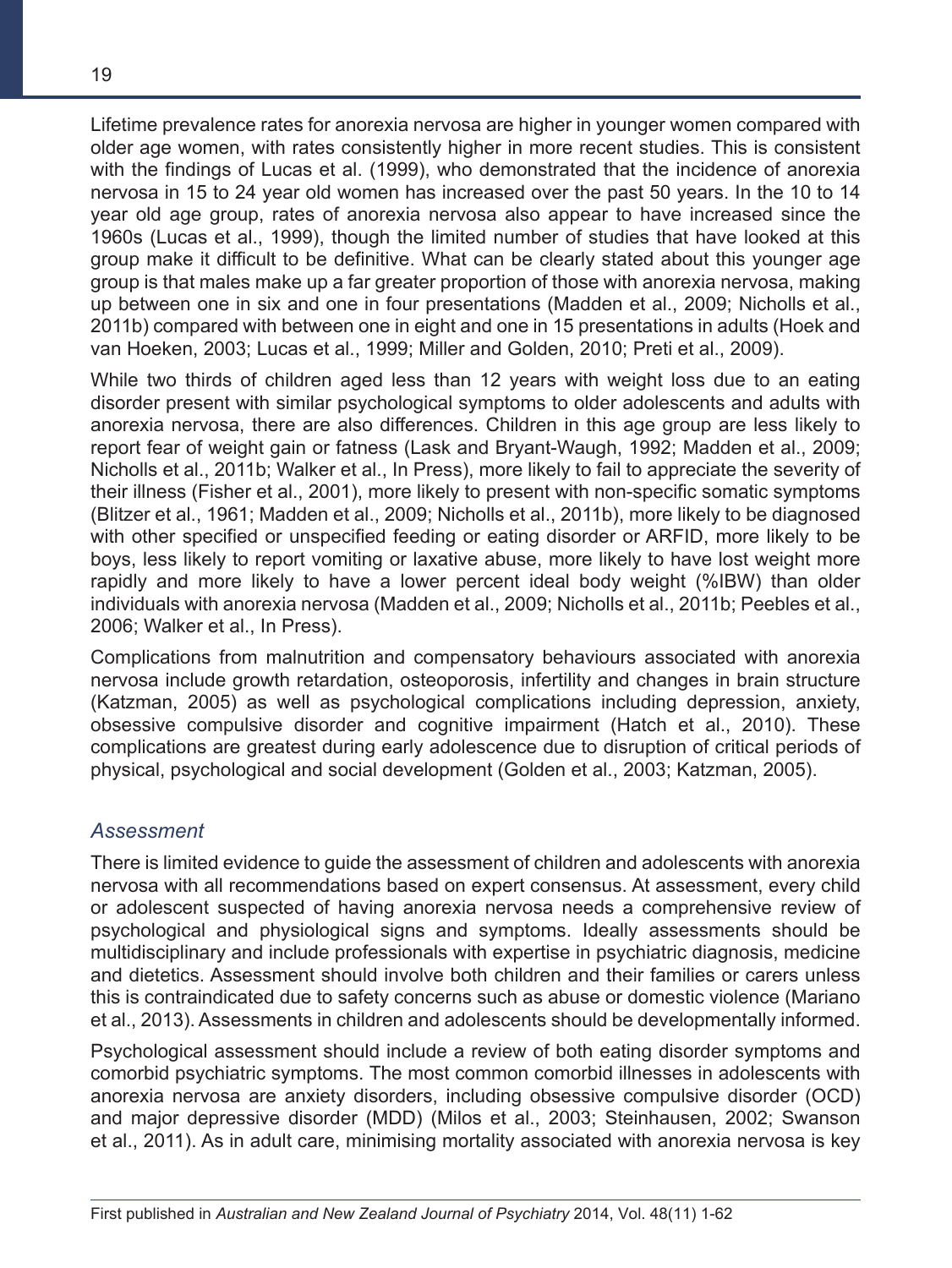to initial medical care. Some people will require admission for medical compromise (see Tables [3](#page-52-0), [4](#page-54-0) and [5](#page-56-0)). Medical instability is the key indicator for acute hospitalisation.

## *Treatment*

Current evidence supports outpatient care as the first-line treatment in adolescent anorexia nervosa, and there is a growing body of evidence to guide such care, particularly the role of family treatment (Lock, 2011; Smith and Cook-Cottone, 2011). There are, however, few studies into the role of inpatient treatment in anorexia nervosa. Hospitalisation of adolescents with anorexia nervosa for the management of acute medical instability (e.g. hypothermia, hypotension, electrolyte abnormalities and cardiac arrhythmias) is thought to be essential in preventing mortality associated with anorexia nervosa (Golden et al., 2003; Katzman, 2005).

Treatment, especially of children and adolescents with more severe disease, should be multidisciplinary, and include focused psychological therapy of the eating disorder and comorbid psychological problems. It should typically include psychoeducation of families, nutritional and medical therapy (at times pharmacotherapy) and may require case management involving schools and other agencies.

A total of nine RCTs have looked at treatment of anorexia nervosa exclusively in adolescents, and 12 RCTs have included adolescents (see [Table 6](#page-57-0)). (Ball and Mitchell, 2004; Crisp et al., 1991; Eisler et al., 2000; Godart et al., 2012; Gowers et al., 2007; le Grange et al., 1992; Lock et al., 2005, 2010; Rhodes et al., 2008; Robin et al., 1994, 1999; Russell et al., 1987). All 12 of these studies included an outpatient intervention and all but one of these trials (Gowers et al., 2007) included an evaluation of some form of family intervention, including four trials that have compared different structures or doses of family interventions (Eisler et al., 2000; le Grange et al., 1992; Lock et al., 2005; Rhodes et al., 2008). Eight of the trials have looked at individual psychological interventions in anorexia nervosa, five in a direct comparison with family treatment (Ball and Mitchell, 2004; Lock et al., 2010; Robin et al., 1994, 1999; Russell et al., 1987), one comparing individual treatment with individual treatment augmented with family treatment (Godart et al., 2012) and two trials comparing individual outpatient treatment to inpatient treatment (Crisp et al., 1991; Gowers et al., 2007).

## *Psychological treatment*

*Family therapy.* There have been 11 RCTs in adolescent anorexia nervosa that have included family interventions, though of these interventions only the one created by investigators from the Maudsley Hospital in the 1980s (Family Based Treatment – FBT) has been systematically investigated (Lock, 2011). Based on the outcomes of these RCTs and a recently published systematic review (Hay, 2013b), there is a clear and growing body of evidence that supports the efficacy of family treatment in adolescent anorexia nervosa, in particular family treatment that focuses on eating disorder behaviours and weight gain. Of these treatments FBT has been the most extensively studied and has not only demonstrated efficacy in the treatment of adolescent anorexia nervosa but also superiority to some types of individual therapy. There is a general consensus that FBT is now the first-line treatment for adolescents with anorexia nervosa who are aged less than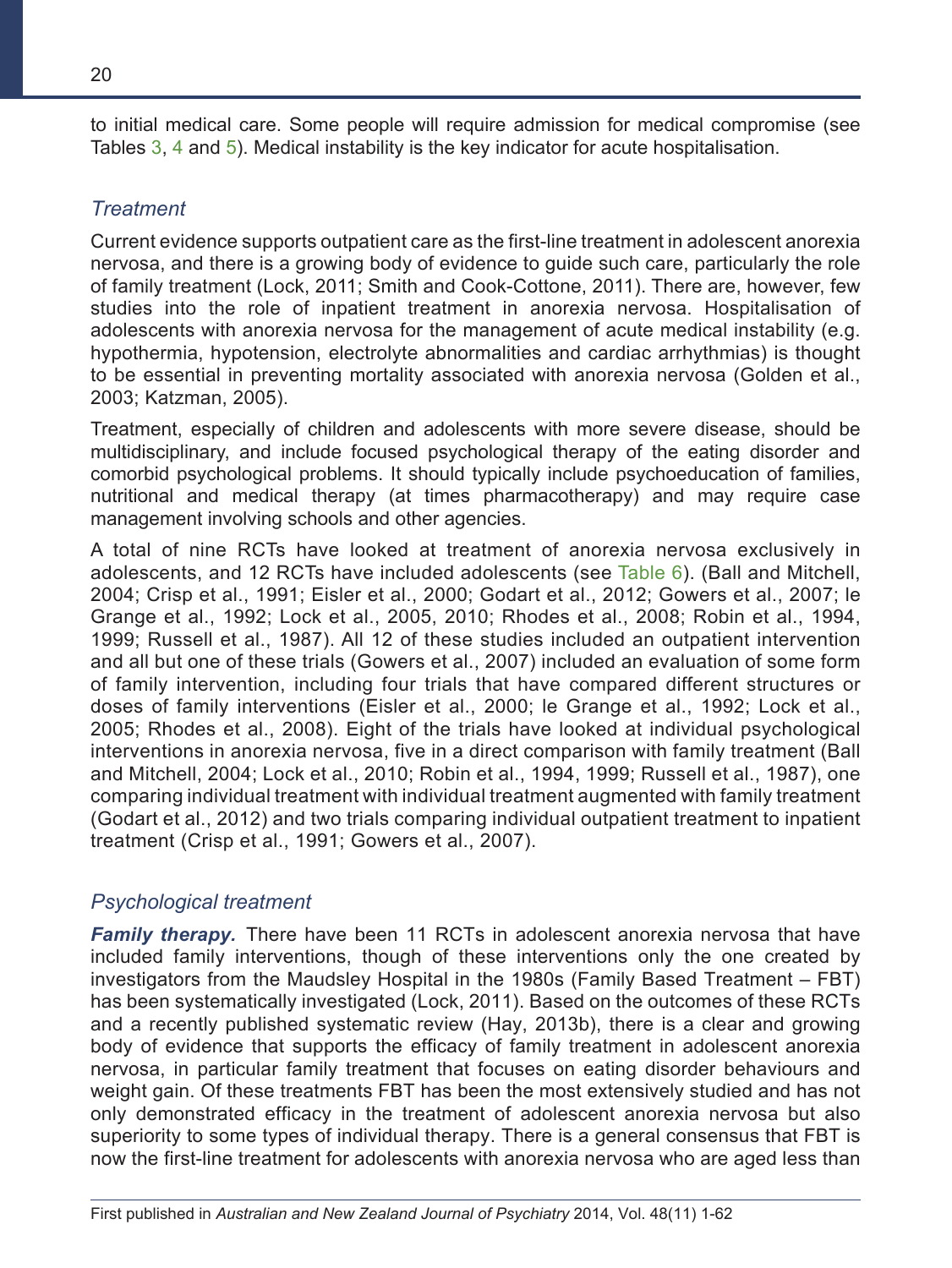19 years and have a duration of illness of less than three years (le Grange et al., 2010; Lock, 2011; Russell et al., 1987).

*Individual therapy.* A total of eight RCTs in adolescent anorexia nervosa have included individual therapy interventions, including five that have compared individual therapy with family treatment. The three largest of these trials compared family treatment with ego orientated individual therapy (EOIT) or a modification of it called adolescent focused therapy (AFT). Both therapies are psycho-dynamically informed, individual, adolescent psychotherapies focusing on issues of adolescent development including autonomy, selfefficacy, individuation, assertiveness and psychological barriers to eating (Lock et al., 2010; Robin et al., 1995, 1999). While family treatment led to significantly higher weight gain and menstruation at treatment completion and improved remission rates 12 months after treatment completion in comparison to EOIT/AFT (Lock et al., 2010), individual treatment did lead to improvements in weight, menstruation and eating disorder pathology. In the two remaining RCTs comparing family and individual treatment the individual interventions included a supportive or 'treatment as usual' (TAU) intervention (Russell et al., 1987) and an eating disorder specific CBT intervention (Ball and Mitchell, 2004). This second study was hampered by small numbers and demonstrated no difference between CBT and family therapy. A recently published case series has suggested that CBT-E (enhanced cognitive behavioural therapy) may be effective in adolescent anorexia nervosa (Dalle Grave et al., 2013).

TAU has been examined in three RCTs. It has been described as supportive, educational and problem centred, focusing on both eating disorder specific issues and those related issues considered to prolong eating disorder behaviours. In the two studies comparing TAU with either FBT or TAU and family treatment, outcomes from TAU were inferior (Godart et al., 2012; Russell et al., 1987). In the third trial, outcomes from TAU were equivalent to specialist inpatient care (Crisp et al., 1991).

Positive prognostic factors for FBT are early weight gain (approximately 2kg in the first four weeks), while individuals with more severe eating disorder symptoms (assessed using the eating disorder examination (Fairburn, 2008)) and/or comorbid OCD appear to have a poorer outcome or are more likely to need additional sessions of FBT (Lock et al., 2005). In addition, high expressed emotion families were shown to do better with separated FBT (Eisler et al., 2000).

There is little evidence to guide clinicians as to which adolescents may do poorly with family therapy and better with an individual approach. Lock et al. (2010) have emphasised the important of compliance. Thus, a relative contraindication to family therapy is inability on the part of the family to commit to the treatment for whatever reason, including parental illness (Lock et al., 2010). While there is clearly much need for further studies of individual therapy in adolescents, particularly CBT, evidence to date suggests that in those adolescents and their families who do not respond to, or are unable to engage in, FBT, options for individual interventions that may be considered would include AFT and eating disorder specific CBT, with little evidence to support TAU.

*Inpatient treatment.* Hospitalisation of adolescents with anorexia nervosa for the management of acute medical instability (e.g. hypothermia, hypotension, electrolyte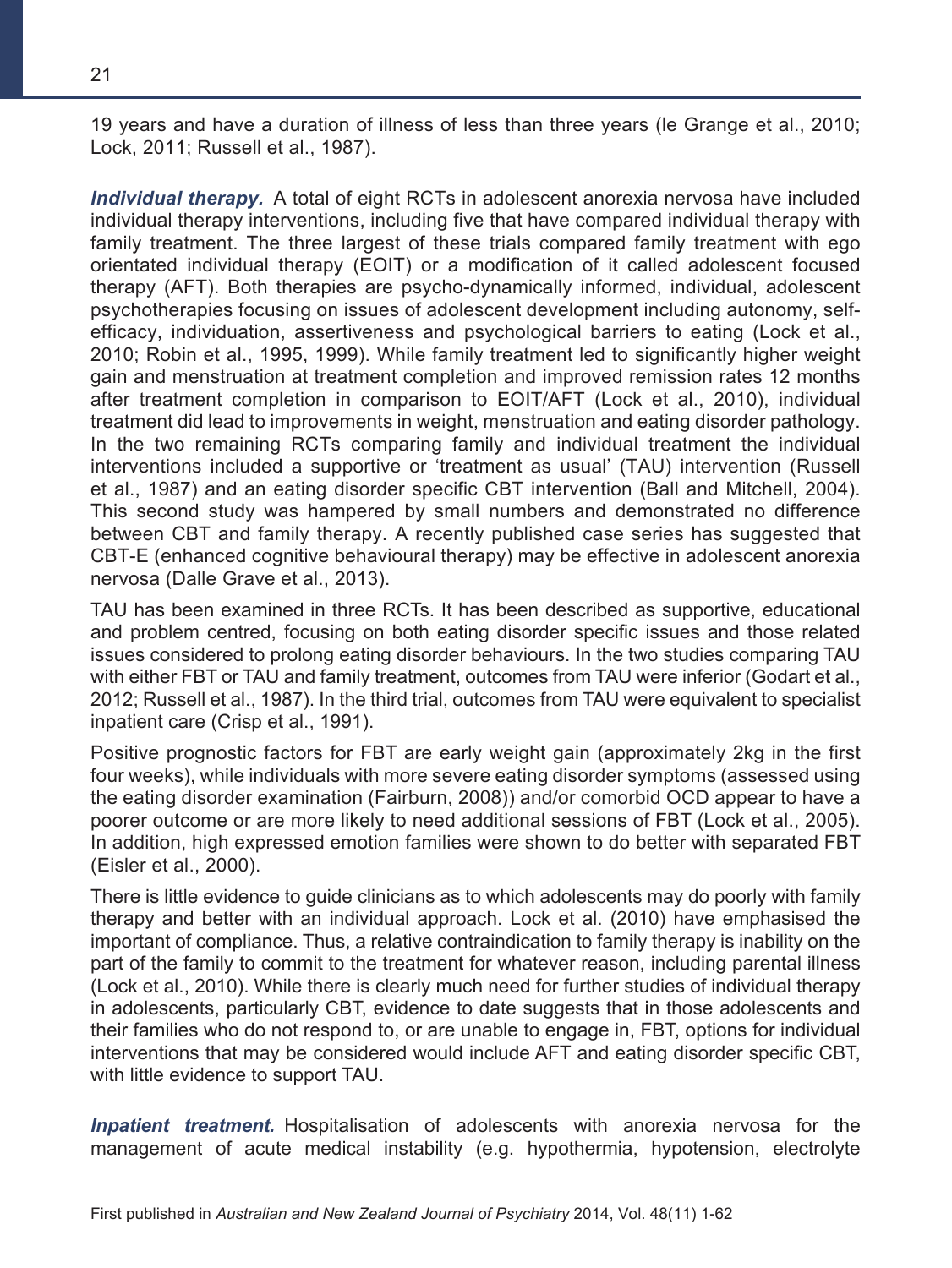abnormalities and cardiac arrhythmias) is thought to be essential in preventing associated mortality (Golden et al., 2003; Katzman, 2005). However, the benefits of inpatient weight restoration and the assumption that hospital is the best venue for refeeding once medical stability has been achieved remain unsupported by current evidence.

There is little evidence to guide the role of inpatient care in adolescent anorexia nervosa. Expert consensus currently recommends outpatient therapy as the first-line treatment (NICE, 2004b). This position is supported by two RCTs comparing inpatient treatment for anorexia nervosa with a number of individual outpatient interventions (Crisp et al., 1991; Gowers et al., 2007). In both of these trials, adolescents with anorexia nervosa were admitted to psychiatric units with experience in treating eating disorders, though not restricted to the treatment of individuals with eating disorders. In both trials there was no significant difference in outcomes between inpatient treatment and outpatient individual therapy, though Gowers et al. (2010) reported improved treatment adherence and cost effectiveness with outpatient treatment. Patient satisfaction was highest with specialist treatment, either inpatient or outpatient (Gowers et al., 2010). Previous findings have suggested that outpatient care costs approximately 10% of the cost of inpatient care (Katzman et al., 2000).

**Pharmacotherapy.** There is insufficient evidence to recommend psychotropic medication in adolescents with anorexia nervosa. The use of anxiolytic or antidepressant medications to relieve symptoms should be done with caution.

*Nutritional and medical treatment.* There is a need to formulate appropriate nutritional goals for weight regain. There are, however, widespread views and practices in relation to weight goals in treatment. A UK and European survey of services identified a 24kg range of target-weights for a 14 year old girl of average height (Roots et al., 2006), albeit that prediction of physiological 'normality' is imprecise. BMI centiles can be utilised to predict the weight at which endocrinological normality will be achieved, but they need to be interpreted in the light of other physical assessments. Golden recommends a 'targetweight' between the 14th and 39th BMI percentile for age (Golden et al., 2008). Key and colleagues (2002) have promoted the use of pelvic ultrasound demonstration of ovarian follicles as an indicator of normal weight. This is likely to be achieved between the 13th and 30th BMI centile (Allan et al., 2010; Key et al., 2002; Madden et al., 2009). It is essential to note that as recommended healthy weight for height changes with age, BMI centile charts for children and adolescents must be utilised when determining weight goals in treatment. Charts are freely available from the [World Health Organization](http://www.who.int/en/) and [Centers](http://www.cdc.gov)  [for Disease Control and Prevention](http://www.cdc.gov) websites (CDC, 2013; WHO, 2013), as are the freely available computer program EpiInfo (CDC, 2008) and AnthroPlus (WHO, 2007), which can be used for calculating age related centiles.

Nutritional therapy in children and adolescents may be provided using regular food or special supplements and delivered orally or via nasogastric tubes to ensure timely provision of adequate nutrients (Rigaud et al., 2007; Zuercher et al., 2003). Gastrostomy feeding and parenteral nutrition have been utilised but should not be part of routine therapy (Diamanti et al., 2008; Findlay et al., 2011; Melchior and Corcos, 2009; Silber, 2008).

As with adults, initiation of nutritional therapy in significantly malnourished adolescents has risks, and should be undertaken carefully, by experienced clinicians who are cognisant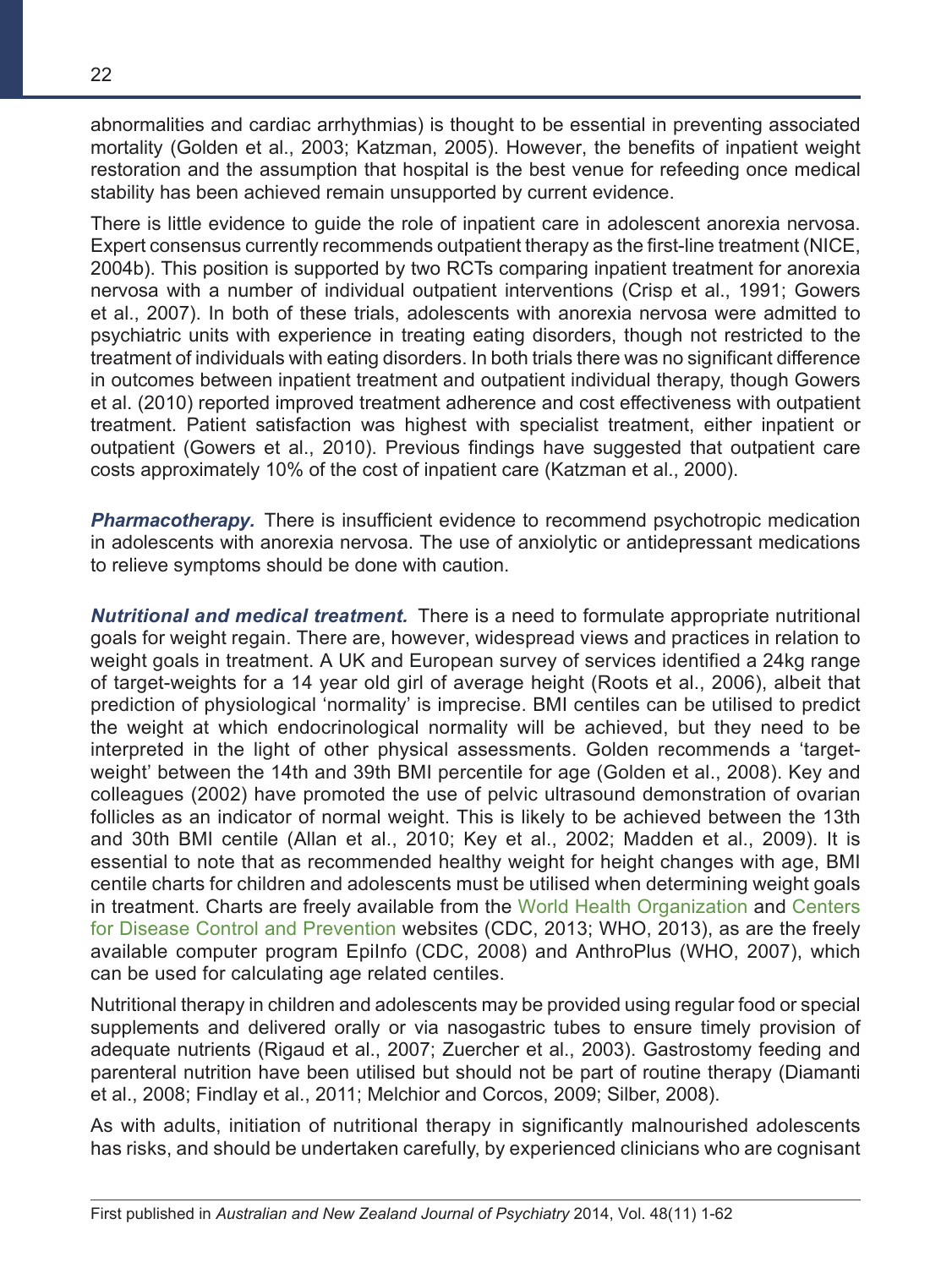of the risk of refeeding syndrome (MARSIPAN, 2011). While there is disagreement and lack of clear evidence regarding the optimal rate of feeding (orally or by nasogastric tube), it is generally accepted that for medically unstable adolescents the process should proceed cautiously, that 'full feeds' for longer-term weight recovery should be achieved within 5–7 days of initiation, usually with the use of nasogastric tube feeding to ensure that nutrients are delivered, and that the risk of hypoglycaemia and electrolyte shifts is minimised (Kohn et al., 2011; MARSIPAN, 2011; O'Connor and Goldin, 2011). Many groups routinely supplement with phosphate and thiamine during this period (Kohn et al., 2011; MARSIPAN, 2011). Monitoring of serum electrolytes and minerals is important during initiation of feeding[.3](#page-34-1)

Nutritional therapy needs to continue after the achievement of a healthy weight and discharge. This needs to involve regular monitoring of nutritional status (anthropometry, assessment of physiological function through measuring temperature, pulse, blood pressure and capillary refill, as well as intermittent measurement of biochemical parameters such as hormonal profiles and vitamin D). This should involve an experienced dietician who can assess nutrient intake and aid in setting appropriate dietary goals (MARSIPAN, 2011).

Sustained malnutrition in childhood and adolescence may be associated with a range of complications such as growth failure, pubertal delay, osteopaenia and osteoporosis, and in the longer-term increased risk of obesity, hypertension and heart disease are common sequelae. In order to minimise these risks long-term maintenance of healthy weight is important. Osteopaenia and osteoporosis are most likely to develop in girls who become malnourished early in pubertal development, and those with prolonged malnutrition and amenorrhoea (Swenne and Stridsberg, 2012; Turner et al., 2001). Worryingly, recovery from anorexia nervosa does not ensure resolution of osteopaenia (Wentz et al., 2007). It has been recognised that restoration of normal hormonal function via restoration and maintenance of normal weight is the best way of dealing with this problem (Misra and Klibanski, 2011). The common practice of prescription of the oral contraceptive pill in malnourished adolescent girls with amenorrhoea is not recommended because it does not improve bone density, and may provide false reassurance about physiological normality (Golden et al., 2002). Recently, use of physiological levels of oestrogen (via a hormonal patch) and progesterone in an RCT was associated with improvement in bone density, and may have a place in therapy (Misra and Klibanski, 2011; Misra et al., 2011).

*Outcomes and prognosis.* A small Swedish cohort of patients with adolescent-onset anorexia nervosa who were followed for 18 years experienced full recovery in 88%, despite more than a third having a persisting identifiable psychiatric disorder (Wentz et al., 2007). The outcomes for young onset eating disorders appear generally better than for older adolescent and adult onset eating disorders.

Transitioning from child and adolescent services into adult streams can be a potentially stressful and destabilising time for adolescents and their families or carers. Careful planning and appropriate levels of support are necessary to ensure this changeover proceeds smoothly.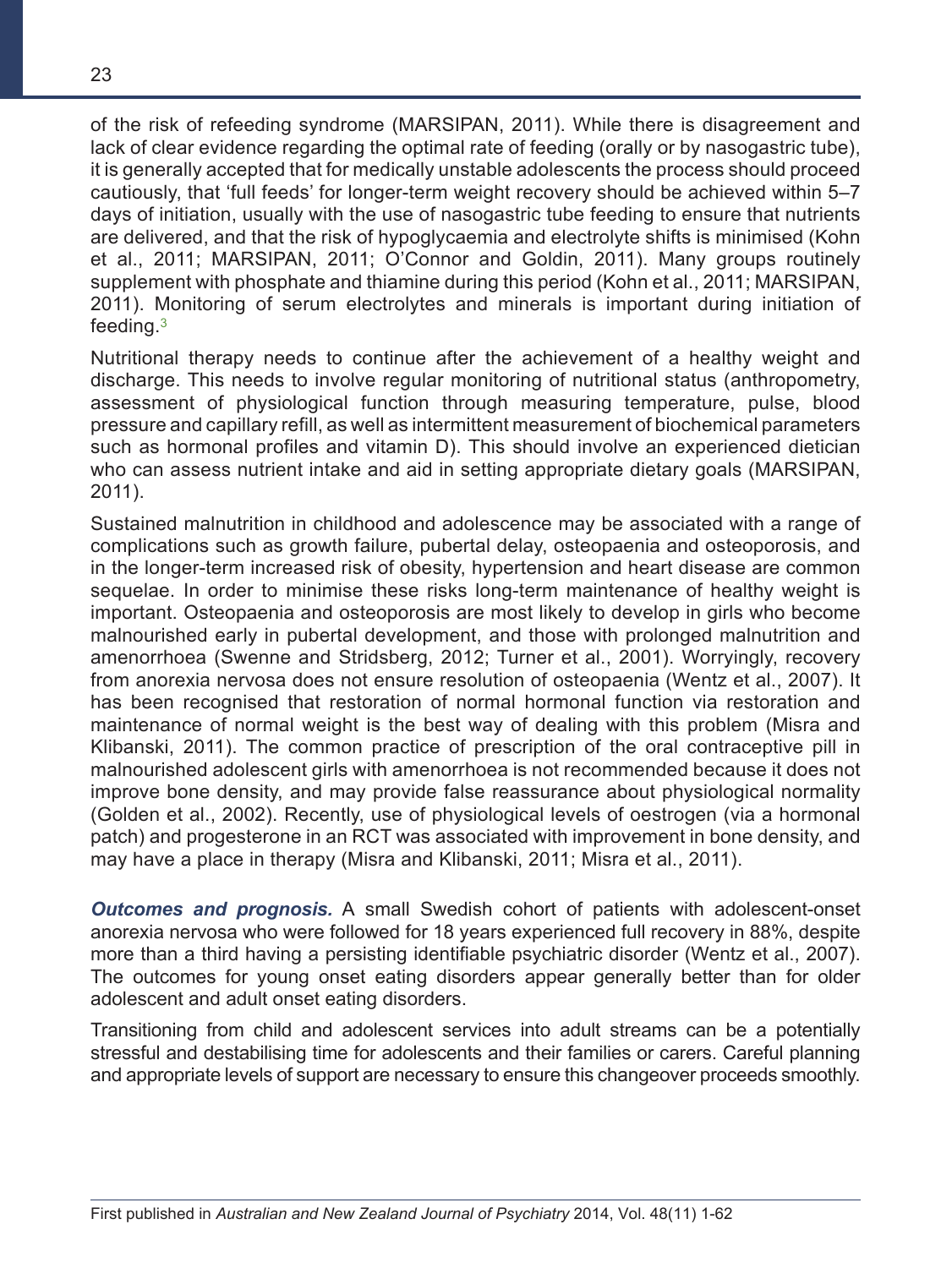#### *Summary of recommendations*

| Recommendation                                                                                                                                   | Grade   |
|--------------------------------------------------------------------------------------------------------------------------------------------------|---------|
| Outpatient treatment is the first-line treatment in adolescent anorexia<br>nervosa                                                               | EBR I   |
| For most children and adolescents with anorexia nervosa, family based<br>therapy (FBT) or an alternate family therapy is the treatment of choice | EBR I   |
| Individual therapy should be considered in older adolescents with anorexia<br>nervosa where family therapy is inappropriate or not suitable      | EBR II  |
| Options for individual therapy include adolescent focused therapy                                                                                | EBR II  |
| Options for individual therapy include CBT                                                                                                       | EBR III |
| 'Treatment as usual' is not supported in adolescent anorexia nervosa                                                                             | EBR II  |
| Use anxiolytic or antidepressant or other medications with caution                                                                               | CBR     |
| Selective serotonin reuptake inhibitors (SSRIs) are not indicated in the acute EBR I<br>or maintenance stages of anorexia nervosa                |         |

# **Severe and long-standing anorexia nervosa**

#### *Introduction*

People with severe and long-standing anorexia nervosa<sup>4</sup> have one of the most challenging disorders in mental health care (Strober et al., 2010; Wonderlich et al., 2012). They have the highest mortality rate of any mental illness with a marked reduction in life expectancy (Steinhausen et al., 2002; Arcelus et al., 2011) and impose a heavy burden on health and other public services. Furthermore, they are often under or unemployed, on sickness benefits, suffer multiple medical complications (renal, liver, cardiac failure and osteoporosis), have repeated admissions to general and specialist medical facilities and are frequent users of primary care services with considerable strain on carers and families.

Robinson (2009) has argued that those with a severe and enduring eating disorder (SEED) need to be considered as having a serious illness which comprises not only psychiatric and medical sequelae but family, social and occupational complications as well. He conducted a series of qualitative studies in which he found that people with SEED scored similarly to severely depressed people on quality of life measures. More worrisome was the finding that life skill scores were on a par with people with schizophrenia. As a result he advocates a psychiatric rehabilitation model that comprises long-term follow-up, crisis intervention, specific psychological interventions, and attention to substance misuse. He also includes basic self-care needs which pay attention to nutrition, housing, financial issues, recreational activities as well as occupational ones (Robinson, 2009).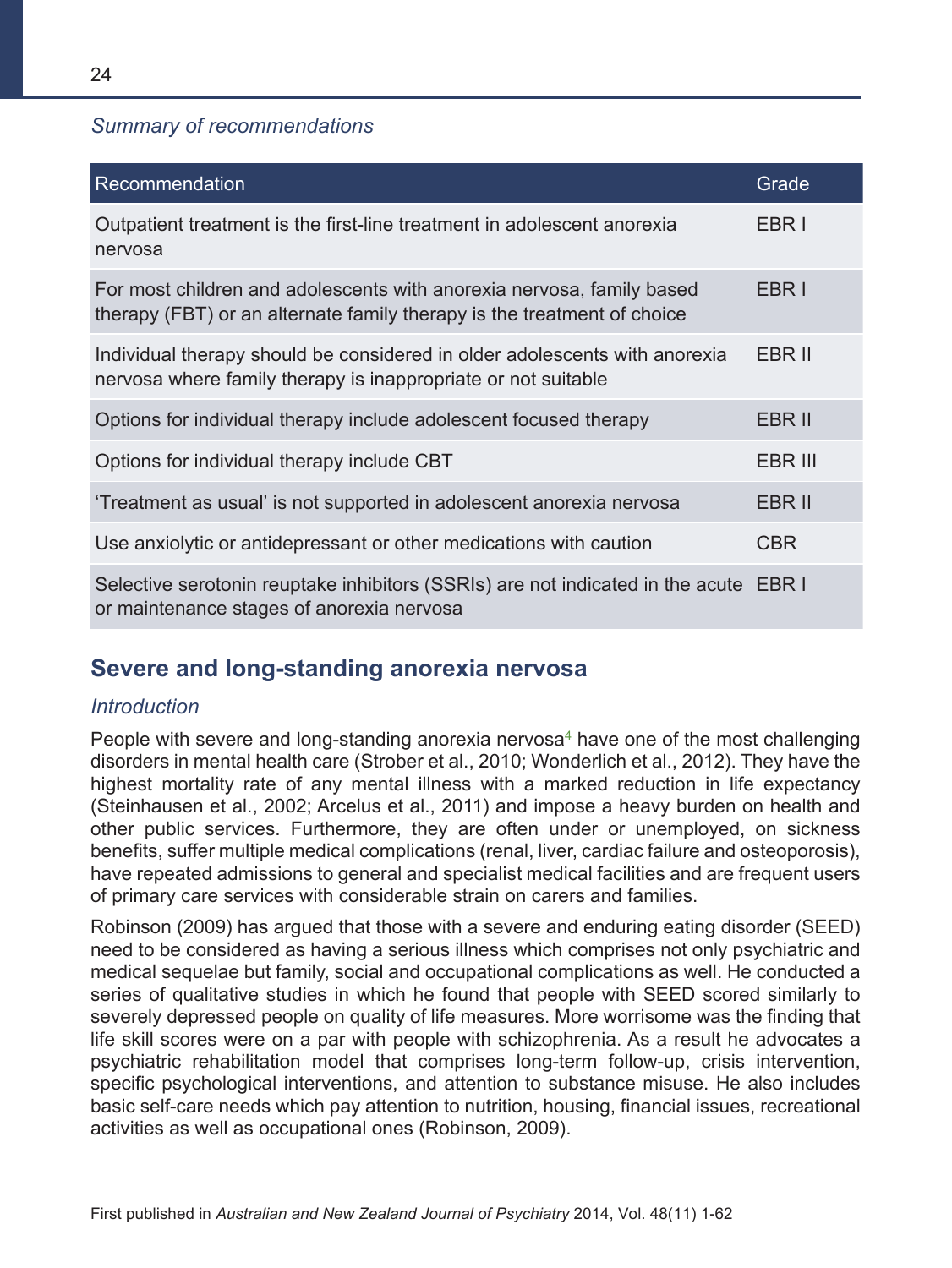Evidence of efficacy for treatment approaches for people with severe and enduring anorexia nervosa (SE-AN) is very limited (Hay et al., 2012). To date, there has only been one RCT (Touyz et al., 2013) that specifically tested two psychological treatments for such individuals. Touyz and colleagues (2013) compared two standard treatments (SSCM and CBT) which were modified for those patients who suffered from a profound and persistent disorder. The findings suggest that CBT for severe and enduring (SE) illness was superior in reducing core symptoms at follow-up, but that both CBT-SE and SSCM-SE contributed to improvements over time in health-related quality of life, body weight, depression and motivation to change. These findings should not only provide hope for those suffering from severe and enduring anorexia nervosa but also stimulate interest in developing new psychosocial treatments.

## *Clinical and research implications*

People with severe and enduring anorexia nervosa require a special treatment paradigm as they have usually experienced multiple treatment failures and present with a myriad of mental health and medical problems (Wonderlich et al., 2012). Goals of therapy need to be reconceptualised. The general clinical wisdom to date has been to reduce the focus on changing eating disorder symptoms and instead work collaboratively with the individual in a measured manner to reduce harm, maintain symptom stability and in particular enhance their quality of life. Because of their history of negative treatment experiences and repeated treatment failures, both the clinician and patient often share the experience of hopelessness and despair about the likelihood of meaningful change.

## *Treatment*

*Paradigm of management for severe and long-standing eating disorders.* Adapted from approaches discussed by Strober et al. (2010), Williams et al. (2010), and Wonderlich et al. (2012).

It is important to collaboratively agree and articulate goals with the patient and (where appropriate) significant others, so as to create an environment of support and comfort. The individual is best served by a safe and secure treatment strategy that allows them to feel contained but yet allows for very gradual change. Elements of this framework include the following:

- A prolonged period of assessment allowing the development of a shared understanding of the maintaining factors for their eating disorder and the identification of simple achievable goals that are embarked upon using extremely small steps.
- Focus on improved adaptive function as a primary goal. Restoration of a normal weight or BMI may not be a primary focus of treatment unless desired by the individual. Refeeding is a collaborative enterprise so as to avoid unnecessary distress and further evasion or avoidance of therapy.
- Changes to eating behaviours that improve nutrition and that are emphasised. This is done cognisant that most people with severe and long-standing anorexia nervosa can increase their caloric content to 1200 kilocalories per day without resultant weight gain or loss due to reduced energy metabolism or adaptations to starvation, although most people would lose weight on 1200 kilocalories. Careful encouragement so that any endeavours in this regard are recognised and the fear involved understood. There should be no reproach if aborted as this challenge can easily be visited again.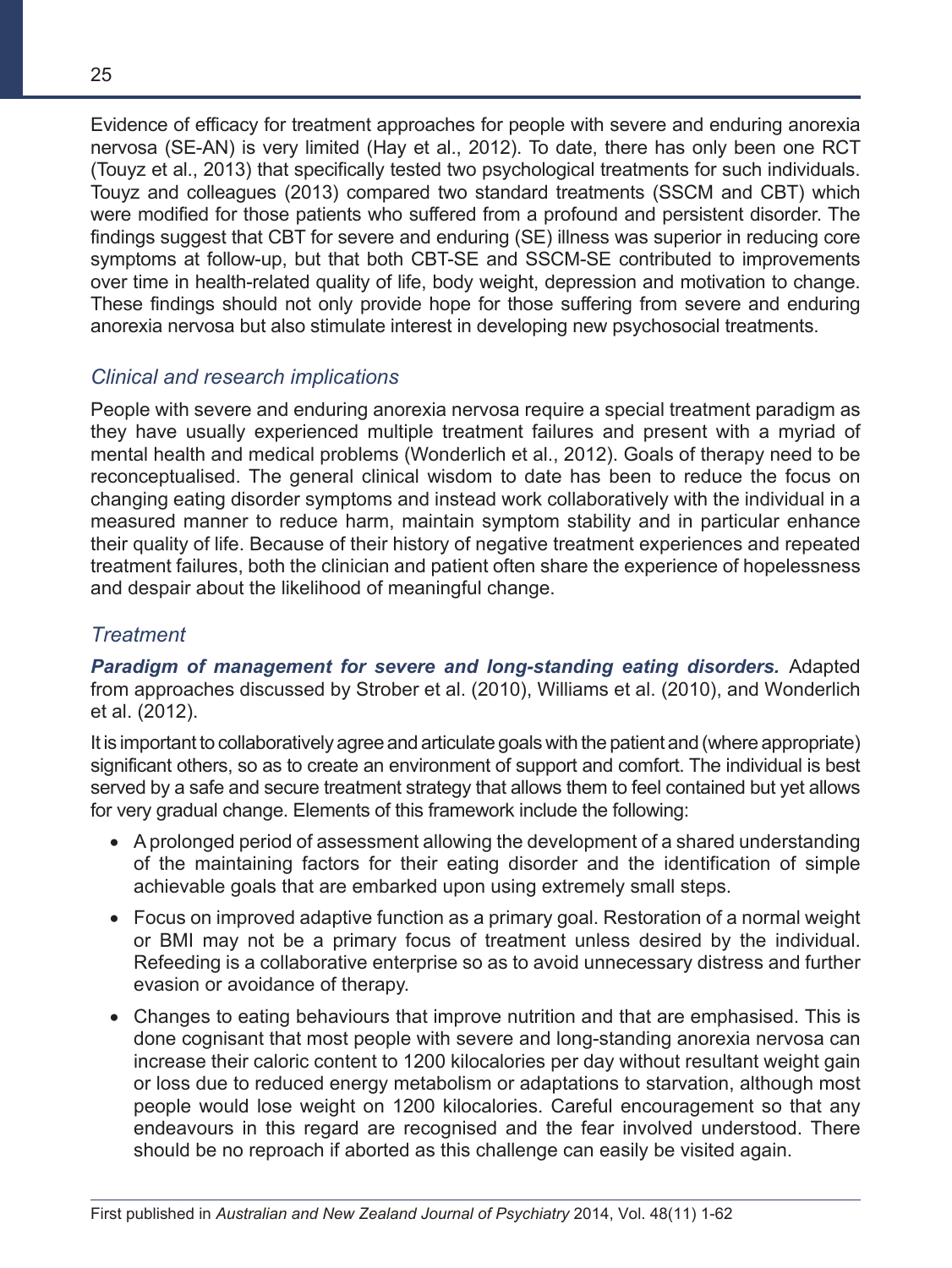- Assessment and encouragement of improved interpersonal function and social or other activity that enables the experience of feelings of pleasure or mastery. This can also stimulate the individual's cognitive function. Independence and autonomy are actively fostered.
- Careful monitoring of physical health by an empathic medical practitioner with decisions being made in a supportive and respectful manner, maintaining safety and avoiding crises wherever possible. Short-term admissions for medical stabilisation can, however, be life-saving.
- Inclusion of meetings with family members and pertinent others providing education and ongoing support, with an aim to minimise anger and negative affect displayed towards the person with anorexia nervosa. It is also very important to give permission to loved ones to take leave of absence.
- Some patients benefit from multidisciplinary case management services offered through public hospitals or others who work with other long-term psychiatric patients.

*Hospitalisation and partial hospitalisation.* Many people with long-standing disorders have multiple previous negative experiences of inpatient care (La Puma et al., 2009). Hospitalisation should be in order to achieve realistic, collaboratively agreed goals of care or for achievement of medical rescue based on achieving well defined medical parameters such as systolic BP above 90mmHg, pulse rate above 50 bpm, normal white cell count or albumin, etc. General inpatient psychiatric hospitals tend to be ill suited for this type of patient. Refeeding, if required, should be undertaken by a medical team with both the knowledge and experience of treating such patients (George et al., 2004). George et al. have reported a pilot day hospital program designed specifically for those with severe and enduring anorexia nervosa. Such programs that cater specifically for the needs of people with severe and enduring symptomatology are not only able to retain them in longer-term treatment but result in clinically significant changes, for example unexpected but encouraging requests to be transferred to a traditional day program as greater changes in weight and lifestyle are desired.

*Countertransference.* Treating someone with severe and enduring anorexia nervosa is an entirely different experience to more conventional treatment and the work can be long-term and not immediately rewarding. However, clinicians who work with people who have longstanding eating disorders consistently report in the literature the importance of never giving up hope or expectation of improvement (Theander, 1985).

In the view of the authors of this CPG, no therapist should ever be placed in a position to take on people who have long-standing eating disorders unless there is a clear will to want to do so, as this often turns into a formidable task with the therapist's patience, anxieties and energies challenged, especially when the individual may be close to death. Outpatient teams usually comprise a psychiatrist and/or clinical psychologist, physician and dietitian. It is an absolute imperative that there is regular communication amongst team members and any medical and/or non-medical decisions are negotiated carefully with the individual. Therapists are reminded that the words of Tom Main in 'The ailment' (1957) remain relevant today: '*The sufferer who frustrates a keen therapist by failing to improve is always in danger of meeting primitive human behaviour disguised as treatment*' (Main, 1957: 9).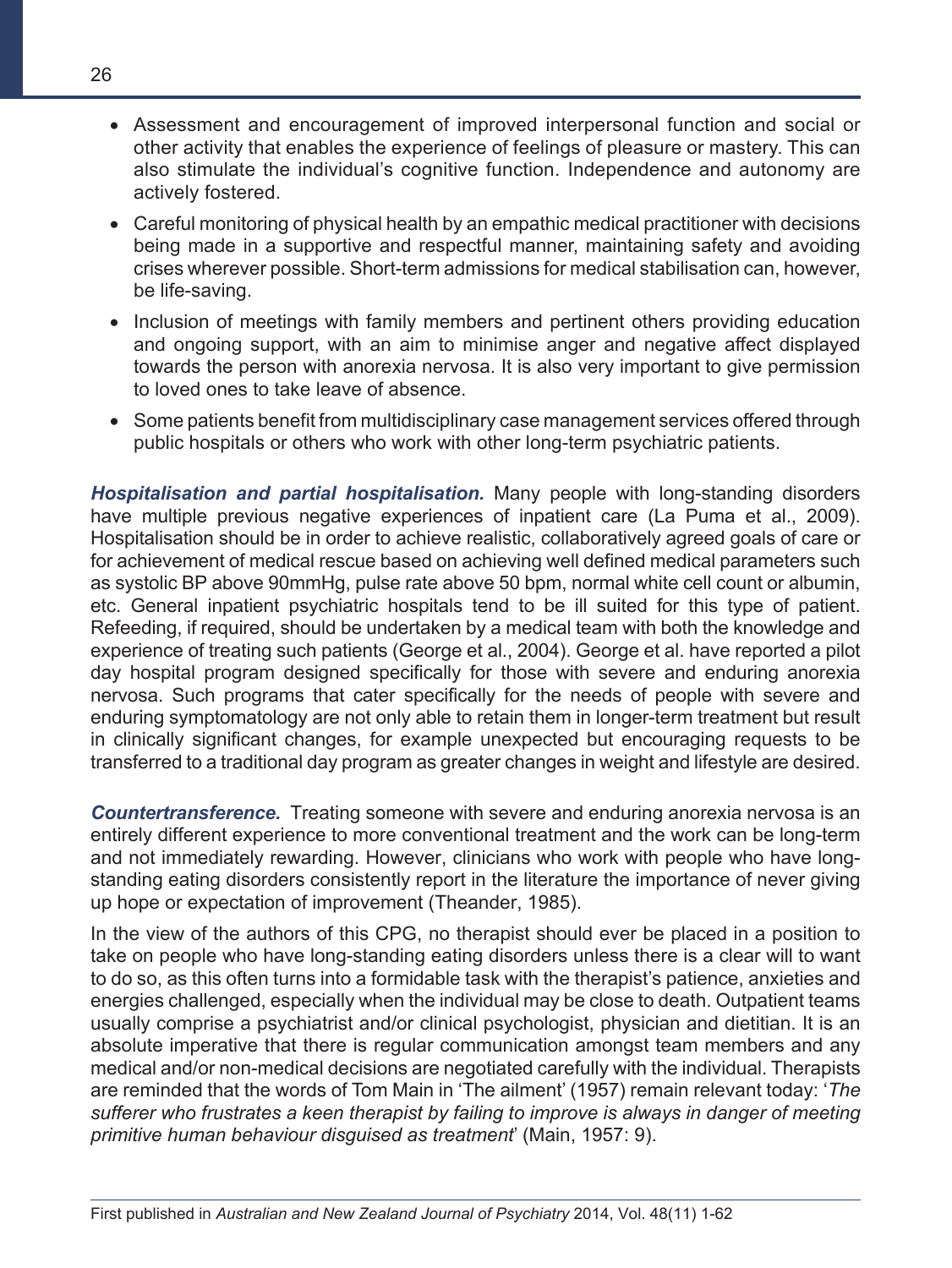### *Summary of recommendations*

| Recommendation                                                                                                                                 | Grade          |
|------------------------------------------------------------------------------------------------------------------------------------------------|----------------|
| Maintain realistic hope and expectations for improvement.                                                                                      | EBR II         |
| Take a harm minimisation approach to nutrition, medical complications and<br>weight control behaviours.                                        | EBR II         |
| Focus on supporting functions, relationships and quality of life.                                                                              | EBR II         |
| Collaboratively set achievable eating and health-related goals and be clear<br>with the individual and family what the goals of treatment are. | <b>EBR III</b> |
| Reserve hospitalisation for medical rescue, management of psychiatric risk.                                                                    | EBR II         |
| Be prepared to treat comorbidity to improve quality of life.                                                                                   | <b>EBR III</b> |
| Have appropriate monitoring and management of medical and psychiatric risk.                                                                    | EBR III        |
| Communicate regularly with all team members.                                                                                                   | <b>EBR III</b> |
| Meet with family members and relevant others on an 'as-needs' basis.                                                                           | EBR III        |

# **Section two: bulimia nervosa and binge eating disorder**

#### *Introduction*

This section addresses management guidelines for the major eating disorders found in those who are not underweight, namely bulimia nervosa and binge eating disorder. In the DSM-5 (APA, 2013), those who do not meet full diagnostic criteria for bulimia nervosa or binge eating disorder because of low frequency and/or duration of behaviours may be categorised under 'other specified' or if there is another reason for not meeting criteria (e.g. 'binge' episodes are not objectively large) the diagnosis may be 'unspecified feeding or eating disorder'. Whilst there is little evidence base for these related disorders it is likely that strategies effective for the full disorder may also be effective for sub-threshold disorders.

Several systematic reviews published in the past decade are in agreement on the evidence base for psychosocial and pharmacological treatments in bulimia nervosa and binge eating disorder and where more research is required (Aigner et al., 2011; Bulik et al., 2007; Hay, 2013b; Hay and Claudino, 2012; Hay et al., 2009; NICE, 2004b; Wilson and Zandberg, 2012).

#### *Assessment*

Assessment of people with bulimia nervosa or binge eating disorder should include inquiry into characteristic eating disorder: (a) behaviours, namely binge eating (uncontrolled episodes of overeating large amounts of food), weight control behaviours that may or may not be compensatory for binge eating (self-induced vomiting, laxative, and/or diuretic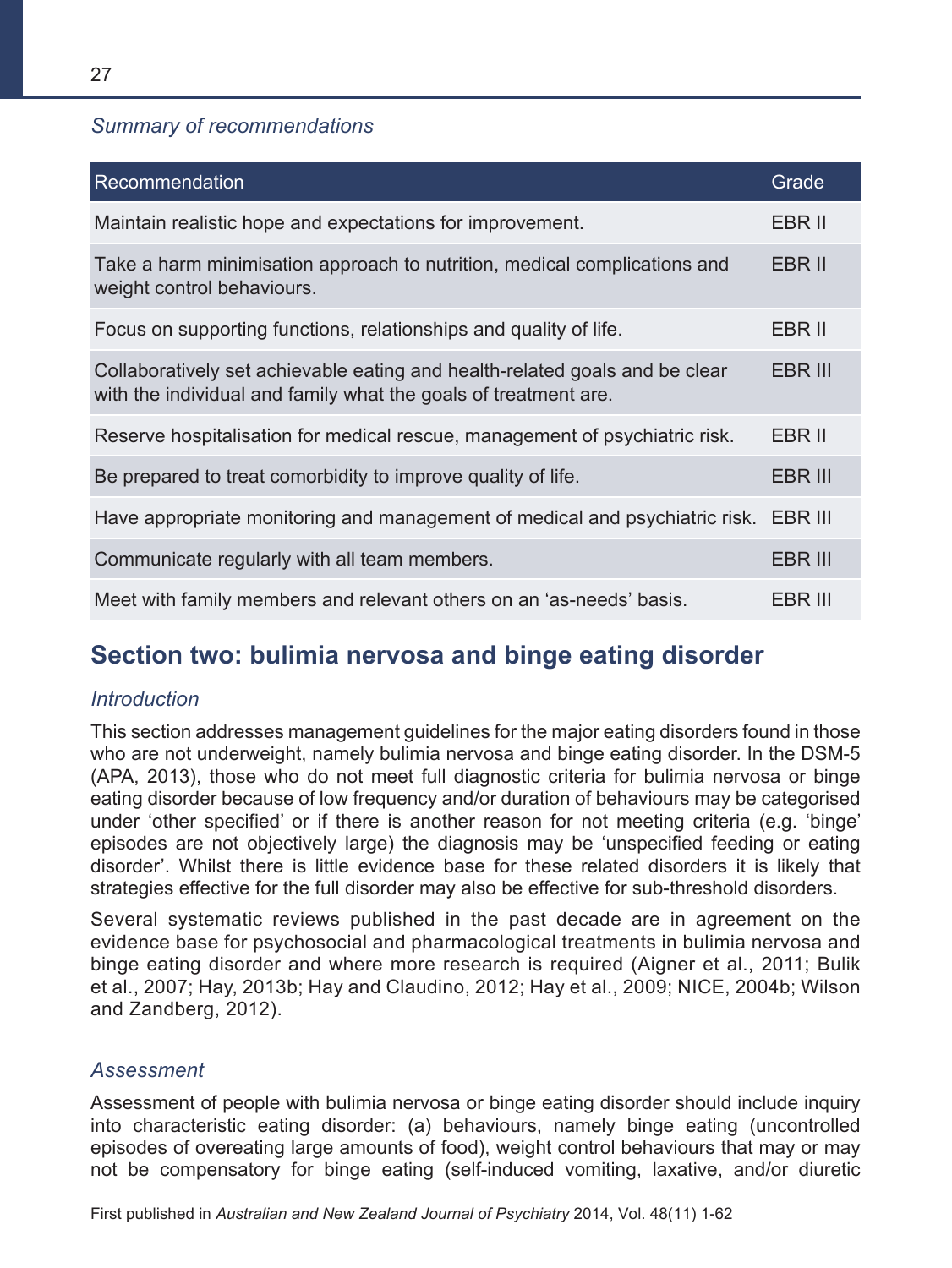misuse), dietary restriction and/or fasting, compulsive or driven exercise and others such as insulin misuse in diabetic patients or misuse of diet pills or illicit stimulant drugs such as methamphetamine; and (b) cognitions of weight and/or shape overvaluation, and body image and eating preoccupations. People should be assessed for a past history of other eating disorders, especially anorexia nervosa, as this may be associated with increased likelihood of relapse and a poorer outcome in some (but not all) studies (Eckert et al., 1995; Goldschmidt et al., 2013; Mitchison et al., 2013; Vaz-Leal et al., 2011). Other common psychiatric co-morbidities are anxiety and mood disorder(s), impulse control and substance use disorder (Hudson et al., 2007; Lacey and Evans, 1986).

Physical examination is important as there is evidence of an increased risk of medical co-morbidities including, but not exclusive to, those associated with obesity, notably Type II diabetes, mellitus and hypertension (Kessler et al., 2013). Assessment should include measurement of weight, height, pulse rate and blood pressure and calculation of BMI. Serum biochemistry should be done to check for hypokalaemia and dehydration (effects of purging behaviours). Other assessments such as random glucose and cardiovascular examination and ECG should be done as medically indicated. Where primary psychological treatment is provided by a therapist without medical training, a general practitioner will need to assist with medical assessment and/or ongoing care.

## *Treatment*

*Psychological therapies.* First-line treatment for bulimia nervosa and binge eating disorder in adults is an individual psychological therapy. The best evidence for such therapy is for CBT. CBT has been found to be superior consistently to wait-list control and most other psychological therapies for bulimia nervosa (NICE, 2004b). The evidence is weaker due to fewer trials in binge eating disorder where behavioural weight loss management is also effective in the short (Hay, 2013b; Hay et al., 2009) but not longer-term (Wilson et al., 2010).

A specific transdiagnostic enhanced therapy (CBT-E) developed by Fairburn (Fairburn, 2008) has been found more efficacious than other psychological approaches (Fairburn et al., 2009), although the specificity of CBT-E requires more evidence (Spielmans et al., 2013). As CBT-E is a well delineated and manualised form of CBT it is described here in detail. However, in accordance with evidence based practice, clinicians may apply variations of CBT and/or use other evidence based psychological therapies according to their expertise and individual preference. CBT/CBT-E has four well defined stages over 20 weeks. It begins with psychoeducation and a CBT informed formulation of the processes maintaining the person's disorder, and uses it to identify problems to be targeted in therapy. This is followed by the introduction of monitoring of key behaviours, establishment of regular meals and snacks, and within session weighing (sessions 1–7 over one month). The second stage (sessions 8 and 9, weeks 5 and 6) is a 'taking stock', or reflection and review phase with revisiting and modification of the formulation as appropriate. The third stage (sessions 10– 17, weeks 7–14) is a personalised program where the main mechanisms maintaining the eating disorder are addressed. This includes the utilisation of behavioural experiments to reduce problematic behaviours, particularly those associated with weight/shape overvaluation such as body checking, and an additional module addressing a core maintaining factor, namely mood intolerance. Stage 4 (sessions 18–20, weeks 15–20) looks to the future, ensuring improvements are maintained and includes relapse prevention. A broad version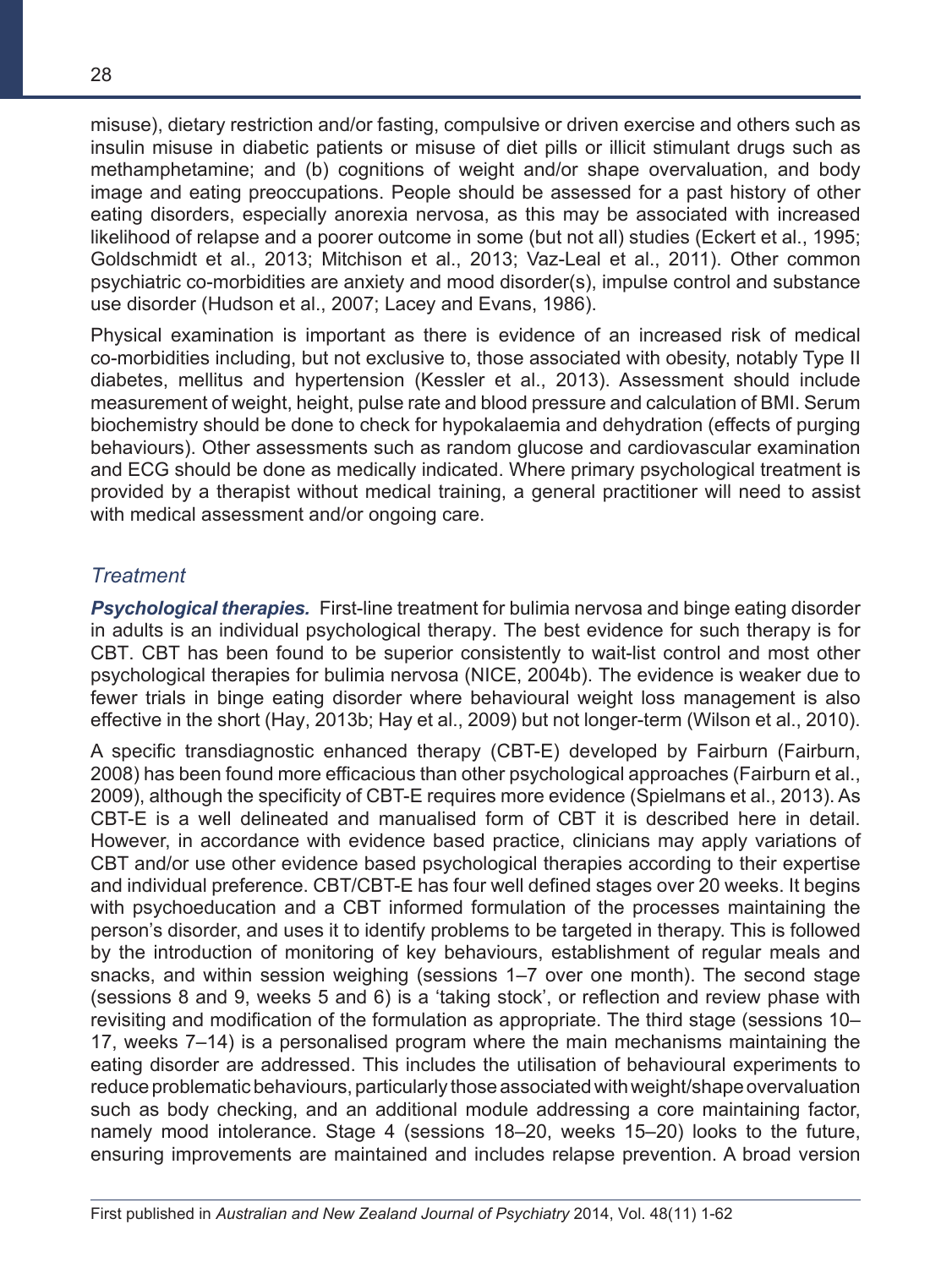(CBT-Eb) has been developed to address additional core maintaining factors with three optional modules addressing interpersonal deficits, clinical perfectionism and low selfesteem if applicable. CBT-Eb has been found to have an advantage over the original 'focused' CBT-Ef for people with comorbid personality disorder or other complex psychopathology (Fairburn et al., 2009).

*Self-help and scalability of CBT.* Where access to a therapist is delayed or there are costs or other barriers, CBT can be provided as a first-step, or stand-alone therapy in guided self-help form. An example of such an evidence based self-help book that has been evaluated for delivery within 10 half-hour session times by Australian general practitioners (Banasiak et al., 2005) is *Bulimia Nervosa and Binge Eating: A Guide to Recovery* (Cooper, 1995). Pure or unguided self-help may be effective in binge eating disorder; however, it has poorer outcomes compared to guided self-help CBT or specialist provided CBT in bulimia nervosa (Hay, 2013b).

Wilson and Zandberg's (2012) systematic review similarly supported self-help CBT as an effective, accessible and time and cost-efficient alternative to specialist delivery of CBT. Furthermore, it has been translated into delivery via telemedicine and the internet. They noted, however, that most CBT-guided self-help books have not kept up to date with developments in CBT such as CBT-Eb (see above).

*Other psychological therapies.* There is a small and weak evidence base for interpersonal psychotherapy and dialectical behaviour therapy in both bulimia nervosa and binge eating disorder, and mindfulness in binge eating disorder (Kristeller and Wolever, 2011). Where therapists have expertise in these therapies and not in CBT and a CBT-trained therapist is not accessible then it may be appropriate to use either of these for adults. Findings are mixed for FBT in older adolescents or adults and, unlike in anorexia nervosa, FBT would not be first-line in bulimia nervosa or binge eating disorder (le Grange et al., 2007; Schmidt et al., 2007).

**Pharmacotherapy.** RCTs and meta-analysis have found that tricyclic antidepressants may be efficacious for people with bulimia nervosa (Flament et al., 2012; Hay and Claudino, 2012) but adverse effects limit clinical utility. In contrast, high dose fluoxetine (60mg/day) is effective for people with bulimia nervosa and this or other SSRI antidepressants are effective for both bulimia nervosa and binge eating disorder. The antiepileptic topiramate also is effective in both conditions and is associated with weight loss. However, topiramate may cause problematic side effects such as paresthesias and taste perversion (Arbaizar et al., 2008; Hay and Claudino, 2012).

Where psychological therapy is not available, antidepressants or antiepileptic medication such as topiramate<sup>[5](#page-34-3)</sup> may be used (Flament et al., 2012; Hay and Claudino, 2012). However, trials of drug alone treatments have seldom followed participants up in the long-term, and therefore how long the medication should be continued for is unclear. High attrition rates and binge eating abstinence rates have consistently been found to be lower for drug alone treatments than when combined with CBT (Flament et al., 2012; Hay and Claudino, 2012). Trials in bulimia nervosa and binge eating disorder (Flament et al., 2012; Hay and Claudino, 2012) find an additive benefit for combined psychological and pharmacological treatment,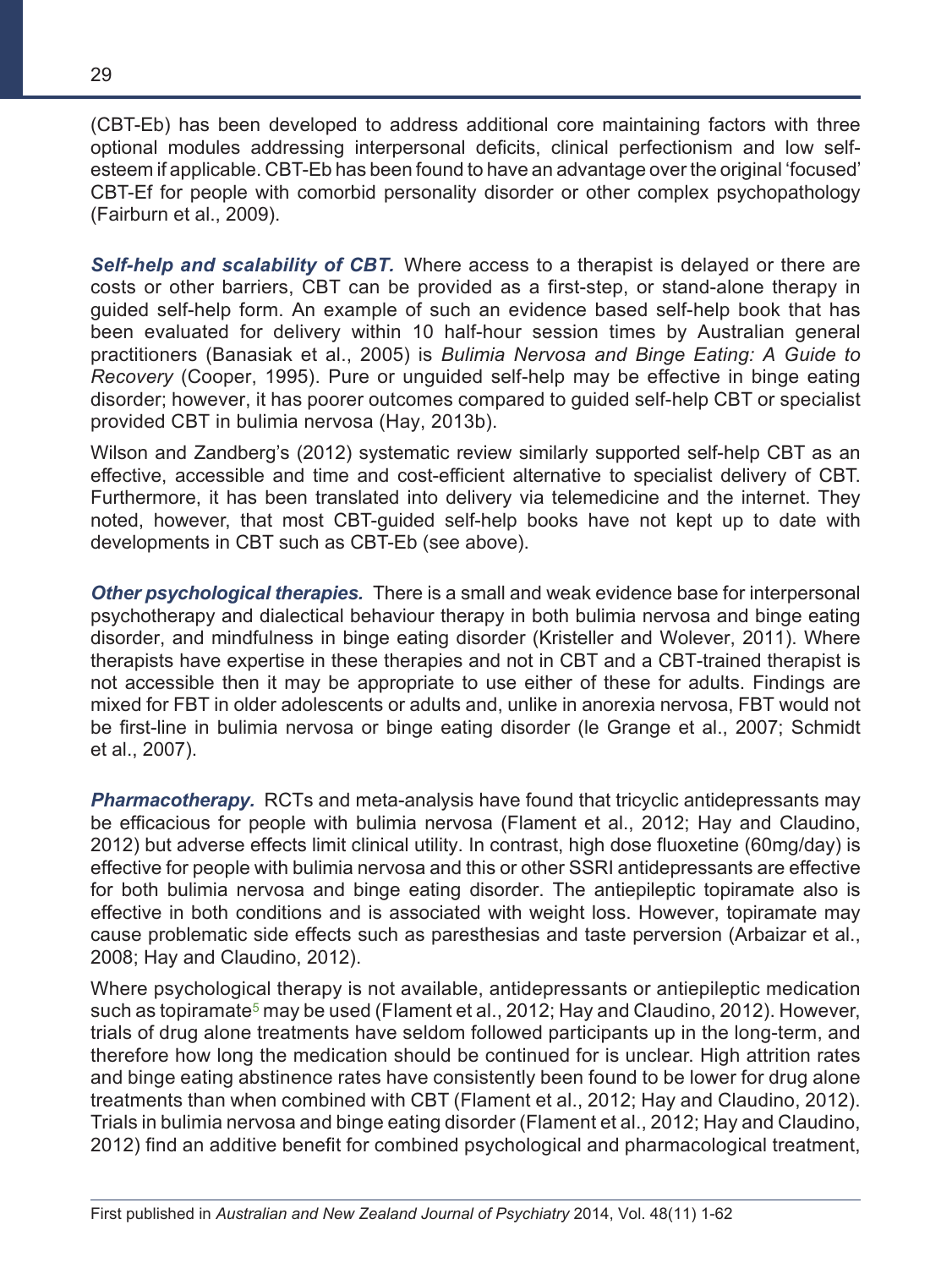but findings are inconsistent. Thus, when people have limited response to psychotherapy alone, or they have a comorbid mood disorder such as depression, pharmacotherapy may have a role as an adjunctive treatment.

*Indicators for admission.* The majority of people with bulimia nervosa may be treated as outpatients. Although evidence is lacking, people who are not responding to outpatient care or otherwise have an increased risk (e.g. because of suicidality or pregnancy) may benefit from the increased intensity of therapy and eating supervision available in an inpatient or day patient unit.

*Medical assessment.* Most medical problems in people with bulimia nervosa occur as a result of purging behaviours. [Table 4](#page-54-0) lists these and their management. A dental evaluation should be considered if self-induced vomiting has been a prominent symptom. An increasing problem is comorbid weight disorder and metabolic syndrome, both of which may require further medical assessment and treatment.

#### *Management of weight disorder*

Many people who have a binge eating disorder and increasing numbers with bulimia nervosa are also obese with consequential medical complications. Behavioural weight loss therapy for those with bulimia nervosa may be as effective as CBT in reducing binge eating and more effective in attaining weight loss in the short-term, but not the longer-term (Wilson et al., 2010). Similarly, topiramate and/or orlistat may aid weight loss and binge eating in the short-term (Arbaizar et al., 2008; Golay et al., 2005; Grilo et al., 2005).

Where comorbid obesity is problematic some people may benefit from weight loss management strategies but evidence is weak for any specific approach (Bulik et al., 2012).

#### *Outcomes for bulimia nervosa and binge eating disorder*

Most people with bulimia nervosa, binge eating disorder or other specified feeding or eating disorders (OSFED) experience a good outcome in long-term follow-up studies, with 50% or more free of symptoms at five years or more (Fairburn et al., 2000; Steinhausen and Weber, 2009). Steinhausen and Weber conducted a quantitative analysis of outcome data from 79 studies of bulimia nervosa (Steinhausen and Weber, 2009). He reported a recovery rate of 45%, whilst 27% of patients improved considerably and 23% had a chronic protracted course and a crude mortality rate of 0.32%. There was a 10–32% mean rate of crossover to other eating disorder diagnoses, most commonly to OSFED, followed by anorexia nervosa. A low rate of conversion to binge eating disorder may have been partially because the term had not been introduced when many of the older outcome measures were performed. Childhood obesity, substance use disorder and having a personality disturbance have most consistently been poor predictors of outcomes in bulimia nervosa, although it has been difficult to establish such predictors across studies (NICE, 2004a; Steinhausen and Weber, 2009). The long delays from illness onset to presentation likely contribute to poorer outcomes but there is, to our knowledge, no direct evidence for this.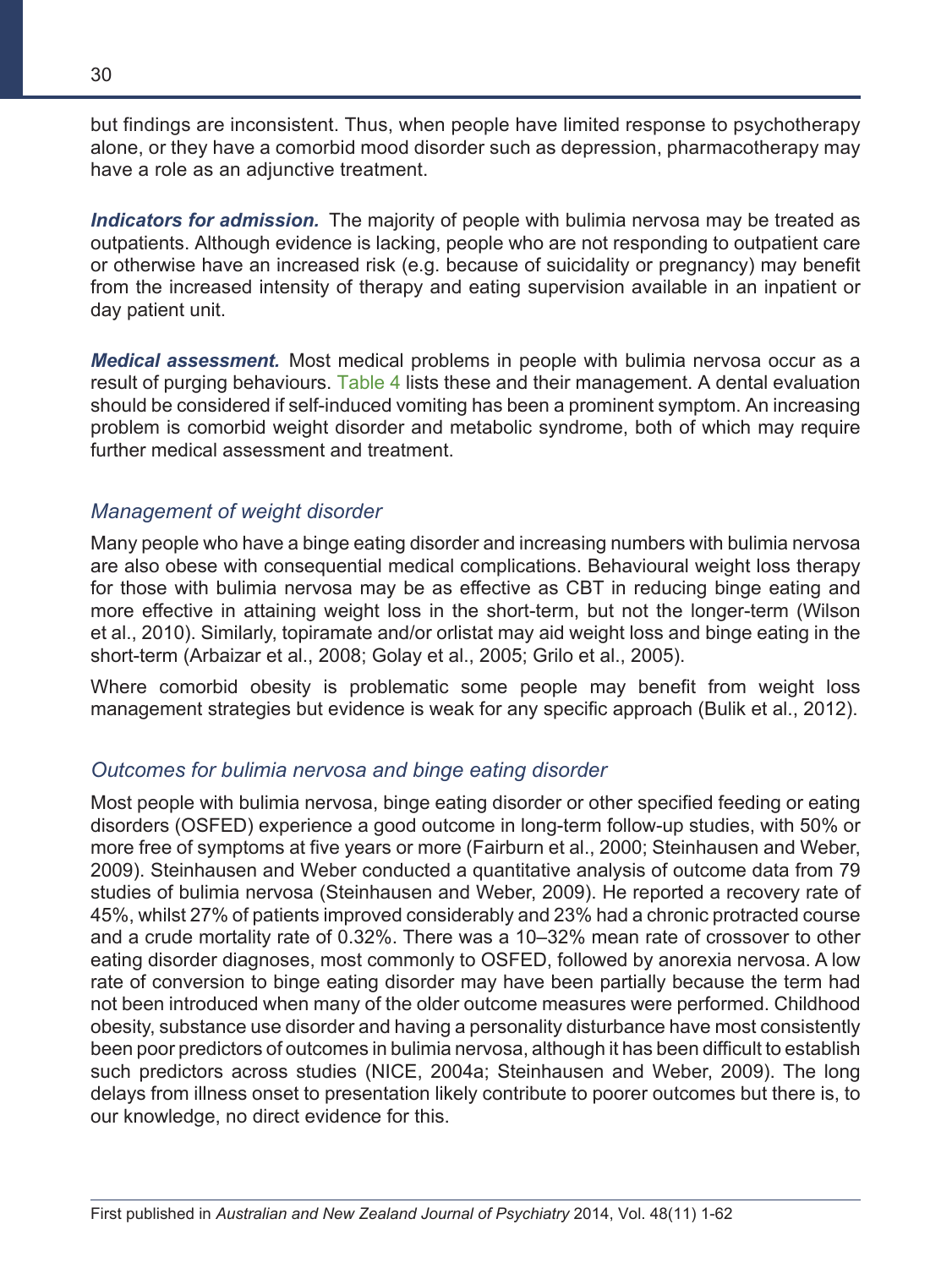#### *Summary of recommendations*

#### Recommendation **Grade** Grade Control of Control of Creating Control of Creating Control of Creating Control of Creating Control of Creating Control of Creating Control of Creating Control of Creating Control of Creating Co During the assessment of adults with possible binge eating disorder or bulimia nervosa: • Take a history enquiring into any binge eating, dietary restriction and/or fasting, compulsive or driven exercise, or additional weight control behaviours. • Assess for cognitions of weight and/or shape overvaluation, and body image and eating preoccupations. • Enquire about any past history of eating disorders, or other psychiatric comorbidities. • Conduct a physical examination, including measurement of weight, height, BMI calculation, pulse rate, and blood pressure. Consider cardiovascular examination as clinically indicated. • Arrange for serum biochemistry. Consider random glucose and ECG as indicated medically. • Consider involvement of a general practitioner and/or dentist as appropriate. CBR Consider admission to an inpatient or day program unit where there is increased risk of non-response to outpatient/community based care. CBR First-line treatment for bulimia nervosa and binge eating disorder in adults is an individual psychological therapy; the best evidence is for therapist-led CBT and a specific enhanced form, CBT-E focused, has been found to be more efficacious than some other psychological approaches. There is also evidence for CBT adapted for internet delivery, or in guided self-help form. EBR I Consider topiramate or orlistat for those with comorbid obesity, the latter for the effect of weight loss. EBR II Where psychological therapy is not available, evidence supports pharmacological EBR I treatment. High dose fluoxetine has the strongest evidence base for bulimia nervosa; other selective serotonin reuptake inhibitors are also effective in both bulimia nervosa and binge eating disorder. EBR I Monitor adverse effects of any antiepileptic or antidepressants used and modify use as required. EBR II Consider pharmacotherapy as an adjunctive treatment, since an additive benefit has been shown for combined psychological and pharmacological therapy. EBR I Further research is required into CBT regarding both the specificity of CBT-E, and other forms of delivery. RCTs of alternate treatment approaches, longer-term EBR I

studies and the best management of comorbid obesity are also required.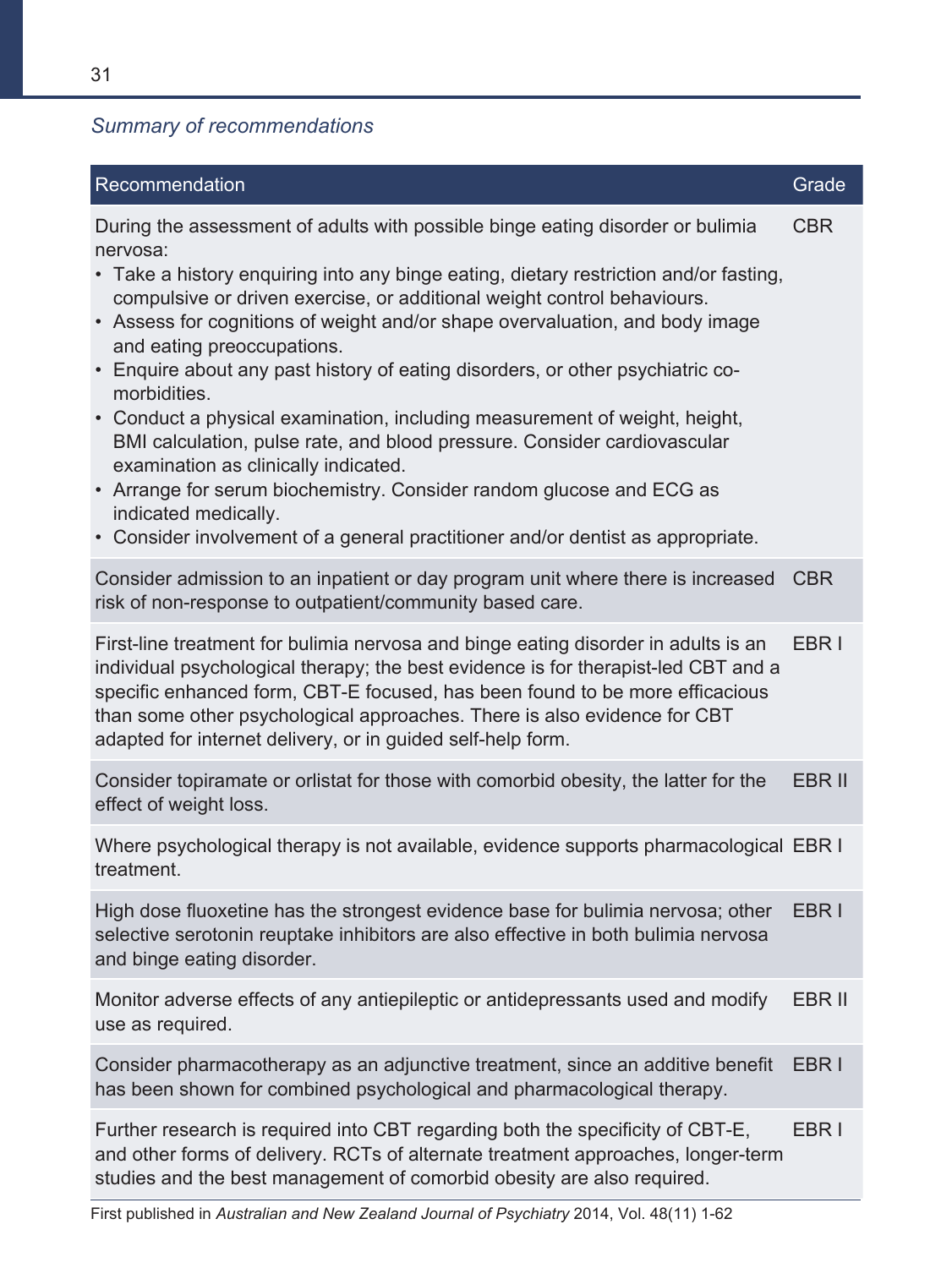# **Section three: avoidant/restrictive food intake disorder (ARFID)**

#### *Introduction*

ARFID (APA, 2013) is a new disorder to DSM-5. It replaces and extends the DSM-IV diagnosis of feeding disorder of infancy and early childhood as well as DSM-IV somatoform disorders that were characterised by phobic food avoidance. Due to general paucity of data and absence of published data concerning this condition in older adolescents or adults, consideration of ARFID in this guideline is confined to the following brief overview.

### *Overview*

The key diagnostic features of ARFID are restriction of food intake accompanied by one of the following: significant weight loss; significant nutritional deficiency; marked interference with social functioning; or dependence on enteral feeds or oral supplements, in the absence of body image concerns. It may occur at any age. Data from three recently published studies on early onset eating disorder has shown that between 21.2% and 35.2% of children aged 12 years and under presenting with weight loss and deliberate food avoidance do not report abnormal body image or fear of weight gain. These children presented with similar physical complications of their malnutrition and similar rates of psychiatric comorbidity to children meeting diagnostic criteria for anorexia nervosa. To date there have been no published studies to guide appropriate treatment interventions or inform prognosis for this group (Madden et al., 2009; Nicholls et al., 2011a; Pinhas et al., 2011).

# **Section four: future research in treating eating disorders**

The most important challenge for future research is the elucidation of assessment and treatment of the newly introduced disorders, especially ARFID. Second, although CBT is a first-line therapy for people with bulimia nervosa, further evaluation of CBT and alternate therapies is needed. This is particularly needed for anorexia nervosa (where in adults there is no clear first-line psychological therapy) and those with additional complex problems such as borderline personality disorder for which broader treatment approaches have been found to be associated with improved outcomes (Fairburn et al., 2009). More randomised controlled trials of approaches with an emerging evidence base, for example acceptance and commitment therapy (ACT) and psychodynamic therapy, and novel biological treatments such as neuromodulation and deep brain stimulation, are also needed.

From a psychopharmacological perspective, greater clarification of the neurobiological basis of eating disorders and mechanisms of action of treatments may help elucidate other treatment options, for example in bulimia nervosa antidepressants appear to have actions on satiety separate to their effects on mood modulation. In addition, data on the combination or augmentation of psychological and pharmacological approaches may guide further management of those who do not respond to first-line treatments.

More information on the long-term efficacy of treatments would be gained by longer-term trials and post-treatment follow-up, since many studies last less than six months. Inclusion and subgroup analyses of more heterogeneous and clinically complex patients (e.g. those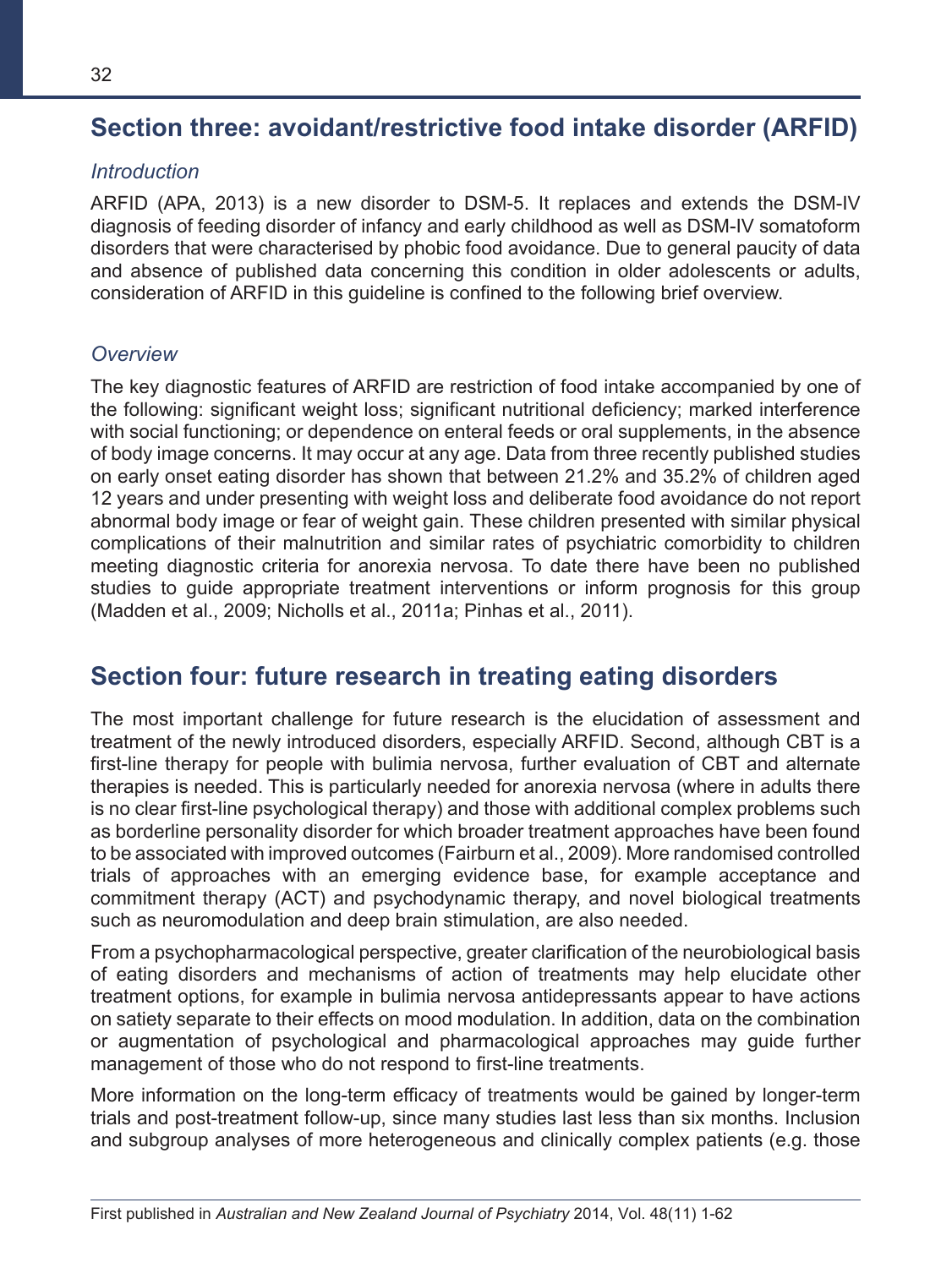with severe co-morbidities, as seen clinically) would expand the data on effectiveness of what treatments work and for whom.

In bulimia nervosa even after treatment is successful in reducing behaviours such as binge eating and purging, abstinence rates may remain low. Since the long-term outcome is likely better if abstinence is achieved, improvement of such rates is important. Further identification of features differentiating those who achieve remission from those who remain symptomatic may clarify factors moderating outcome.

Further research is also needed into non-specialist therapist-guided self-help, given that in comparison to therapist-led CBT, adherence to therapy and outcomes may not be as good, especially in treatment of bulimia nervosa; more specificity about the provision of such guidance would also be helpful. In binge eating disorder associated with obesity, energy restriction has, in the short-term, been associated with weight loss; however, longer-term studies of weight reduction management in this population are required.

Future studies should also address specific treatment needs and approaches as they may apply to groups underrepresented in current research. This includes, but is not limited to males and to Aboriginal and Torres Strait Islander peoples and Māori.

# **Conclusion**

Assessment and management of people with anorexia nervosa should be multidisciplinary and include specific specialist psychological therapies and family based treatments in younger people. Recommendations for treatment in this CPG were based on evidence (see [Table 7](#page-60-0)) of variable levels. The evidence base for therapies is stronger in bulimia nervosa and binge eating disorder where a specific transdiagnostic CBT has a high level of evidence. CBT can also be provided in less intensive guided self-help and online forms for less severe eating disorders. The majority of people can be treated as an outpatient with inpatient or day patient care needed for more severe illness, and particularly low weight people with anorexia nervosa. In the absence of evidence, trials evaluating treatments for ARFID are urgently needed to guide clinical practice.

## Acknowledgements

The following people and organisations contributed information that was used in the RANZCP Clinical Practice Guideline for Eating Disorders.

## Feedback received during Public and Stakeholder consultations

Dr Richard Benjamin Ms Claire Diffey Dr Alby Elias Dr Susanna Every-Palmer Dr Brad Hayhow Ms Amy Lewis Dr Andrew Neilsen Associate Professor Thinh Nguyen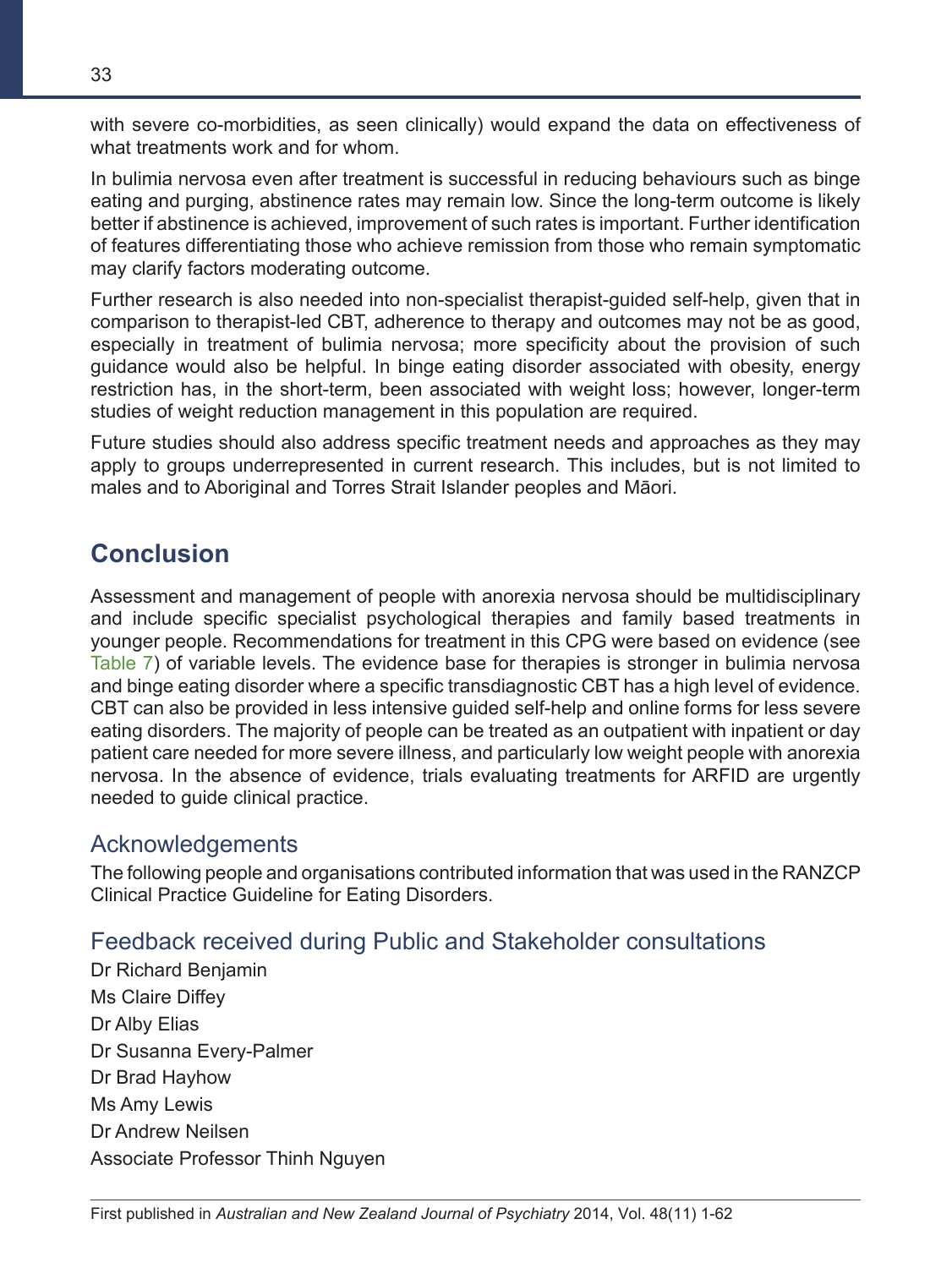Associate Professor Elizabeth Rieger Dr Maugan Rimmer Dr Beth Shelton Associate Professor Victor Storm Ms Emma Sutich Dr Frances Wilson Dietitians Association of Australia

# Special Acknowledgements

Professor Mark Oakley Browne Dr Roger Mysliwiec Adjunct Research Fellow Hunna Watson

# RANZCP Project Team

Ms Joyce Goh, Project Manager Ms Helen Walters, Project Officer

## **Disclaimer**

Compiled for the Royal Australian and New Zealand College of Psychiatrists (RANZCP), this information and advice is based on current medical knowledge and practice as at the date of publication. It is intended as a general guide only, not as a substitute for individual medical advice. The RANZCP and its employees accept no responsibility for any consequences arising from relying upon the information contained in this publication.

# Funding

The Clinical Practice Guideline for Eating Disorders was funded by the Royal Australian and New Zealand College of Psychiatry.

## Declaration of interest

The authors report no conflicts of interest. The authors alone are responsible for the content and writing of the paper.

## **Notes**

<span id="page-33-0"></span>1. At the time of writing the other major international diagnostic scheme, the World Health Organization's international classification of diseases and related health problems (ICD), was under revision. The 10th revision of the ICD (ICD-10) and previous DSM-IV schemes used similar diagnostic terms and the same numerical systems. The ICD-11 also proposes introducing binge eating disorder and ARFID. However, there is potential for confusion with the DSM-5 using some ICD-10 terms, e.g. 'atypical' anorexia nervosa and bulimia nervosa, with different criteria, and the 11th revision of the ICD may remove the requirement of an objectively large amount in the criterion for binge eating episodes (Al-Adawi et al., 2013).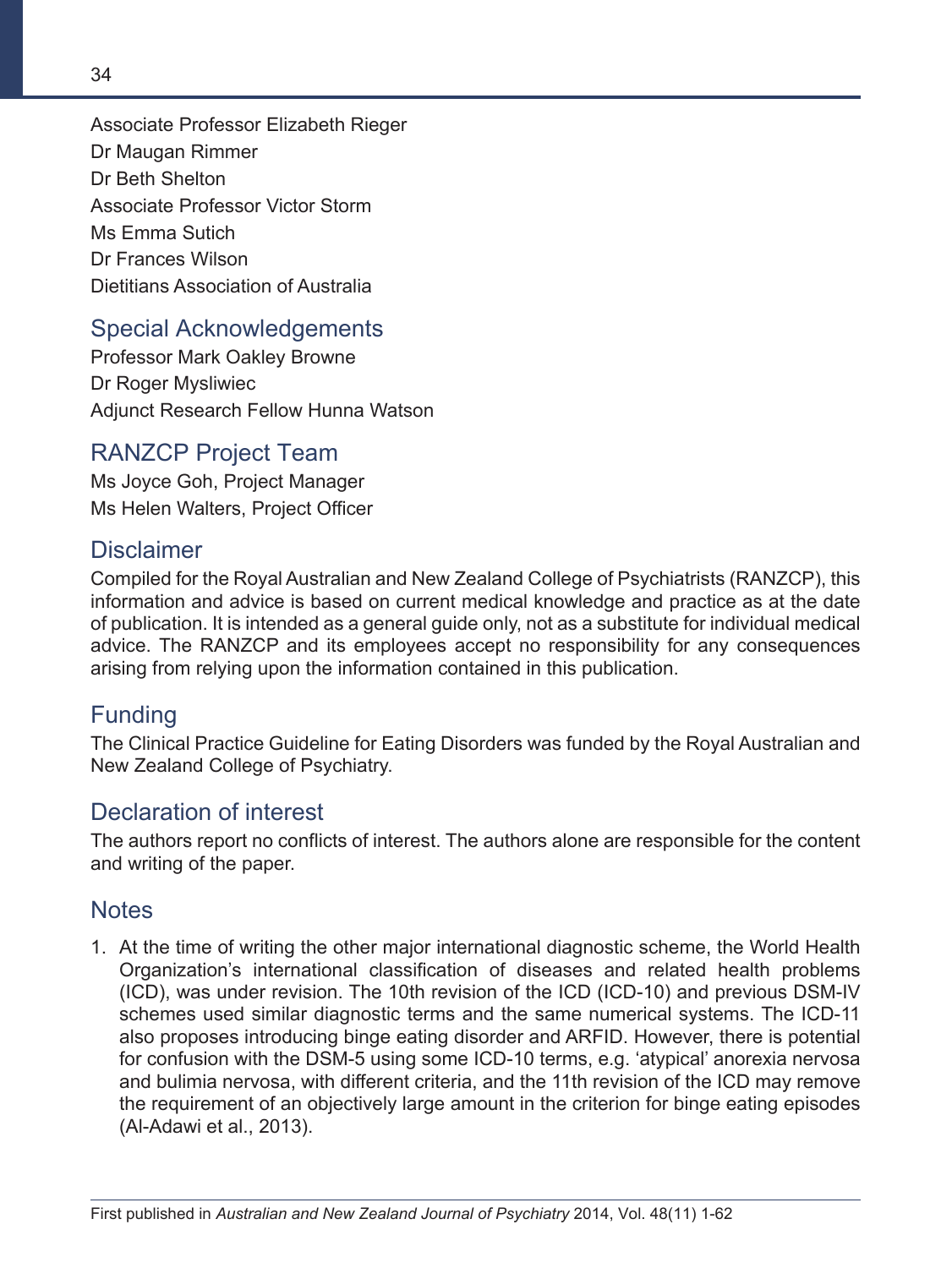- <span id="page-34-0"></span>2. The guideline will address the most common feeding and eating disorders but it does not cover Pica UFED, OSFED or rumination disorder. It does not address general management of obesity, other disorders of body image such as body dysmorphic disorder, subclinical problems of disordered eating or body dissatisfaction or the economic costs of eating disorders and their treatment.
- <span id="page-34-1"></span>3. At the time of writing, refeeding practices are currently under review in the *Journal of Adolescent Health*.
- <span id="page-34-2"></span>4. There is no agreed definition about how many years constitutes 'long-standing'; however, most researchers agree that it is at least several years (Tierney and Fox, 2009).
- <span id="page-34-3"></span>5. The use of topiramate for weight loss was approved in 2012 by the United States Food and Drug Administration but is not yet approved for this use in New Zealand or Australia.

# References

- Aardoom JJ, Dingemans AE, Spinhoven P, et al. (2013) Treating eating disorders over the internet: A systematic review and future research directions. *International Journal of Eating Disorders*. 46: 539–552.
- Aigner M, Treasure J, Kaye W, et al. (2011) World Federation of Societies of Biological Psychiatry (WFSBP) guidelines for the pharmacological treatment of eating disorders. *World Journal of Biological Psychiatry* 12: 400–443.
- Al-Adawi S, Bax B, Bryant-Waugh R, et al. (2013) Revision of ICD – Status update on feeding and eating disorders. *Advances in Eating Disorders* 1: 10–20.
- Allan R, Sharma R, Sangani B, et al. (2010) Predicting the weight gain required for recovery from anorexia nervosa with pelvic ultrasonography: An evidencebased approach. *European Eating Disorders Review* 18: 43–48.
- APA (2013) *Diagnostic and Statistical Manual of Mental Disorders Fifth Edition*. Washington DC: American Psychiatric Publishing.
- Arbaizar B, Gómez-Acebo I and Llorca J (2008) Efficacy of topiramate in bulimia nervosa and binge-eating disorder: A systematic review. *General Hospital Psychiatry* 30: 471–475.
- Arcelus J, Mitchell AJ, Wales J, et al. (2011) Mortality rates in patients with anorexia nervosa and other eating disorders: A meta-analysis of 36 studies. *Archives of General Psychiatry* 68: 724–731.
- Australian Health Ministers Advisory Council (2013) A national framework for recoveryoriented mental health services. *Guide for practitioners and providers*. Available at: [http://www.health.gov.au/internet/main/](http://www.health.gov.au/internet/main/publishing.nsf/Content/mental-pubs-n-recovgde) [publishing.nsf/Content/mental-pubs-n](http://www.health.gov.au/internet/main/publishing.nsf/Content/mental-pubs-n-recovgde)[recovgde](http://www.health.gov.au/internet/main/publishing.nsf/Content/mental-pubs-n-recovgde) (accessed 7 October 2014).
- Bahia A, Mascolo M, Gaudiani JL, et al. PseudoBartter syndrome in eating disorders. *International Journal of Eating Disorders* 45: 150–153.
- Ball J and Mitchell P (2004) A randomized controlled study of cognitive behavior therapy and behavioral family therapy for anorexia nervosa patients. *Brunner-Mazel Eating Disorders Monograph Series* 12: 303–14.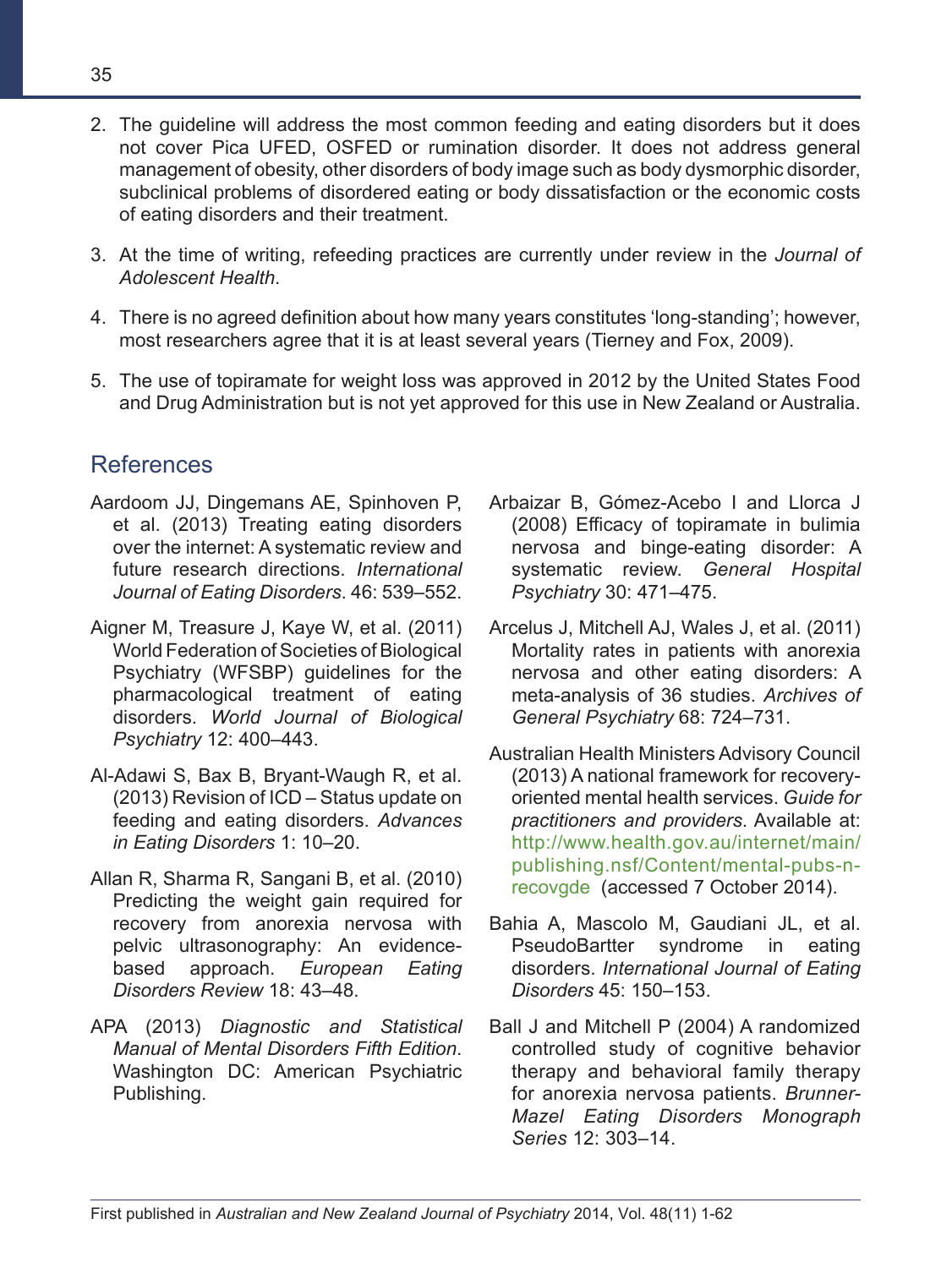- Banasiak SJ, Paxton SJ and Hay PJ (2005) Guided self-help for bulimia nervosa in primary care: A randomised controlled trial. *Psychological Medicine* 35, 1283– 1294.
- Baxter J, Kingi TK, Tapsell R, et al. (2006) Prevalence of mental disorders among Māori in Te Rau Hinengaro: The New Zealand mental health survey. *Australian and New Zealand Journal of Psychiatry* 40: 914–923.
- Bergh C, Brodin U, Lindberg G, et al. (2002) Randomized controlled trial of a treatment for anorexia and bulimia nervosa. *Proceedings of the National Academy of Sciences* 99: 9486–9491.
- Bergh C, Eklund S, Eriksson M, et al. (1996) A new treatment of anorexia nervosa. *The Lancet* 348: 611–612.
- Beumont P, Hay P and Beumont R (2003) Summary Australian and New Zealand clinical practice guideline for the management of anorexia nervosa (2003). *Australasian Psychiatry* 11: 129–133.
- Birmingham CL, Goldner EM and Bakan R (1994) Controlled trial of zinc supplementation in anorexia nervosa. *International Journal of Eating Disorders* 15: 251–255.
- Birmingham CL, Gutierrez E, Jonat L, et al. (2004) Randomized controlled trial of warming in anorexia nervosa. *International Journal of Eating Disorders* 35: 234–238.
- Blitzer JR, Rollins N and Blackwell A (1961) Children who starve themselves: Anorexia nervosa. *Psychosomatic Medicine* 23: 369–383.
- Bruch H (1978) *The Golden Cage*. Cambridge, Mass: Harvard University Press.
- Bulik CM, Baucom DH, Kirby JS, et al. (2011) Uniting couples (in the treatment of) anorexia nervosa (UCAN). *International Journal of Eating Disorders* 44: 19–28.
- Bulik CM, Berkman ND, Brownley KA, et al. (2007) Anorexia nervosa treatment: A systematic review of randomized controlled trials. *International Journal of Eating Disorders* 40: 310–320.
- Bulik CM, Marcus MD, Zerwas S, et al. (2012) The changing "weightscape" of bulimia nervosa. *American Journal of Psychiatry* 169: 1031–1036.
- Butterfly Foundation (2012) *Paying the Price: The Economic and Social Impact of Eating Disorders in Australia*. Sydney: The Butterfly Foundation. Available at: [http://thebutterflyfoundation.org.au/](http://thebutterflyfoundation.org.au/wp-content/uploads/2012/12/Butterfly_Report.pdf) [wp-content/uploads/2012/12/Butterfly\\_](http://thebutterflyfoundation.org.au/wp-content/uploads/2012/12/Butterfly_Report.pdf) [Report.pdf \(](http://thebutterflyfoundation.org.au/wp-content/uploads/2012/12/Butterfly_Report.pdf)accessed 7 October 2014).
- Campbell IC, Mill J, Uher R, et al. (2011) Eating disorders, gene–environment interactions and epigenetics. *Neuroscience & Biobehavioral Reviews* 35: 784–793.
- Carney T, Tait D and Touyz S (2007) Coercion is coercion? Reflections on trends in the use of compulsion in treating anorexia nervosa. *Australasian Psychiatry* 15: 390–395.
- Carter JC, Mercer-Lynn KB, Norwood SJ, et al. (2012) A prospective study of predictors of relapse in anorexia nervosa: Implications for relapse prevention. *Psychiatry Research* 200: 518–523.
- Casasnovas C, Fernández-Aranda F, Granero R, et al. (2007) Motivation to change in eating disorders: Clinical and therapeutic implications. *European Eating Disorders Review* 15: 449–456.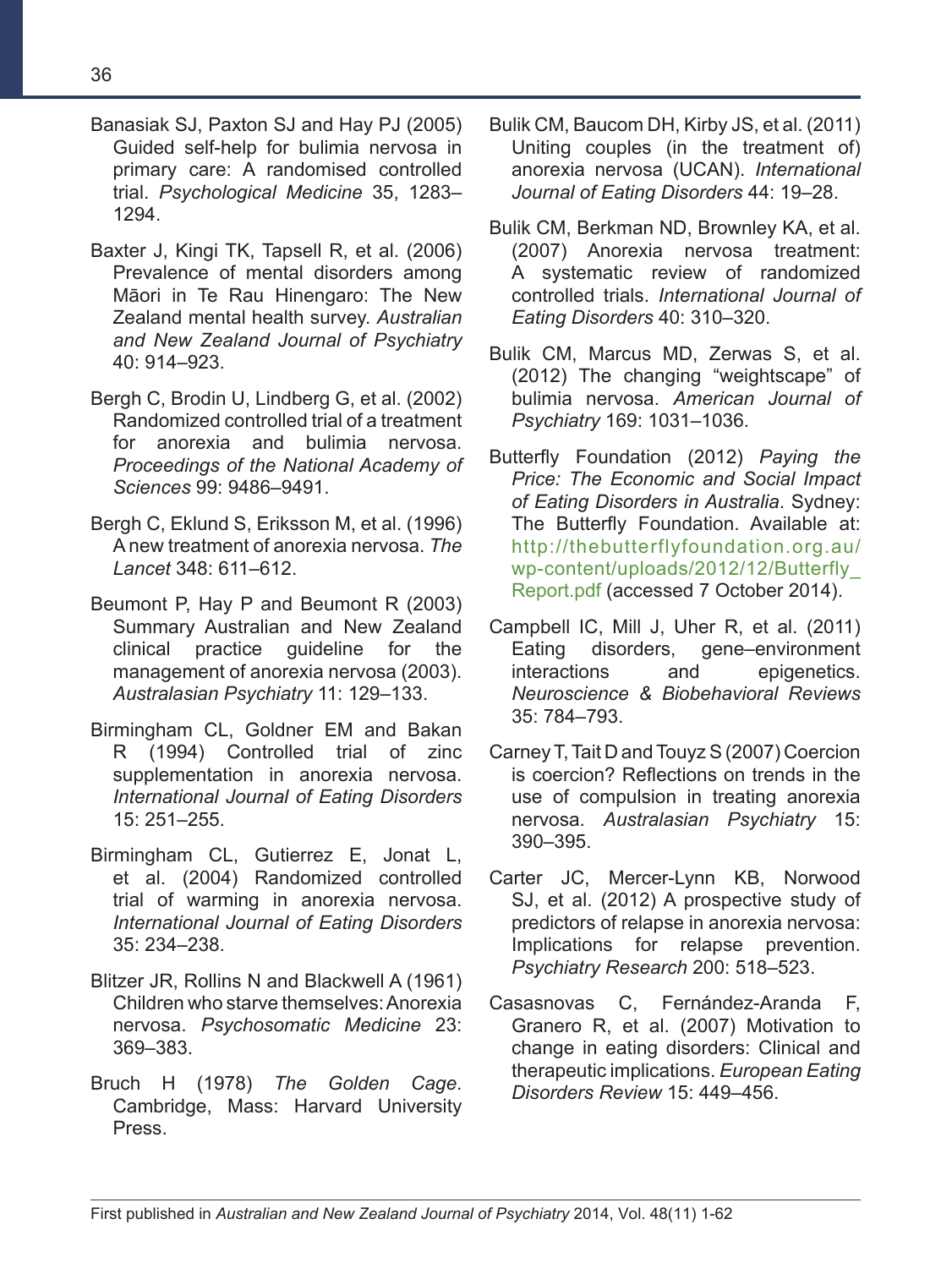- CDC (2008) *Centers for Disease Control and Prevention. EpiInfo 7*. Available at: [www.](www.cdc.gov/epiinfo) [cdc.gov/epiinfo/](www.cdc.gov/epiinfo) (accessed 8 November 2013).
- CDC (2013) *Centers for Disease Control and Prevention*. Available at: [www.cdc.](www.cdc.gov) [gov](www.cdc.gov)/ (accessed 8 November 2013).
- Cinelli RL and O'dea JA (2009) Body image and obesity among Australian adolescents from indigenous and Anglo-European backgrounds: Implications for health promotion and obesity prevention among Aboriginal youth. *Health Education Research* 24: 1059–1068.
- Cooper PJ (1995) *Bulimia Nervosa & Binge-Eating: A Guide to Recovery*. New York: New York University Press.
- Couturier J, Kimber M and Szatmari P (2013) Efficacy of family-based treatment for adolescents with eating disorders: A systematic review and meta-analysis. *International Journal of Eating Disorders* 46: 3–11.
- Crisp AH, Norton K, Gowers S, et al. (1991) A controlled study of the effect of therapies aimed at adolescent and family psychopathology in anorexia nervosa. *British Journal of Psychiatry* 159: 325– 333.
- Dalle Grave R, Calug S, Doll H, et al. (2013) Enhanced cognitive behaviour therapy for adolescents with anorexia nervosa: An alternative to family therapy? *Behaviour Research & Therapy* 51: 9–12.
- Diamanti A, Basso M, Castro M, et al. (2008) Clinical efficacy and safety of parenteral nutrition in adolescent girls with anorexia nervosa. *Journal of Adolescent Health* 42: 111–118.
- Dietitians Association Australia (2003) *Practice Recommendations for the Nutritional Management of Anorexia Nervosa in Adults*. Available at: [daa.asn.](daa.asn.au) [au](daa.asn.au) (accessed 18 December 2013).
- Dietitians Association Of Australia (2012) Role statement for accredited practising dietitians practising in the area of nutrition support.
- Eckert ED, Halmi K, Marchi P, et al. (1995) Ten-year follow-up of anorexia nervosa: Clinical course and outcome. *Psychological Medicine* 25: 143–156.
- EDOS (Eating Disorders Outreach Service) (2011) *Access Pathways to Queensland Health Adult Inpatient Beds for Patients with Eating Disorders*. State of Queensland: Queensland Health.
- Eisler I, Dare C, Hodes M, et al. (2000) Family therapy for adolescent anorexia nervosa: The results of a controlled comparison of two family interventions. *Journal of Child Psychology and Psychiatry* 41: 727–736.
- Fairburn CG (2008) *Cognitive Behavior Therapy and Eating Disorders*. New York: Guilford Press.
- Fairburn CG, Cooper Z, Doll HA, et al. (2000) The natural course of bulimia nervosa and binge eating disorder in young women. *Archives of General Psychiatry* 57: 659– 665.
- Fairburn CG, Cooper Z, Doll HA, et al. (2009) Transdiagnostic cognitive-behavioral therapy for patients with eating disorders: A two-site trial with 60-week follow-up. *The American Journal of Psychiatry* 166: 311–319.
- Favaro A, Ferrara S and Santonastaso P (2003) The spectrum of eating disorders in young women: A prevalence study in a general population sample. *Psychosomatic Medicine* 65: 701–708.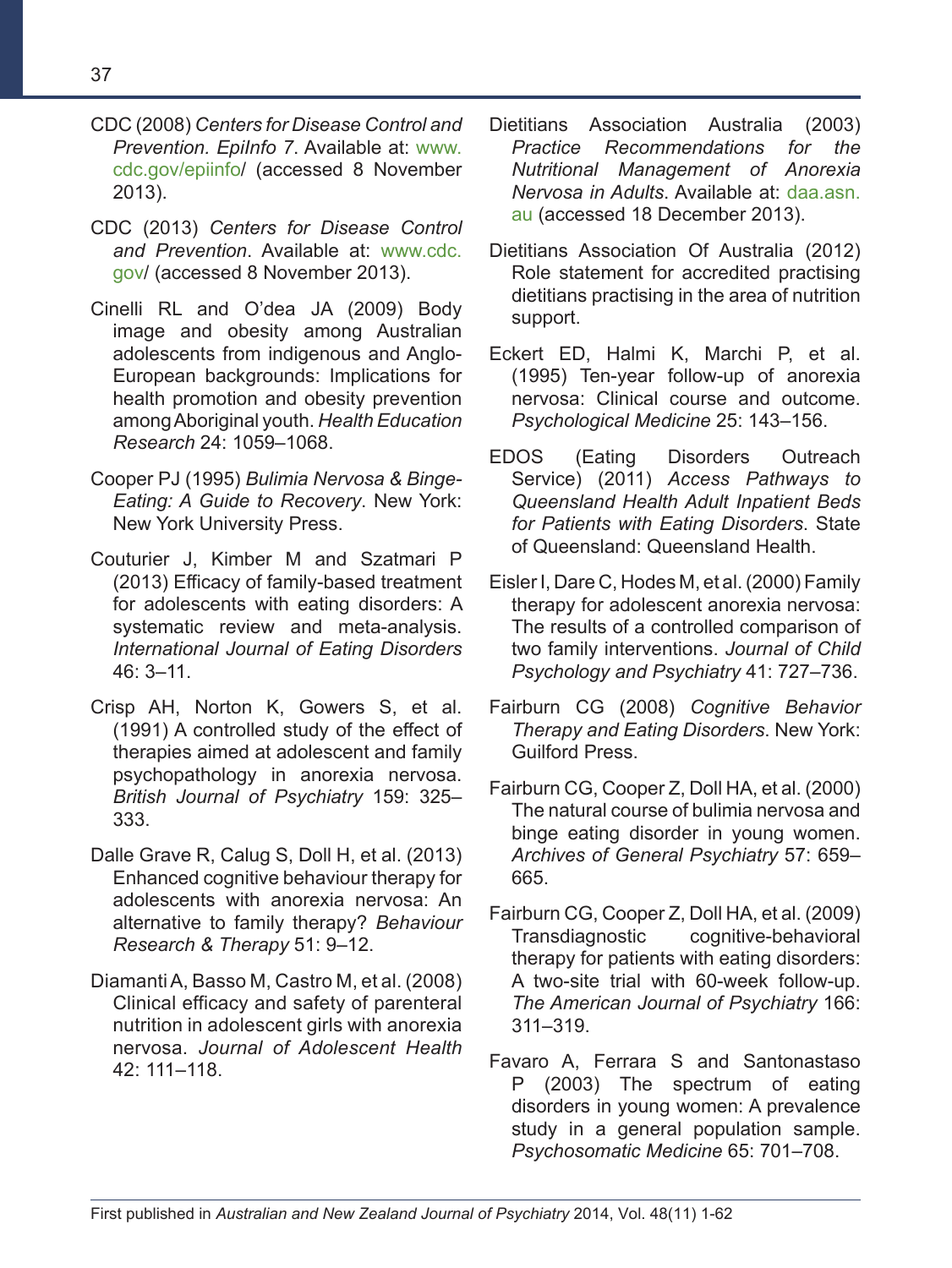- Fichter MM, Quadflieg N, Nisslmüller K, et al. (2012) Does internet-based prevention reduce the risk of relapse for anorexia nervosa? *Behaviour Research and Therapy* 50: 180–190.
- Findlay SM, Toews H and Grant C (2011) Use of gastrostomy tubes in children and adolescents with eating disorders and related illnesses. *Journal of Adolescent Health* 48: 625–629.
- Fisher CA, Hetrick SE and Rushford N (2010) Family therapy for anorexia nervosa. *The Cochrane Database of Systematic Reviews* 4: CD004780.
- Fisher M, Schneider M, Burns J, et al. (2001) Differences between adolescents and young adults at presentation to an eating disorders program. *Journal of Adolescent Health* 28: 222–227.
- Flament MF, Bissada H and Spettigue W (2012) Evidence-based pharmacotherapy of eating disorders. *International Journal of Neuro-Psychopharmacology* 15: 189– 207.
- Gaudiani JL, Sabel AL, Mascolo M, et al. (2012) Severe anorexia nervosa: Outcomes from a medical stabilization unit. *International Journal of Eating Disorders* 45: 85–92.
- Gentile MG, Pastorelli P, Ciceri R, et al. (2010) Specialized refeeding treatment for anorexia nervosa patients suffering from extreme undernutrition. *Clinical Nutrition* 29: 627–632.
- George L, Thornton C, Touyz SW, et al. (2004) Motivational enhancement and schema-focused cognitive behaviour therapy in the treatment of chronic eating disorders. *Clinical Psychologist* 8: 81–85.
- Godart N, Berrthoz S, Curt F, et al. (2012) A randomized controlled trial of adjunctive family therapy and treatment as usual following inpatient treatment for anorexia nervosa adolescents. *PLoS ONE [Electronic Resource]* 7: 1–9.
- Godart NT, Perdereau F, Rein Z, et al. (2007) Comorbidity studies of eating disorders and mood disorders. Critical review of the literature. *Journal of Affective Disorders* 97: 37–49.
- Golay A, Laurent-Jaccard A, Habicht F, et al. (2005) Effect of orlistat in obese patients with binge eating disorder. *Obesity Research* 13: 1701–1708.
- Golden NH, Jacobson MS, Sterling WM, et al. (2008) Treatment goal weight in adolescents with anorexia nervosa: Use of BMI percentiles. *International Journal of Eating Disorders* 41: 301–306.
- Golden NH, Katzman DK, Kreipe RE, et al. (2003) Eating disorders in adolescents: Position paper of the Society for Adolescent Medicine. *Journal of Adolescent Health* 33: 496–503.
- Golden NH, Lanzkowsky L, Schebendach J, et al. (2002) The effect of estrogenprogestin treatment on bone mineral density in anorexia nervosa. *Journal of Pediatric and Adolescent Gynecology* 15: 135–143.
- Goldschmidt AB, Peterson CB, Wonderlich SA, etal. (2013) Trait-level and momentary correlates of bulimia nervosa with a history of anorexia nervosa. *International Journal of Eating Disorders*. 46: 140–46.
- Gowers SG, Clark A, Roberts C, et al. (2007) Clinical effectiveness of treatments for anorexia nervosa in adolescents: Randomised controlled trial. *British Journal of Psychiatry* 191: 427–435.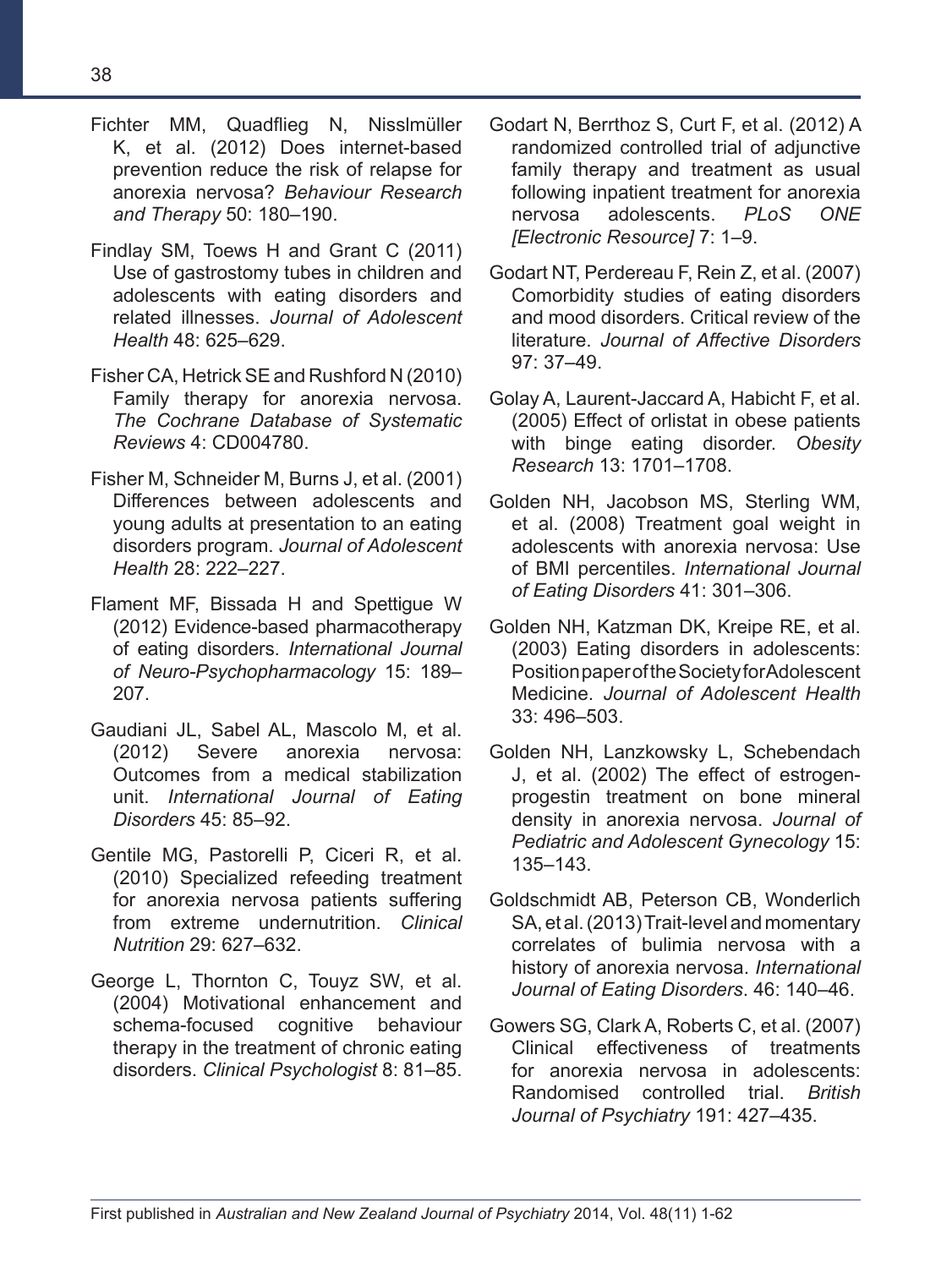- Gowers SG, Clark AF, Roberts C, et al. (2010) A randomised controlled multicentre trial of treatments for adolescent anorexia nervosa including assessment of costeffectiveness and patient acceptability – The TOuCAN trial. *Health Technology Assessment* 14: 1–98.
- Grilo CM, Masheb RM and Salant SL (2005) Cognitive behavioral therapy guided selfhelp and orlistat for the treatment of binge eating disorder: A randomized, doubleblind, placebo-controlled trial. *Biological Psychiatry* 57: 1193–1201.
- Guarda A, Pinto A, Coughlin J, et al. (2007) Perceived coercion and change in perceived need for admission in patients hospitalized for eating disorders. *American Journal of Psychiatry* 164: 108–114.
- Gull WW (1874) Anorexia nervosa. *Transactions of the Clinical Society of London* 7: 22–28.
- Gutierrez E and Vazquez R (2001) Heat in the treatment of patients with anorexia nervosa. *Eating and Weight Disorders: EWD* 6: 49–52.
- Hart S, Abraham S, Franklin RC, etal. (2011a) Hypoglycaemia following a mixed meal in eating disorder patients. *Postgraduate Medical Journal* 87: 405–409.
- Hart LM, Granillo MT, Jorm AF, et al. (2011b) Unmet need for treatment in the eating disorders: A systematic review of eating disorder specific treatment seeking among community cases. *Clinical Psychology Review* 31: 727–735.
- Hartmann A, Weber S, Herpertz S, et al. (2011) Psychological treatment for anorexia nervosa: A meta-analysis of standardized mean change. *Psychotherapy and Psychosomatics* 80: 216–226.
- Hatch A, Madden S, Kohn M, et al. (2010) Anorexia nervosa: Towards an integrative neuroscience model. *European Eating Disorders Review* 18: 165–179.
- Hay PJ (2013a) What is an eating disorder? Implications for current and future criteria. *Australian and New Zealand Journal of Psychiatry* 47: 208–211.
- Hay P (2013b) A systematic review of evidence for psychological treatments in eating disorders: 2005–2012. *International Journal of Eating Disorders* 46: 462–469.
- Hay PJ and Carriage C (2012) Eating disorder features in indigenous Aboriginal and Torres Strait Islander Australian Peoples. *BMC Public Health* 12: 233.
- Hay PJ and Claudino AM (2012) Clinical psychopharmacology of eating disorders: A research update. *International Journal of Neuro-Psychopharmacology* 15: 209– 222.
- Hay P, Bacaltchuk J, Stefano S, et al. (2009) Psychological treatments for bulimia nervosa and binging. *The Cochrane Database of Systematic Reviews* 4: CD000562.
- Hay PJ, Mond J, Buttner P, et al. (2008) Eating disorder behaviors are increasing: findings from two sequential community surveys in South Australia. *PloS ONE* 3: e1541.
- Hay PJ, Touyz S and Sud R (2012) Treatment for severe and enduring anorexia nervosa: A review. *Australian and New Zealand Journal of Psychiatry* 46: 1136–1144.
- Herpertz-Dahlmann B (2009) Adolescent eating disorders: Definitions, symptomatology, epidemiology and comorbidity. *Child and Adolescent Psychiatric Clinics of North America* 18: 31–47.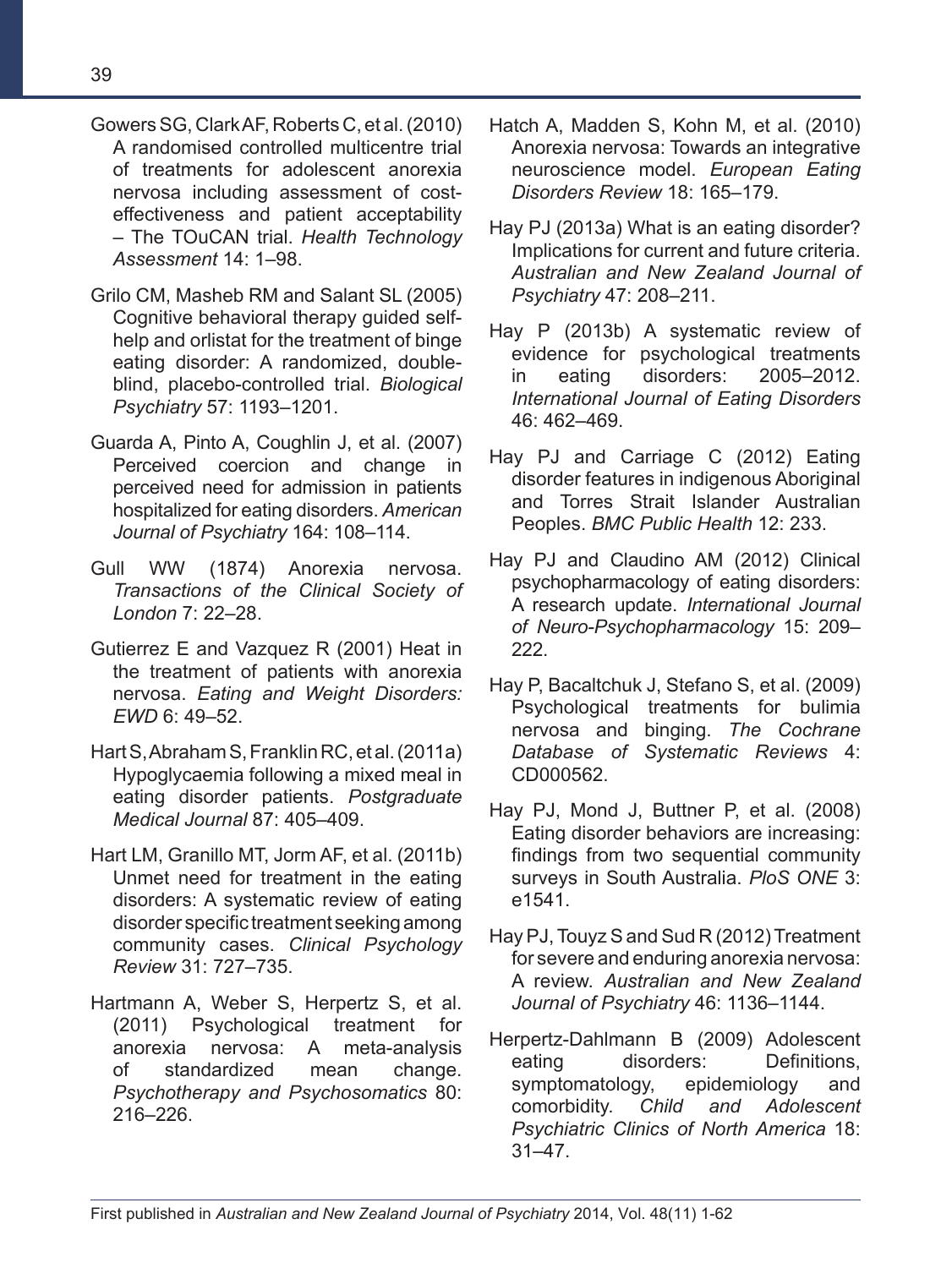- Hoek HW and Van Hoeken D (2003) Review of the prevalence and incidence of eating disorders. *International Journal of Eating Disorders* 34: 383–396.
- House J, Schmidt U, Craig M, et al. (2012) Comparison of specialist and nonspecialist care pathways for adolescents with anorexia nervosa and related eating disorders. *International Journal of Eating Disorders* 45: 949–956.
- Hudson JI, Hiripi E, Pope HG, et al. (2007) The prevalence and correlates of eating disorders in the National Comorbidity Survey Replication. *Biological Psychiatry* 61: 348–358.
- Hutton P (2013) Deep brain stimulation for anorexia nervosa. *The Lancet* 382: 305–306.
- Jenkins PE, Hoste RR, Meyer C, et al. (2011) Eating disorders and quality of life: A review of the literature. *Clinical Psychology Review* 31: 113–121.
- Katzman DK (2005) Medical complications in adolescents with anorexia nervosa: A review of the literature. *International Journal of Eating Disorders* 37: S52–S59; S87–S89.
- Katzman DK (2012) Refeeding hospitalized adolescents with anorexia nervosa: Is "start low, advance slow" urban legend or evidence based? *Journal of Adolescent Health* 50: 1–2.
- Katzman DK, Golden NH, Neumark-Sztainer D, et al. (2000) From prevention to prognosis: Clinical research update on adolescent eating disorders. *Pediatric Research* 47: 709–712.
- Keel PK and Haedt A (2008) Evidencebased psychosocial treatments for eating problems and eating disorders. *Journal of Clinical Child & Adolescent Psychology* 37: 39–61.
- Keski-Rahkonen A, Hoek HW, Susser ES, et al. (2007) Epidemiology and course of anorexia nervosa in the community. *American Journal of Psychiatry* 164: 1259–1265.
- Kessler RC, Berglund PA, Chiu WT, et al. (2013) The prevalence and correlates of binge eating disorder in the World Health Organization World Mental Health surveys. *Biological Psychiatry* 73: 904–914.
- Key A, Mason H, Allan R, et al. (2002) Restoration of ovarian and uterine maturity in adolescents with anorexia nervosa. *International Journal of Eating Disorders* 32: 319–325.
- Keys A, Brožek J, Henschel A, et al. (1950) *The biology of human starvation (2 vols)*. Minneapolis: University of Minnesota Press.
- Kim ST, Kang JS, Baek JW, et al. (2010) Acrodermatitis enteropathica with anorexia nervosa. *The Journal of Dermatology* 37: 726–729.
- Kishi T, Kafantaris V, Sunday S, et al. (2012) Are antipsychotics effective for the treatment of anorexia nervosa? Results from a systematic review and meta-analysis. *The Journal of Clinical Psychiatry* 73: e757–e766.
- Knowles L, Anokhina A and Serpell L (2012) Motivational interventions in the eating disorders: What is the evidence? *International Journal of Eating Disorders* 46: 97–107.
- Kohn MR, Madden S and Clarke SD (2011) Refeeding in anorexia nervosa: Increased safety and efficiency through understanding the pathophysiology of protein calorie malnutrition. *Current Opinion in Pediatrics* 23: 390–394.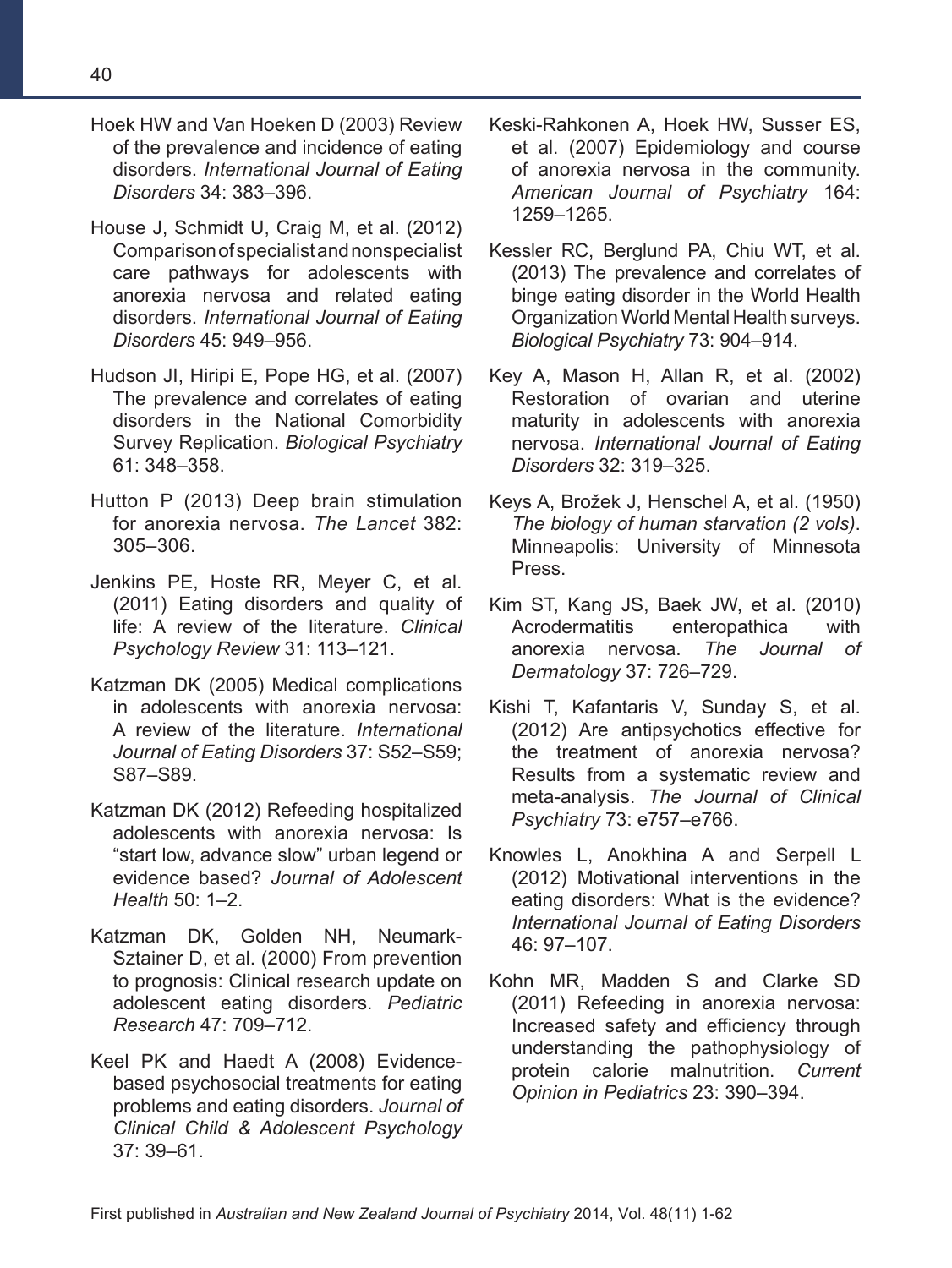- Kristeller JL and Wolever RQ (2011) Mindfulness-based eating awareness training for treating binge eating disorder: The conceptual foundation. *Eating Disorders* 19: 49–61.
- La Puma M, Touyz S, Dean H, et al. (2009) To hospitalize or not to hospitalize patients with anorexia nervosa. In: Interventions for body image and eating disorders: Evidence and practice. Paxton SJ and Hay PJ (eds). Melbourne: IP Communications, pp. 95–118.
- Lacey JH and Evans C (1986) The impulsivist: A multi-impulsive personality disorder. *British Journal of Addiction* 81: 641–649.
- Lasegue C (1873) On hysterical anorexia. *Medical Times and Gazette* 2: 2: 265– 266, 367–369.
- Lask B and Bryant-Waugh R (1992) Earlyonset anorexia nervosa and related eating disorders. *Journal of Child Psychology and Psychiatry and Allied Disciplines* 33: 281–300.
- Lask B, Fosson A, Rolfe U, et al. (1993) Zinc deficiency and childhood-onset anorexia nervosa. *Journal of Clinical Psychiatry* 54: 63–66.
- Le Grange D, Crosby RD, Rathouz PJ, et al. (2007) A randomized controlled comparison of family-based treatment and supportive psychotherapy for adolescent bulimia nervosa. *Archives of General Psychiatry* 64: 1049–1056.
- Le Grange D, Eisler I, Dare C, et al. (1992) Evaluation of family treatments in adolescent anorexia nervosa: A pilot study. *International Journal of Eating Disorders* 12: 347–357.
- Le Grange D, Lock J, Loeb K, et al. (2010) Academy for Eating Disorders position paper: The role of the family in eating disorders. *International Journal of Eating Disorders* 43: 1–5.
- Lewinsohn PM, Striegel-Moore RH and Seeley JR (2000) Epidemiology and natural course of eating disorders in young women from adolescence to young adulthood. *Journal of the American Academy of Child & Adolescent Psychiatry* 39: 1284–1292.
- Lipsman N, Woodside DB, Giacobbe P, et al. (2013a) Subcallosal cingulate deep brain stimulation for treatment-refractory anorexia nervosa: A phase 1 pilot trial. *The Lancet* 381: 1361–1370.
- Lipsman N, Woodside DB, Giacobbe P, et al. (2013b) Neurosurgical treatment of anorexia nervosa: Review of the literature from leucotomy to deep brain stimulation. *European Eating Disorders Review* 21: 428–435.
- Lock J (2011) Evaluation of family treatment models for eating disorders. *Current Opinion in Psychiatry* 24: 274–279.
- Lock J, Agras WS, Bryson S, et al. (2005) A comparison of short- and long-term family therapy for adolescent anorexia nervosa. *Journal of the American Academy of Child & Adolescent Psychiatry* 44: 632–639.
- Lock J, Le Grange D, Agras WS, et al. (2010) Randomized clinical trial comparing family-based treatment with adolescentfocused individual therapy for adolescents with anorexia nervosa. *Archives of General Psychiatry* 67: 1025–1032.
- Lucas AR, Crowson CS, O'Fallon WM, et al. (1999) The ups and downs of anorexia nervosa. *International Journal of Eating Disorders* 26: 397–405.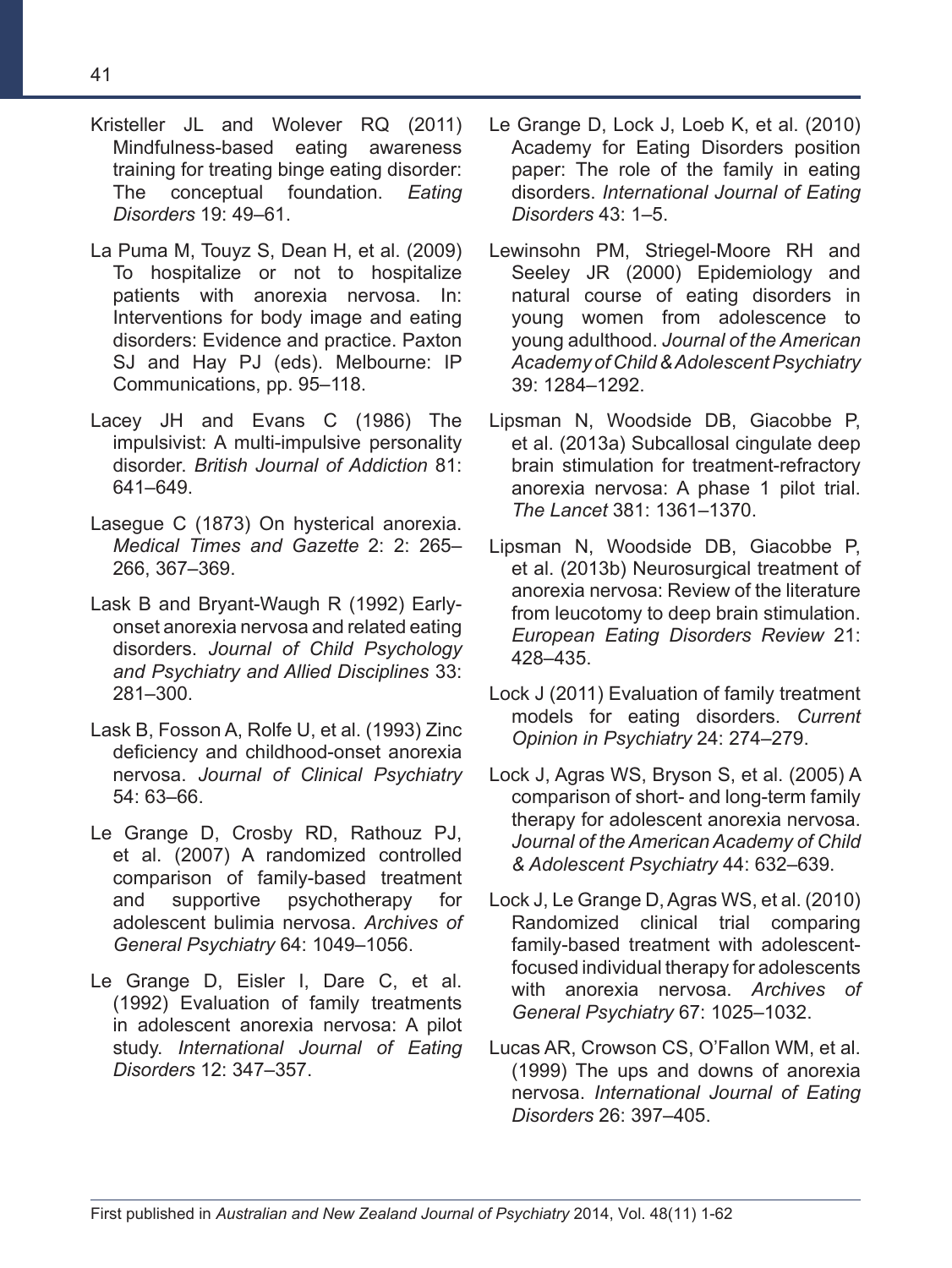- McCabe MP, Ricciardelli L, Mellor D, et al. (2005) Media influences on body image and disordered eating among indigenous adolescent Australians. *Adolescence* 40: 115–127.
- McIntosh VV, Jordan J, Carter FA, et al. (2005) Three psychotherapies for anorexia nervosa: A randomized, controlled trial. *American Journal of Psychiatry* 162: 741–747.
- McIntosh VV, Jordan J, Luty SE, et al. (2006) Specialist supportive clinical management for anorexia nervosa. *International Journal of Eating Disorders* 39: 625–632.
- Madden S, Morris A, Zurynski YA, et al. (2009) Burden of eating disorders in 5–13-yearold children in Australia. *The Medical Journal of Australia* 190: 410–414.
- Maguire S, Le Grange D, Surgenor L, et al. (2008) Staging anorexia nervosa: Conceptualizing illness severity. *Early Intervention in Psychiatry* 2: 3–10.
- Maguire S, Touyz S, Surgenor L, et al. (2012) The clinician administered staging instrument for anorexia nervosa: Development and psychometric properties. *International Journal of Eating Disorders* 45: 390–399.
- Main TF (1957) The ailment. *British Journal of Medical Psychology* 30: 129–145.
- Mariano P, Watson HJ, Leach DJ, et al. (2013) Parent–child concordance in reporting of child eating disorder pathology as assessed by the eating disorder examination. *International Journal of Eating Disorders*. 46: 617–625.
- MARSIPAN (2011) Junior MARSIPAN: Management of really sick patients under 18 with anorexia nervosa (College Report CR168). *Royal College of Psychiatrists*.
- MCNZ (Medical Council of New Zealand) (2006a) Statement of best practice when providing care to Māori patients and their whānau. Available at: <www.mcnz.org.nz>/ (accessed 7 October 2013).
- MCNZ (Medical Council of New Zealand) (2006b) Statement of cultural competence. Available at: [www.mcnz.](www.mcnz.org.nz) [org.nz](www.mcnz.org.nz)/ (accessed 7 October 2013).
- MCNZ (Medical Council of New Zealand) (2010) Best health outcomes for Pacific Peoples: Practice implications. Available at: <www.mcnz.org.nz> (accessed 7 October 2013).
- Mehler PS, Cleary BS and Gaudiani JL (2011) Osteoporosis in anorexia nervosa. *Eating Disorders* 19: 194–202.
- Mehler PS, Winkelman AB, Andersen DM, et al. (2010) Nutritional rehabilitation: Practical guidelines for refeeding the anorectic patient. *Journal of Nutrition and Metabolism* 1: 1–7.
- Melchior J-C and Corcos M (2009) Parenteral nutrition and anorexia nervosa: Is it useful, is it ethical? *Journal of Adolescent Health* 44: 410–411.
- Miller CA and Golden NH (2010) An introduction to eating disorders: Clinical presentation, epidemiology, and prognosis. *Nutrition in Clinical Practice* 25: 110–115.
- Milos GF, Spindler AM, Buddeberg C, et al. (2003) Axes I and II comorbidity and treatment experiences in eating disorder subjects. *Psychotherapy & Psychosomatics* 72: 276–285.
- Ministry of Health (2012a) The health of Maori adults and children: Key findings from the 2011/12 New Zealand Health Survey. Available at: <www.health.govt.nz>/ (accessed 9 October 2013).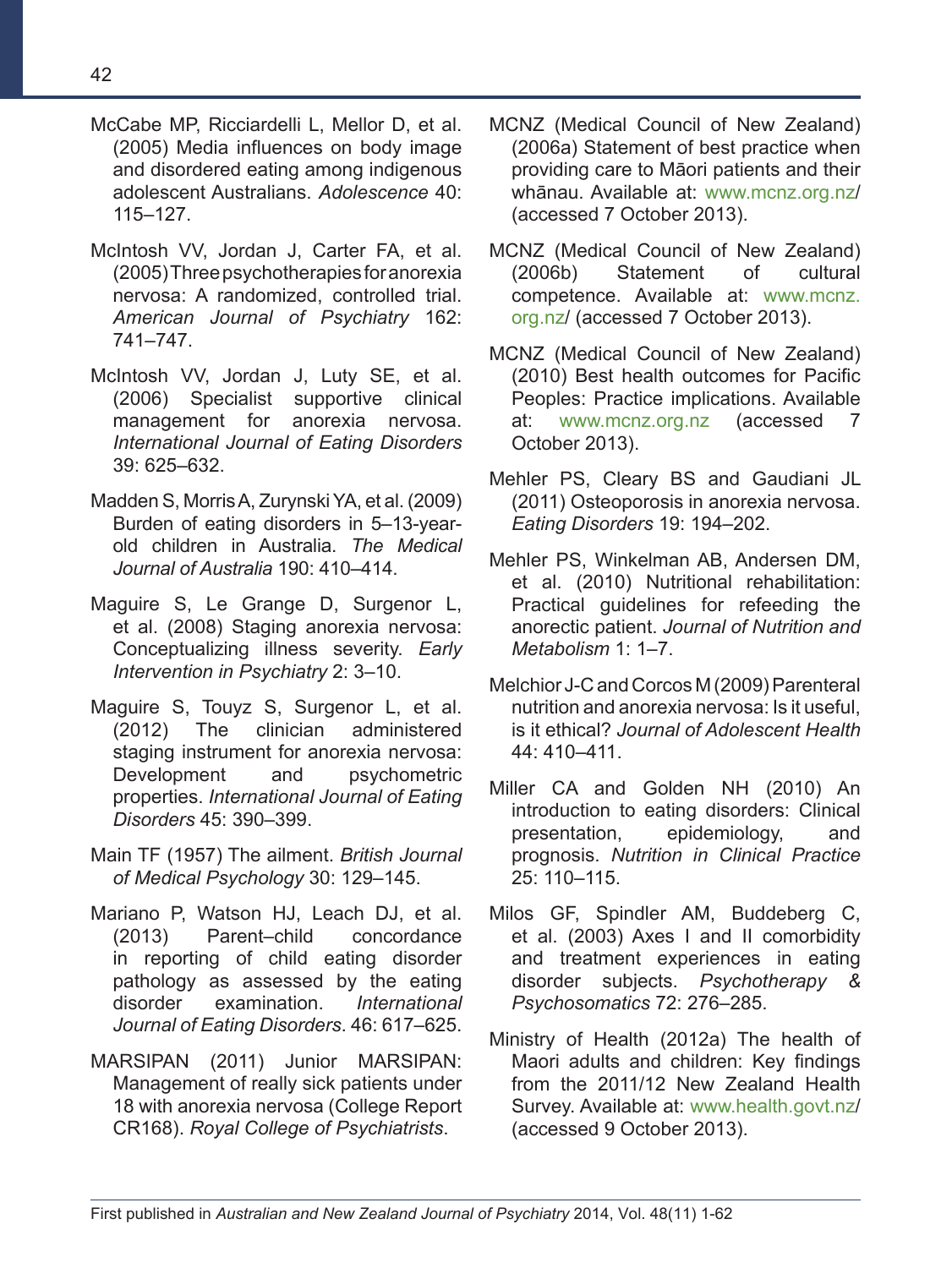- Ministry of Health (2012b) The health of Pacific adults and children: Key findings from the 2011/12 New Zealand Health Survey. Available at: [www.health.govt.nz/](www.health.govt.nz) (accessed 9 October 2013).
- Misra M, Katzman D, Miller KK, et al. (2011) Physiologic estrogen replacement increases bone density in adolescent girls with anorexia nervosa. *Journal of Bone and Mineral Research* 26: 2430–2438.
- Misra M and Klibanski A (2011) Bone health in anorexia nervosa. *Current Opinion in Endocrinology, Diabetes, and Obesity* 18: 376–382.
- Mitchison D, Hay P, Mond J, et al. (2013) Self-reported history of anorexia nervosa and current quality of life: Findings from a community-based study. *Quality of Life Research* 22: 273–281.
- Mitchison D, Hay P, Slewa-Younan S, et al. (2012) Time trends in population prevalence of eating disorder behaviors and their relationship to quality of life. *PloS ONE* 7: e48450.
- Mitchison D and Hay PJ (2014) The epidemiology of eating disorders: Genetic, environmental, and societal factors. *Clinical Epidemiology* 6: 89–97.
- Moher D, Liberati A, Tetzlaff J, et al. (2009) Preferred reporting items for systematic reviews and meta-analyses: The PRISMA statement. *Annals of internal medicine* 151: 264–269.
- Mond JM, Hay P, Rodgers B, et al. (2012) Quality of life impairment in a community sample of women with eating disorders. *Australian and New Zealand Journal of Psychiatry* 46: 561–568.
- Murray SB and Touyz SW (2013) Muscle dysmorphia: Towards a diagnostic consensus. *Australian and New Zealand Journal of Psychiatry* 47: 206–207.
- NEDC (2010) *The National Eating Disorders Collaboration: Eating disorders prevention, treatment and management: An evidence review*. Commonwealth Department of Health and Aging. Available at: [http://www.nedc.com.au/files/pdfs/](http://www.nedc.com.au/files/pdfs/NEDC_Evidence%20Review_Final.pdf) [NEDC\\_Evidence%20Review\\_Final.pdf](http://www.nedc.com.au/files/pdfs/NEDC_Evidence%20Review_Final.pdf)  (accessed 7 October 2014).
- NHMRC (2007) NHMRC standards and procedures for externally developed guidelines Available at: [www.nhmrc.](http://www.nhmrc.gov.au/guidelines/information-guideline-developers) [gov.au/guidelines/information-guideline](http://www.nhmrc.gov.au/guidelines/information-guideline-developers)[developers](http://www.nhmrc.gov.au/guidelines/information-guideline-developers) (accessed 8 January 2013).
- NICE (National Institute for Clinical Excellence) (2004a) Eating disorders: Anorexia nervosa, bulimia nervosa and related eating disorders. Understanding NICE guidance: A guide for people with eating disorders, their advocates and carers, and the public.
- NICE (National Institute for Clinical Excellence) (2004b) Eating disorders: Core interventions in the treatment and management of anorexia nervosa, bulimia nervosa and related eating disorders. In: NICE (ed). *National Clinical Practice Guideline CG9*. London: British Psyhcological Society and Gaskell.Available at: [http://www.nice.org.](http://www.nice.org.uk/guidance/cg9) [uk/guidance/cg9](http://www.nice.org.uk/guidance/cg9) (accessed 7 October 2014).
- Nicholls D, Hudson L and Mahomed F (2011a) Managing anorexia nervosa. *Archives of Disease in Childhood* 96: 977–982.
- Nicholls DE, Lynn R and Viner RM (2011b) Childhood eating disorders: British national surveillance study. *British Journal of Psychiatry* 198: 295–301.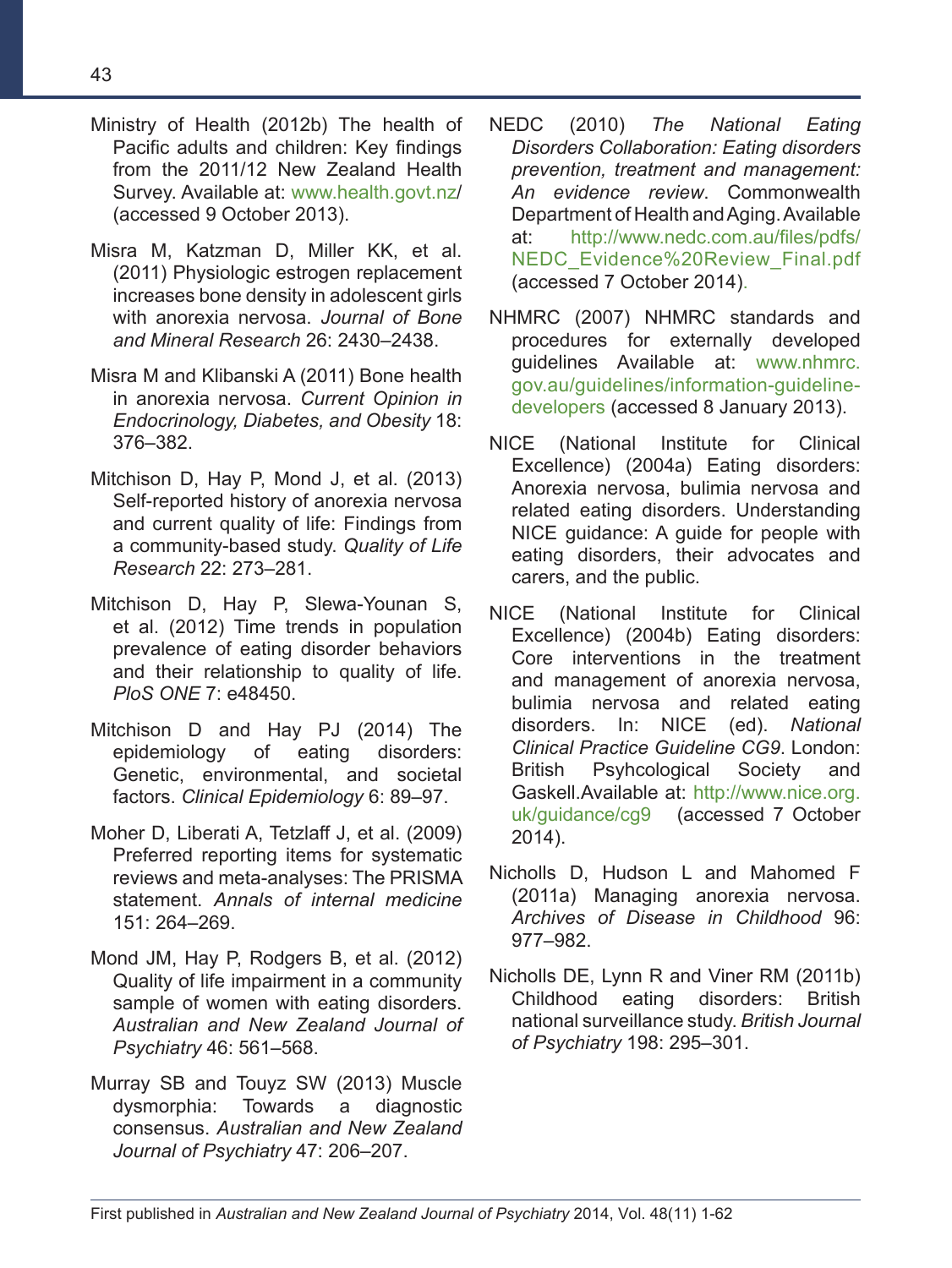- Nordbø RH, Gulliksen KS, Espeset E, et al. (2008) Expanding the concept of motivation to change: The content of patients' wish to recover from anorexia nervosa. *International Journal of Eating Disorders* 41: 635–642.
- NZPB (New Zealand Psychologists Board) (2011) Core competencies for psychologists practicing within the "psychologist" scope of practice. Available at: [www.psychologistsboard.org.nz/](www.psychologistsboard.org.nz) (accessed 7 October 2013).
- Oakley Browne MA, Wells JE, Scott KM, et al. (2006) Lifetime prevalence and projected lifetime risk of DSM-IV disorders in Te Rau Hinengaro: The New Zealand mental health survey. *Australian and New Zealand Journal of Psychiatry* 40: 865– 874.
- O'Connor G and Goldin J (2011) The refeeding syndrome and glucose load. *International Journal of Eating Disorders* 44: 182–185.
- Ornstein RM, Golden NH, Jacobson MS, et al. (2003) Hypophosphatemia during nutritional rehabilitation in anorexia nervosa: Implications for refeeding and monitoring. *Journal of Adolescent Health* 32: 83–88.
- Peebles R, Wilson JL and Lock JD (2006) How do children with eating disorders differ from adolescents with eating disorders at initial evaluation? *Journal of Adolescent Health* 39: 800–805.
- Phillipou A, Rossell SL and Castle DJ (2014) The neurobiology of anorexia nervosa: A systematic review. *Australian and New Zealand Journal of Psychiatry* 48: 128– 152.
- Pike KM (2013) Classification, culture, and complexity: A global look at the diagnosis of eating disorders: Commentary on Wildes and Marcus: Incorporating dimensions into the classification of eating disorders. *International Journal of Eating Disorders* 46: 408–411.
- Pike KM, Walsh BT, Vitousek K, et al. (2003) Cognitive behavior therapy in the posthospitalization treatment of anorexia nervosa. *American Journal of Psychiatry* 160: 2046–2049.
- Pinhas L, Morris A, Crosby RD, et al. (2011) Incidence and age-specific presentation of restrictive eating disorders in children: A Canadian paediatric surveillance program study. *Archives of Pediatrics & Adolescent Medicine* 165: 895–899.
- Preti A, Girolamo GD, Vilagut G, et al. (2009) The epidemiology of eating disorders in six European countries: Results of the ESEMeD-WMH project. *Journal of Psychiatric Research* 43: 1125–1132.
- Raevuori A, Hoek HW, Susser E, et al. (2009) Epidemiology of anorexia nervosa in men: A nationwide study of Finnish twins. *PLoS ONE* 4: e4402.
- RANZCP Clinical Practice Guidelines Team for Anorexia Nervosa (2004) *Australian and New Zealand clinical practice guidelines for the treatment of anorexia nervosa. Australian and New Zealand Journal of Psychiatry* 38: 659–670.
- RANZCP (2009) Anorexia nervosa: Australian treatment guide for consumers and carers: Royal Australian and New Zealand College Of Psychiatrists (ed). Melbourne. Available at: [https://www.](https://www.ranzcp.org/Files/Resources/Publications/CPG/Australian_Versions/aus_anorexia_nervosa-pdf.aspx) [ranzcp.org/Files/Resources/Publications/](https://www.ranzcp.org/Files/Resources/Publications/CPG/Australian_Versions/aus_anorexia_nervosa-pdf.aspx) [CPG/Australian\\_Versions/aus\\_anorexia\\_](https://www.ranzcp.org/Files/Resources/Publications/CPG/Australian_Versions/aus_anorexia_nervosa-pdf.aspx) [nervosa-pdf.aspx](https://www.ranzcp.org/Files/Resources/Publications/CPG/Australian_Versions/aus_anorexia_nervosa-pdf.aspx) (accessed 7 October 2014).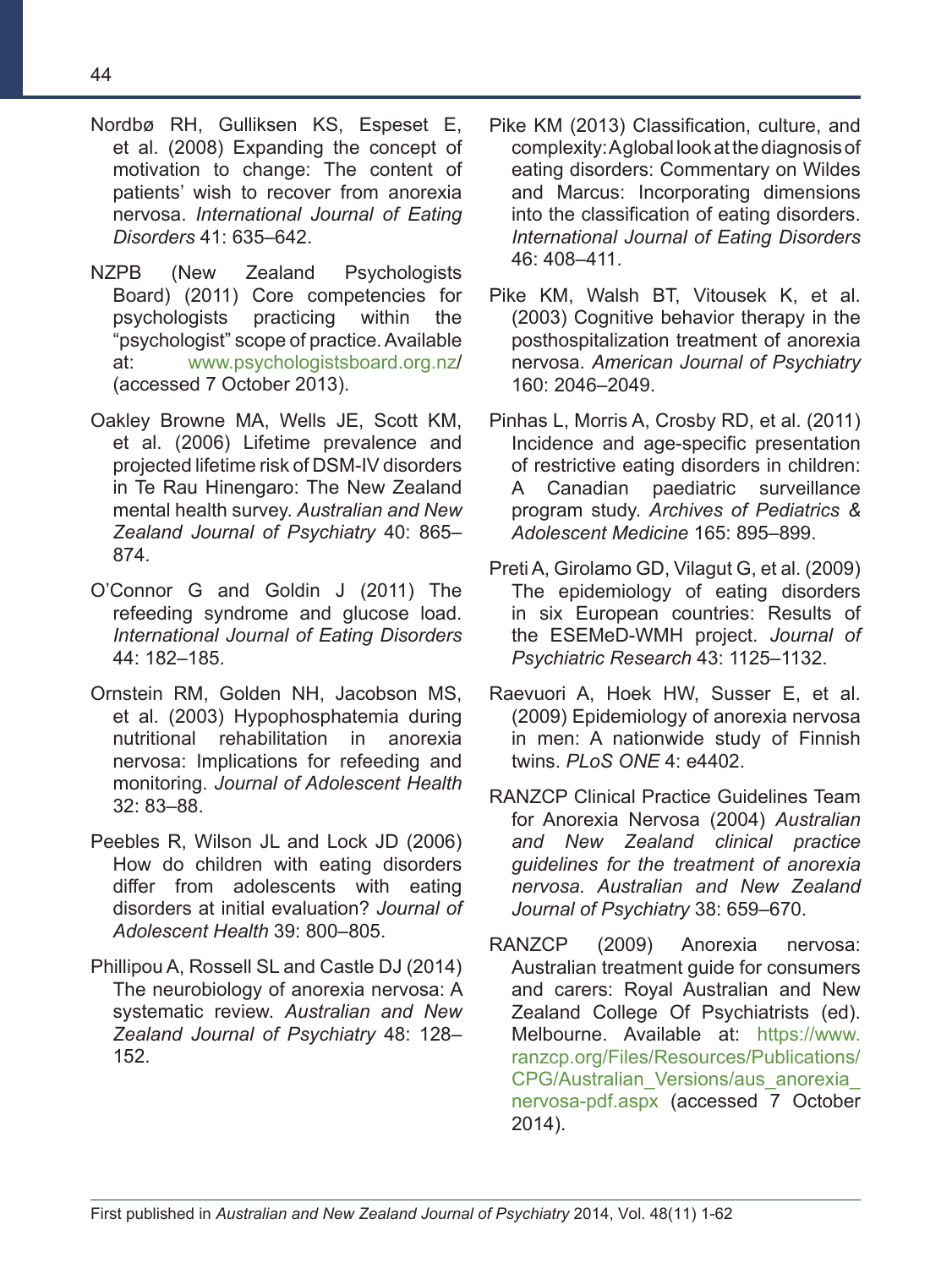- RANZCP (2012) Australian Indigenous Mental Health. Available at: [indigenous.](indigenous.ranzcp.org/index.php) [ranzcp.org/index.php](indigenous.ranzcp.org/index.php) (accessed 7 October 2013).
- Rhodes P, Baillee A, Brown J, et al. (2008) Can parent-to-parent consultation improve the effectiveness of the Maudsley model of family-based treatment for anorexia nervosa? A randomized control trial. *Journal of Family Therapy* 30: 96– 108.
- Ricciardelli LA, Mccabe MP, Ball K, et al. (2004) Sociocultural influences on body image concerns and body change strategies among Indigenous and non-Indigenous Australian adolescent girls and boys. *Sex Roles* 51: 731–741.
- Rigaud D, Brondel L, Poupard AT, et al. (2007) A randomized trial on the efficacy of a 2-month tube feeding regimen in anorexia nervosa: A 1-year follow-up study. *Clinical Nutrition* 26: 421–429.
- Robin AL, Siegel PT, Koepke T, et al. (1994) Family therapy versus individual therapy for adolescent females with anorexia nervosa. *Journal of Developmental & Behavioral Pediatrics* 15: 111–116.
- Robin AL, Siegel PT and Moye A (1995) Family versus individual therapy for anorexia: Impact on family conflict. *International Journal of Eating Disorders* 17: 313–322.
- Robin AL, Siegel PT, Moye AW, et al. (1999) A controlled comparison of family versus individual therapy for adolescents with anorexia nervosa. *Journal of the American Academy of Child & Adolescent Psychiatry* 38: 1482–1489.
- Robinson P (2009) *Severe and Enduring Eating Disorder (SEED): Management of Complex Presentations of Anorexia and Bulimia Nervosa*. Chichester, UK; Malden, MA: Wiley-Blackwell.
- Roots P, Hawker J and Gowers S (2006) The use of target weights in the inpatient treatment of adolescent anorexia nervosa. *European Eating Disorders Review* 14: 323–328.
- Russell GF, Szmukler GI, Dare C, et al. (1987) An evaluation of family therapy in anorexia nervosa and bulimia nervosa. *Archives of General Psychiatry* 44: 1047– 1056.
- Russell J (2013) What is an eating disorder? The importance of nourishment comtrolling behaviours in the service of self-worth. *Australian and New Zealand Journal of Psychiatry* 47: 581–582.
- Schmidt U, Lee S, Beecham J, et al. (2007) A randomized controlled trial of family therapy and cognitive behavior therapy guided self-care for adolescents with bulimia nervosa and related disorders. *American Journal of Psychiatry* 164: 591–598.
- Schmidt U, Oldershaw A, Jichi F, et al. (2012) Out-patient psychological therapies for adults with anorexia nervosa: Randomised controlled trial. *The British Journal of Psychiatry* 201: 392–399.
- Silber TJ (2008) A change of paradigm in the treatment of anorexia nervosa? Not so soon. *Journal of Adolescent Health* 42: 109–110.
- Silverman JA (1983) Richard Morton, 1637–1698, limner of anorexia nervosa: His life and times. *JAMA: The Journal of the American Medical Association* 250: 2830–2832.
- Smink FR, Van Hoeken D and Hoek HW (2012) Epidemiology of eating disorders: Incidence, prevalence and mortality rates. *Current Psychiatry Reports* 14: 406–414.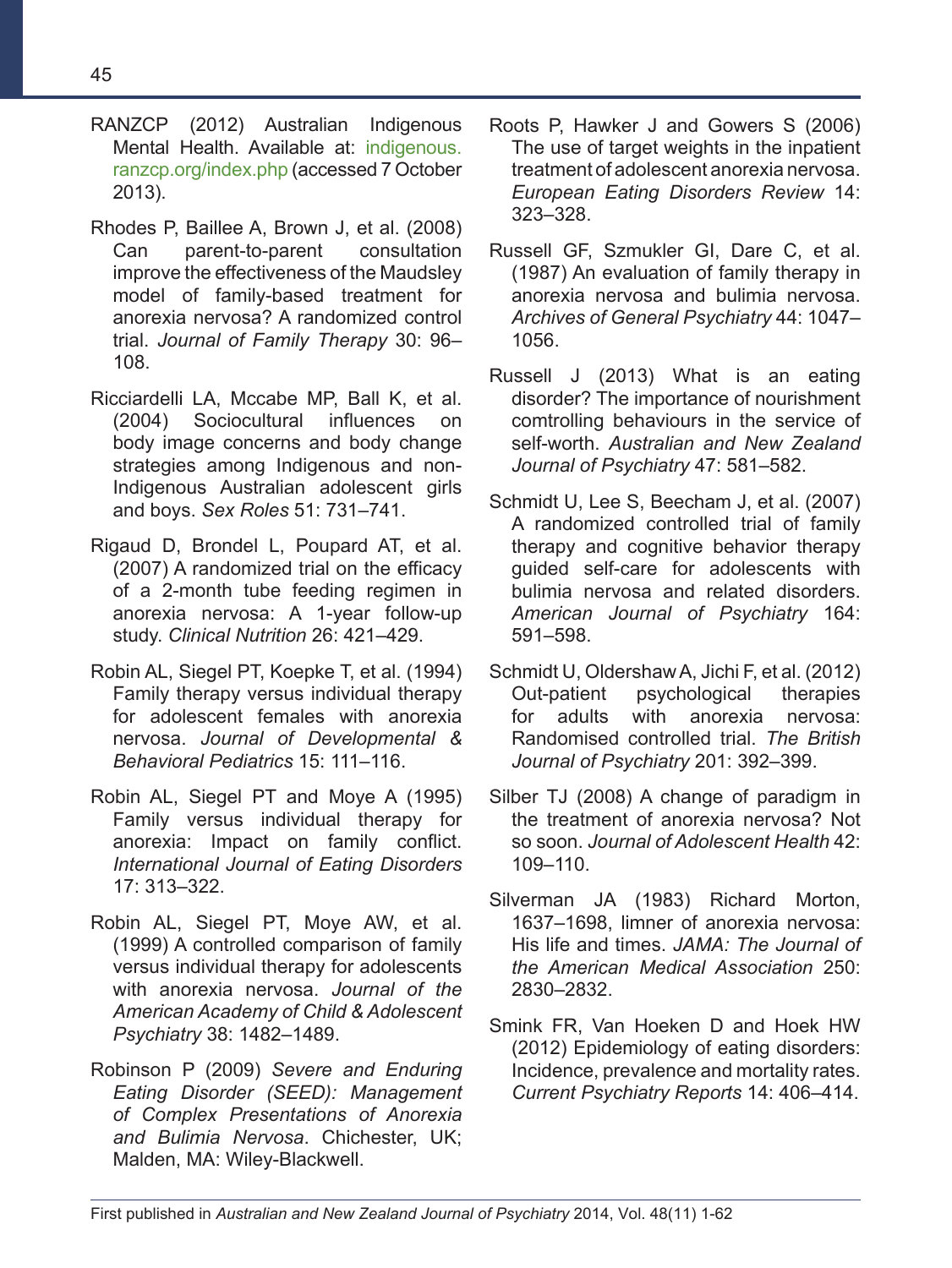- Smith A and Cook-Cottone C (2011) A review of family therapy as an effective intervention for anorexia nervosa in adolescents. *Journal of Clinical Psychology in Medical Settings* 18: 323– 334.
- Soh NL, Touyz SW and Surgenor LJ (2006) Eating and body image disturbances across cultures: A review. *European Eating Disorders Review* 14: 54–65.
- Spielmans GI, Benish S, Marin C, et al. (2013) Specificity of psychological treatments for bulimia nervosa and binge eating disorder? A meta-analysis of direct comparisons. *Clinical Psychology Review* 33: 460–469.
- Steinhausen H-C (2002) The outcome of anorexia nervosa in the 20th century. *American Journal of Psychiatry* 159: 1284–1293.
- Steinhausen H-C and Weber S (2009) The outcome of bulimia nervosa: Findings from one-quarter century of research. *American Journal of Psychiatry* 166: 1331–1341.
- Steinhausen HC, Boyadjieva S, Griogoroiu-Serbanescu M, et al. (2003) The outcome of adolescent eating disorders: Findings from an international collaborative study. *European Child & Adolescent Psychiatry* 12 Suppl 1: 191–198.
- Stice E (2002) Risk and maintenance factors for eating pathology: A meta-analytic review. *Psychological Bulletin* 128: 825– 848.
- Stice E, Marti CN and Rohde P (2013) Prevalence, incidence, impairment, and course of the proposed DSM-5 eating disorder diagnoses in an 8-year prospective community study of young women. *Journal of Abnormal Psychology* 122: 445–457.
- Striegel-Moore RH, Dohm FA, Kraemer HC, et al. (2003) Eating disorders in white and black women. *American Journal of Psychiatry* 160: 1326–1331.
- Strober M (2014) Family-based treatment is overvalued: reply to Lock and Le Grange. *Advances in Eating Disorders: Theory, Research and Practice*. Epub ahead of print 7 April 2014, DOI: 10.1080/21662630.2014.898395.
- Strober M, Freeman R and Morrell W (1997) The long-term course of severe anorexia nervosa in adolescents: Survival analysis of recovery, relapse, and outcome predictors over 10–15 years in a prospective study. *International Journal of Eating Disorders* 22: 339–360.
- Strober M, Grilo C and Mitchell J (2010) The chronically ill patient with anorexia nervosa: Development, phenomenology, and therapeutic considerations. In: Grilo C and Mitchell JE (eds) *The Treatment of Eating Disorders: A Clinical Handbook*. New York: Guilford Press, pp.225–237.
- Swanson SA, Crow SJ, Le Grange D, et al. (2011) Prevalence and correlates of eating disorders in adolescents. Results from the national comorbidity survey replication adolescent supplement. *Archives of General Psychiatry* 68: 714– 723.
- Swenne I and Stridsberg M (2012) Bone metabolism markers in adolescent girls with eating disorders and weight loss: Effects of growth, weight trend, developmental and menstrual status. *Archives of Osteoporosis* 7: 125–133.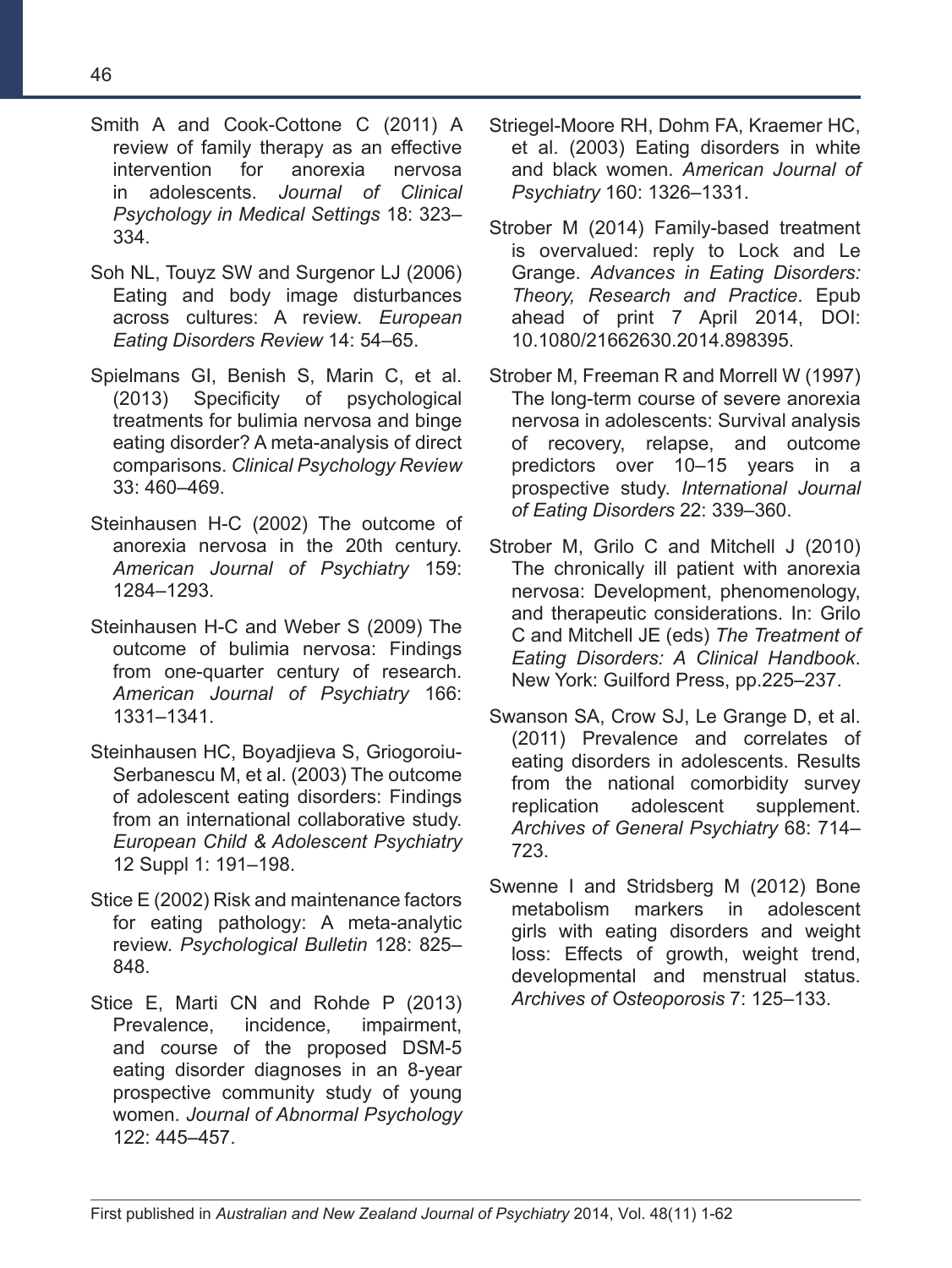- Swinbourne J, Hunt C, Abbott M, et al. (2012) The comorbidity between eating disorders and anxiety disorders: Prevalence in an eating disorder sample and anxiety disorder sample. *Australian and New Zealand Journal of Psychiatry* 46: 118–131.
- Tan JO, Stewart A, Fitzpatrick R, et al. (2010) Attitudes of patients with anorexia nervosa to compulsory treatment and coercion. *International Journal of Law and Psychiatry* 33: 13–19.
- Theander S (1985) Outcome and prognosis in anorexia nervosa and bulimia: Some results of previous investigations, compared with those of a Swedish long-term study. *Journal of Psychiatric Research* 19: 493–508.
- Tierney S and Fox JR (2009) Chronic anorexia nervosa: A Delphi study to explore practitioners' views. *International Journal of Eating Disorders* 42: 62–67.
- Touyz S, Beumont P, Glaun D, et al. (1984) A comparison of lenient and strict operant conditioning programmes in refeeding patients with anorexia nervosa. *The British Journal of Psychiatry* 144: 517– 520.
- Touyz S, Le Grange D, Lacey H, et al. (2013) Treating severe and enduring anorexia nervosa: A randomized controlled trial. *Psychological Medicine* 43: 2501–2511.
- Treasure J and Schmidt U (2013) DBS for treatment-refractory anorexia nervosa. *The Lancet* 381: 1338–1339.
- Treasure J, Smith G and Crane A (2007) *Skills-Based Learning for Caring for a Loved One with an Eating Disorder: The New Maudsley Method*. London; New York: Routledge.
- Turner J, Bulsara M, Mcdermott B, etal. (2001) Predictors of low bone density in young adolescent females with anorexia nervosa and other dieting disorders. *International Journal of Eating Disorders* 30: 245–251.
- Van Elburg AA, Hillebrand JJ, Huyser C, et al. (2012) Mandometer treatment not superior to treatment as usual for anorexia nervosa. *International Journal of Eating Disorders* 45: 193–201.
- Vaz-Leal FJ, Santos LR, García-Herráiz MA, et al. (2011) Bulimia nervosa with history of anorexia nervosa: Could the clinical subtype of anorexia have implications for clinical status and treatment response? *International Journal of Eating Disorders* 44: 212–219.
- Vitousek K, Watson S and Wilson GT (1998) Enhancing motivation for change in treatment-resistant eating disorders. *Clinical Psychology Review* 18: 391–420.
- Wade TD, Bergin JL, Tiggemann M, et al. (2006) Prevalence and long-term course of lifetime eating disorders in an adult Australian twin cohort. *Australian and New Zealand Journal of Psychiatry* 40: 121–128.
- Walker T, Watson HJ, Leach DJ, et al. (2014) Comparative study of children and adolescents referred for eating disorder treatment at a specialist tertiary setting. *International Journal of Eating Disorders*.47: 47–54.
- Waller G (2012) The myths of motivation: Time for a fresh look at some received wisdom in the eating disorders? *International Journal of Eating Disorders* 45: 1–16.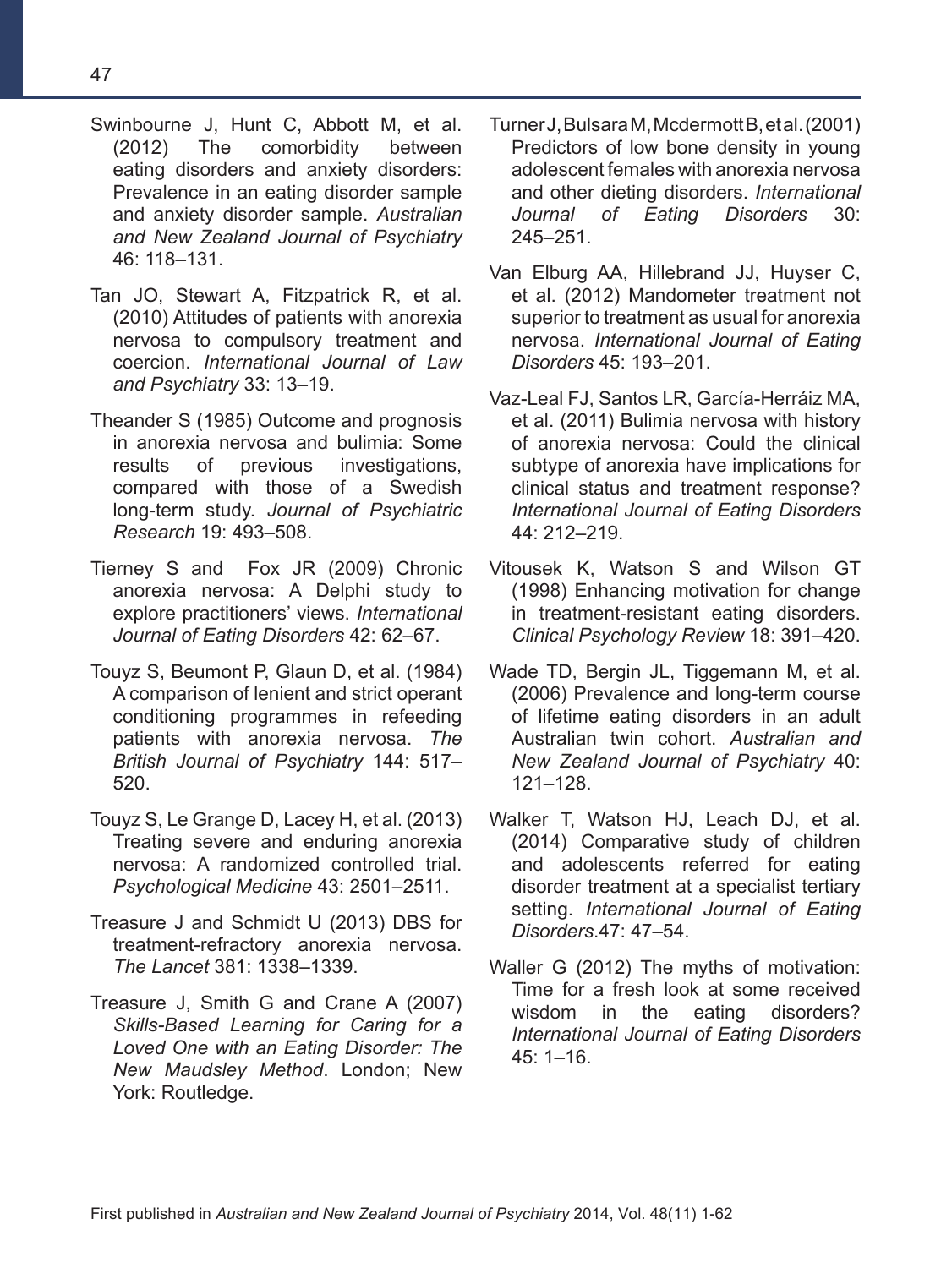- Watson HER, Dreher C, Steele A, et al. (2010) Eating disorders prevention, treatment & management: An evidence review. The National Eating Disorders Collaboration.
- Watson HJ and Bulik CM (2012) Update on the treatment of anorexia nervosa: Review of clinical trials, practice guidelines and emerging interventions. *Psychological Medicine* 43: 2477–2500.
- Watson TL, Bowers WA and Andersen AE (2000) Involuntary treatment of eating disorders. *American Journal of Psychiatry* 157: 1806–1810.
- Wells JE, Browne MAO, Scott KM, et al. (2006) Prevalence, interference with life and severity of 12 month DSM-IV disorders in Te Rau Hinengaro: The New Zealand mental health survey. *Australian and New Zealand Journal of Psychiatry* 40: 845–854.
- Wentz E, Mellström D, Gillberg IC, et al. (2007) Brief report: Decreased bone mineral density as a long-term complication of teenage-onset anorexia nervosa. *European Eating Disorders Review* 15: 290–295.
- Whitelaw M, Gilbertson H, Lam PY, etal. (2010) Does aggressive refeeding in hospitalized adolescents with anorexia nervosa result in increased hypophosphatemia? *Journal of Adolescent Health* 46: 577–582.
- WHO (World Health Organization) (2007) Growth reference data for 5–19 years. Available at: [http://www.who.int/growthref/](http://www.who.int/growthref/en) [en](http://www.who.int/growthref/en)/ (accessed 8 November 2013).
- WHO (World Health Organization) (2013) WHO Child Growth Standards. Available at: <http://www.who.int/en>/ (accessed 8 November 2013).
- Williams KD, Dobney T and Geller J (2010) Setting the eating disorder aside: An alternative model of care. *European Eating Disorders Review* 18: 90–96.
- Wilson AJ, Touyz SW, O'Connor M, et al. (1985) Correcting the eating disorder in anorexia nervosa. *Journal of Psychiatric Research* 19: 449–451.
- Wilson GT and Zandberg LJ (2012) Cognitive-behavioral guided self-help for eating disorders: Effectiveness and scalability. *Clinical Psychology Review* 32: 343–357.
- Wilson GT, Wilfley DE, Agras WS, et al. (2010) Psychological treatments of binge eating disorder. *Archives of General Psychiatry* 67: 94–101.
- Wonderlich S, Mitchell JE, Crosby RD, et al. (2012) Minimizing and treating chronicity in the eating disorders: A clinical overview. *International Journal of Eating Disorders* 45: 467–475.
- Yager J, Devlin M, Halmi K, et al. (2006) American Psychiatric Association practice guideline for the treatment of patients with eating disorders. *American Journal of Psychiatry* 163(7 Suppl): 4–54.
- Zipfel S, Wild B, Groß G, et al. (2014) Focal psychodynamic therapy, cognitive behaviour therapy, and optimised treatment as usual in outpatients with anorexia nervosa (ANTOP study): Randomised controlled trial. *The Lancet* 383: 127–137.
- Zuercher JN, Cumella EJ, Woods BK, et al. (2003) Efficacy of voluntary nasogastric tube feeding in female inpatients with anorexia nervosa. *Journal of Parenteral and Enteral Nutrition* 27: 268–276.Table 1. Comparative clinical features of DSM-5 eating disorder diagnostic groups.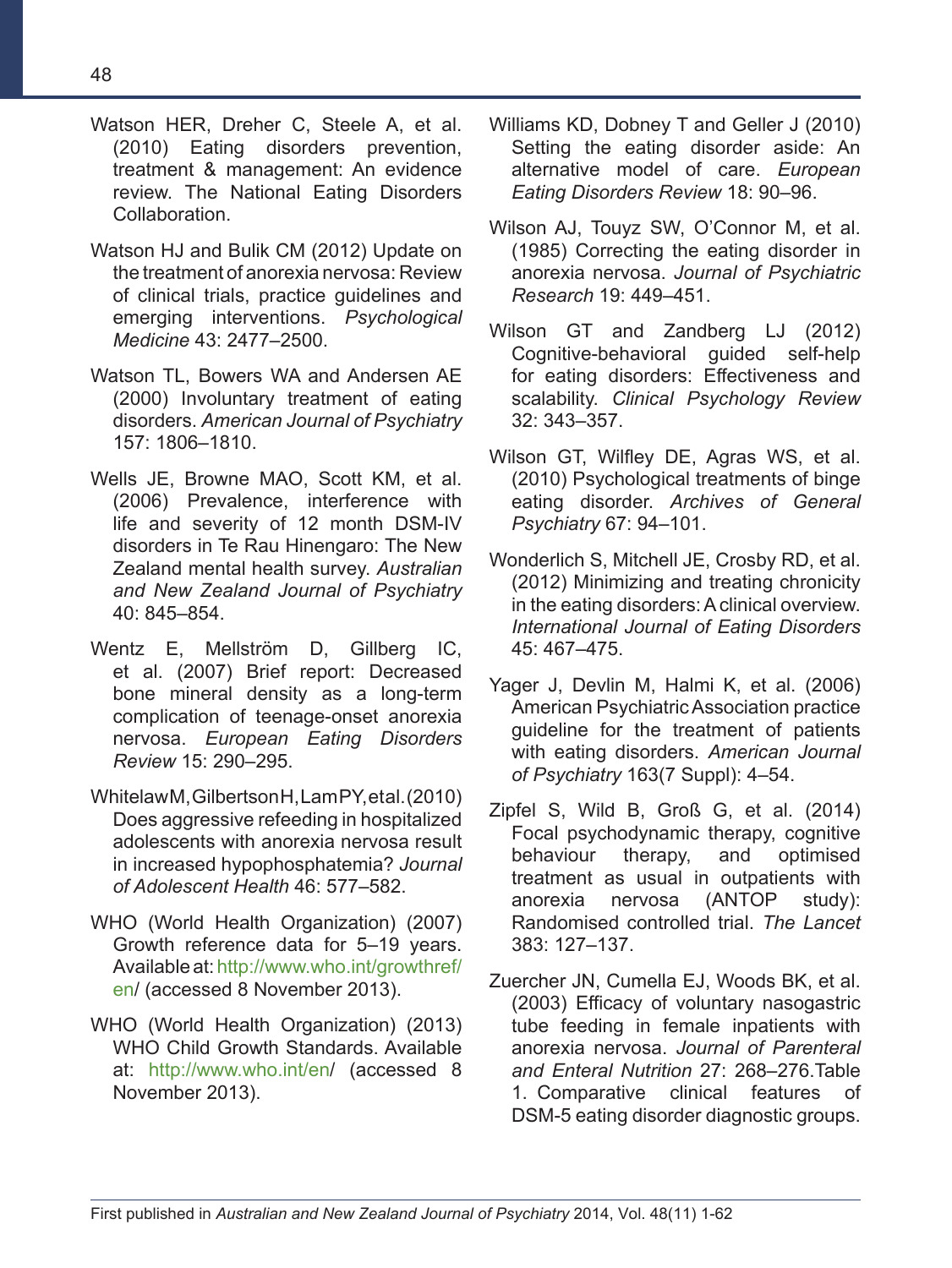# **Tables and Figures**

**Figure 1.** PRISMA flow diagram.

From: (Moher et al., 2009). For more information visit www.prisma-statement.org.



First published in *Australian and New Zealand Journal of Psychiatry* 2014, Vol. 48(11) 1-62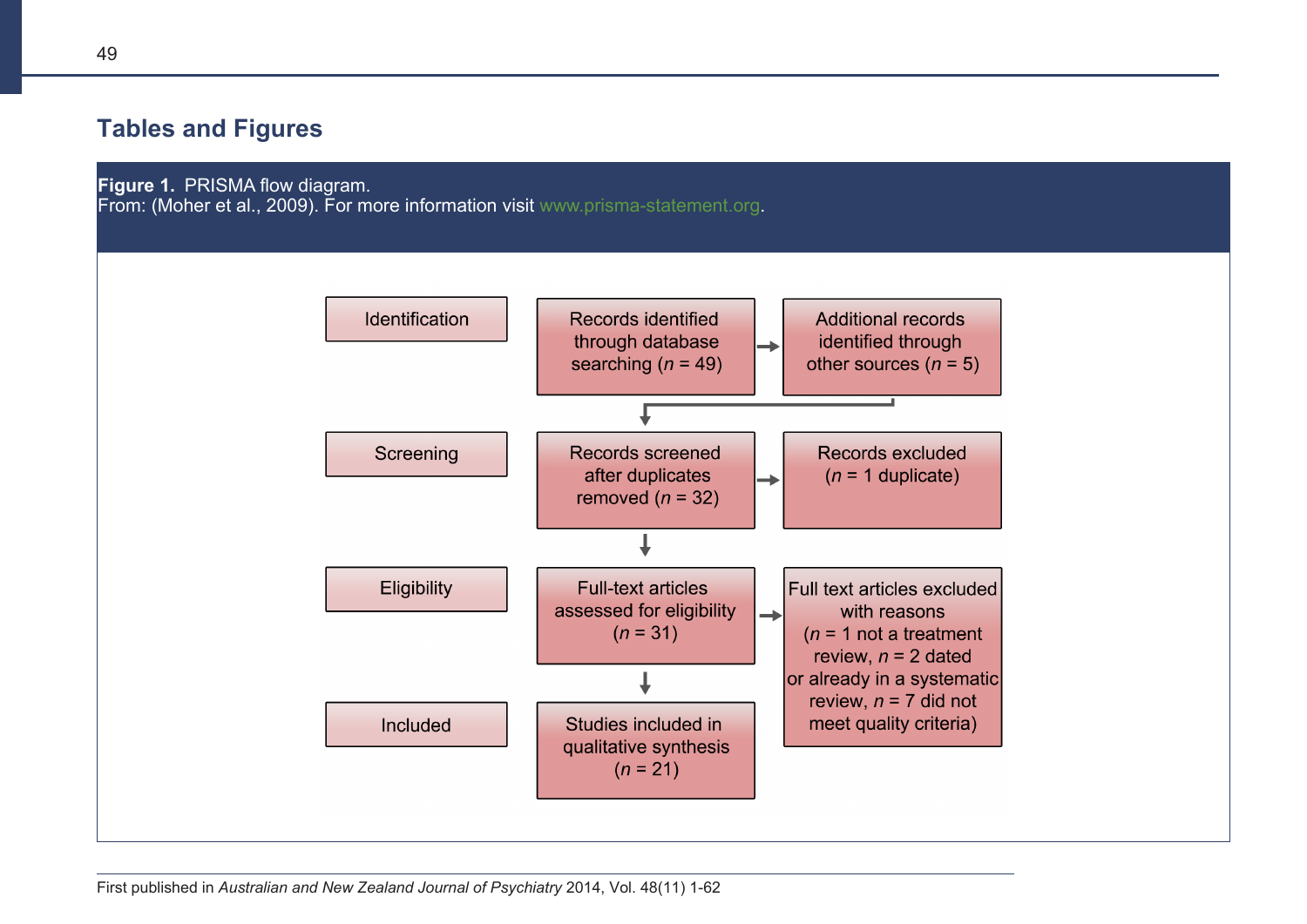<span id="page-49-0"></span>

|                                                                         | Anorexia nervosa<br>(AN) | Atypical anorexia<br>$n$ ervosa <sup>1</sup> | <b>Bulimia nervosa</b><br>(BN) | <b>Binge eating</b><br>disorder                  | Avoidant/<br>restrictive food<br>intake disorder | Purging disorder                                 |
|-------------------------------------------------------------------------|--------------------------|----------------------------------------------|--------------------------------|--------------------------------------------------|--------------------------------------------------|--------------------------------------------------|
| <b>Overvaluation of</b><br>weight/shape                                 | Required                 | Required                                     | Required                       | May occur                                        | Not required                                     | May occur                                        |
| <b>Fear of fatness</b><br>and/or behaviour<br>preventing<br>weight gain | Required                 | Required                                     | May occur                      | Uncommon                                         | No fear of fatness<br>but food is<br>restricted  | May occur                                        |
| <b>Underweight</b>                                                      | Required                 | Not present                                  | <b>NA</b>                      | <b>NA</b>                                        | May occur                                        | May occur                                        |
| <b>Unmet</b><br>nutritional and/or<br>energy needs                      | Required                 | Required                                     | May occur                      | <b>NA</b>                                        | Required                                         | May occur                                        |
| Overweight                                                              | <b>NA</b>                | May occur                                    | May occur                      | Not required but is NA<br>common                 |                                                  | May occur                                        |
| <b>Regular (weekly)</b><br>binge eating                                 | May occur                | May occur                                    | Required                       | Required with<br>distress and 3/5<br>descriptors | <b>NA</b>                                        | Absent                                           |
| <b>Regular (weekly)</b><br>compensatory<br>behaviours                   | May occur                | May occur                                    | Required                       | Do not occur                                     | <b>NA</b>                                        | Regular purging<br>required, not<br>compensatory |

**Table 1.** Comparative clinical features of DSM-5 eating disorder diagnostic groups.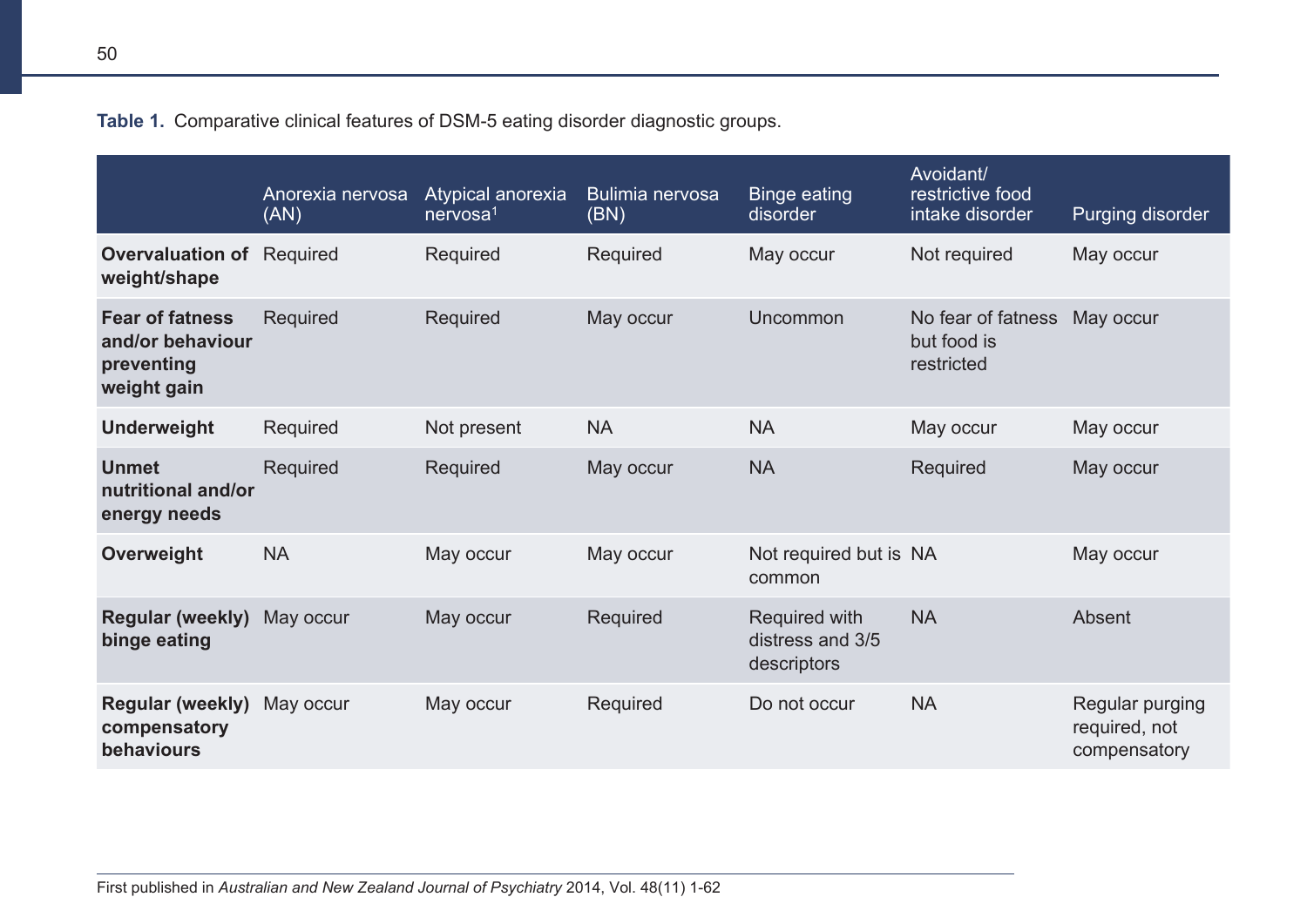|                               | Anorexia nervosa<br>(AN)        | Atypical anorexia<br>$\overline{\mathsf{Inervosa}}^1$ | Bulimia nervosa<br>(BN)                    | <b>Binge eating</b><br>disorder | Avoidant/<br>restrictive food<br>intake disorder | Purging disorder                                       |
|-------------------------------|---------------------------------|-------------------------------------------------------|--------------------------------------------|---------------------------------|--------------------------------------------------|--------------------------------------------------------|
| <b>AN not</b><br>concurrent   | <b>NA</b>                       | <b>NA</b>                                             | Required                                   | Required and no<br><b>BN</b>    | Required and no<br><b>BN</b>                     | Not meeting full<br>criteria for AN or<br><b>ARFID</b> |
| <b>Subtypes</b>               | Restricting or<br>binge purging | <b>None</b>                                           | <b>None</b>                                | <b>None</b>                     | <b>None</b>                                      | <b>NA</b>                                              |
| <b>Remission</b><br>specifier | Partial/full                    | <b>None</b>                                           | Partial/full                               | Partial/full                    | In remission                                     | NA, is a subtype<br>of OSFED                           |
| <b>Severity</b><br>specifier  | <b>BMI</b> scale                | <b>None</b>                                           | Frequency of<br>compensatory<br>behaviours | Frequency of<br>binge eating    | None                                             | <b>None</b>                                            |

# **Table 1.** Comparative clinical features of DSM-5 eating disorder diagnostic groups. (continued)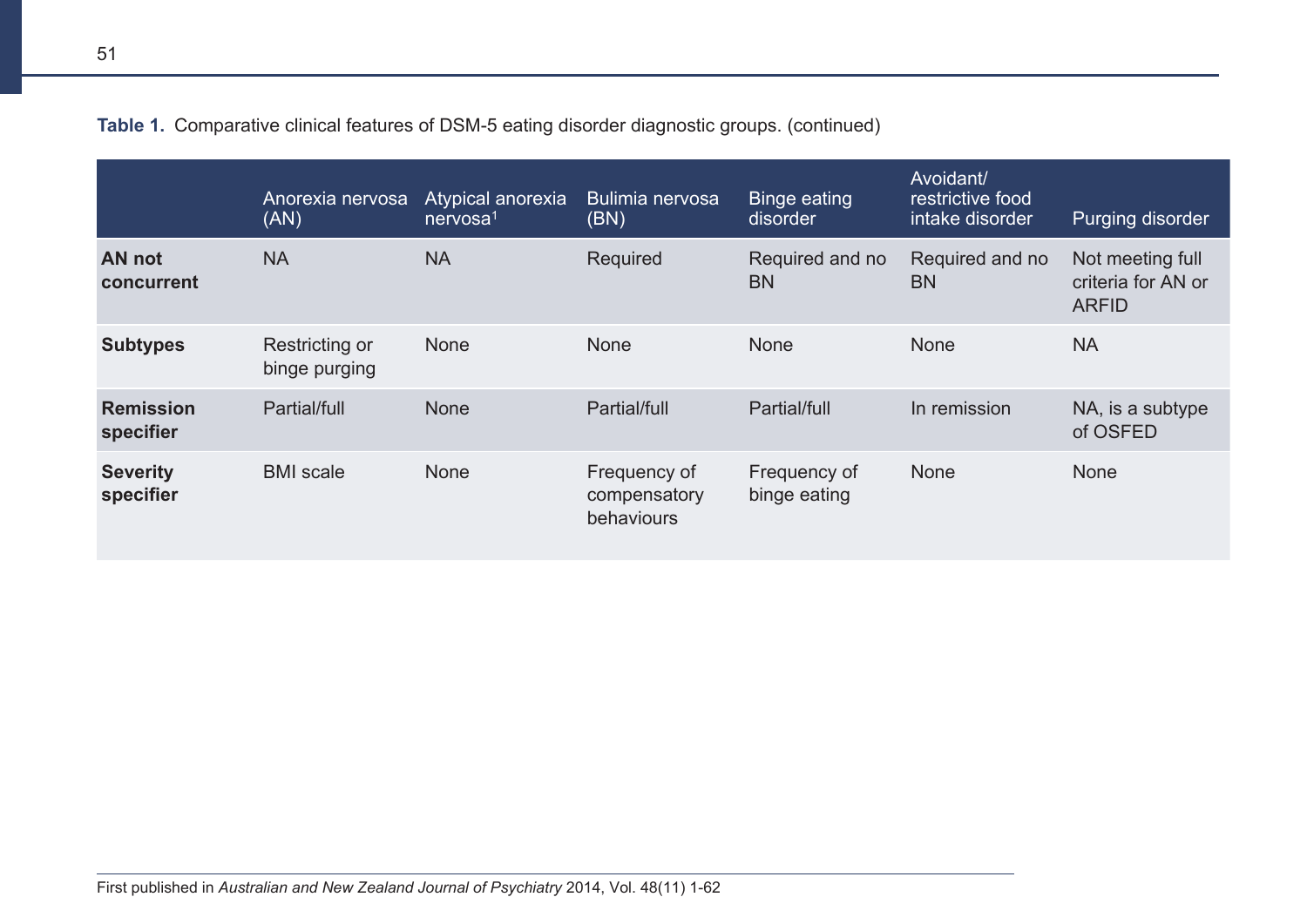<span id="page-51-0"></span>

| Level         | Intervention                                                                                                                                                                    | Diagnostic accuracy                                                                                                                                                          |
|---------------|---------------------------------------------------------------------------------------------------------------------------------------------------------------------------------|------------------------------------------------------------------------------------------------------------------------------------------------------------------------------|
| EBR I         | A systematic review of level II studies                                                                                                                                         | A systematic review of level II studies                                                                                                                                      |
| EBR II        | A randomised controlled trial                                                                                                                                                   | A study of test accuracy with: an independent, blinded<br>comparison with a valid reference standard, among<br>consecutive persons with a defined clinical presentation      |
| EBR III-1     | A pseudo-randomised controlled trial (i.e. alternate allocation<br>or some other method)                                                                                        | A study of test accuracy with: an independent, blinded<br>comparison with a valid reference standard, among non-<br>consecutive persons with a defined clinical presentation |
| EBR III-2     | A comparative study with concurrent controls:<br>• Non-randomised, experimental trial<br>• Cohort study<br>• Case-control study<br>Interrupted time series with a control group | A comparison with reference standard that does not meet the<br>criteria required for level II and III-1 evidence                                                             |
| EBR III-3     | A comparative study without concurrent controls:<br>• Historical control study<br>• Two or more single arm studies<br>Interrupted time series without a parallel control group  | Diagnostic case-control study                                                                                                                                                |
| <b>EBR IV</b> | Case series with either post-test or pre-test/post-test outcomes Study of diagnostic yield (no reference standard)                                                              |                                                                                                                                                                              |

**Table 2.** National Health and Medical Research Council designations of level of evidence based recommendation (EBR).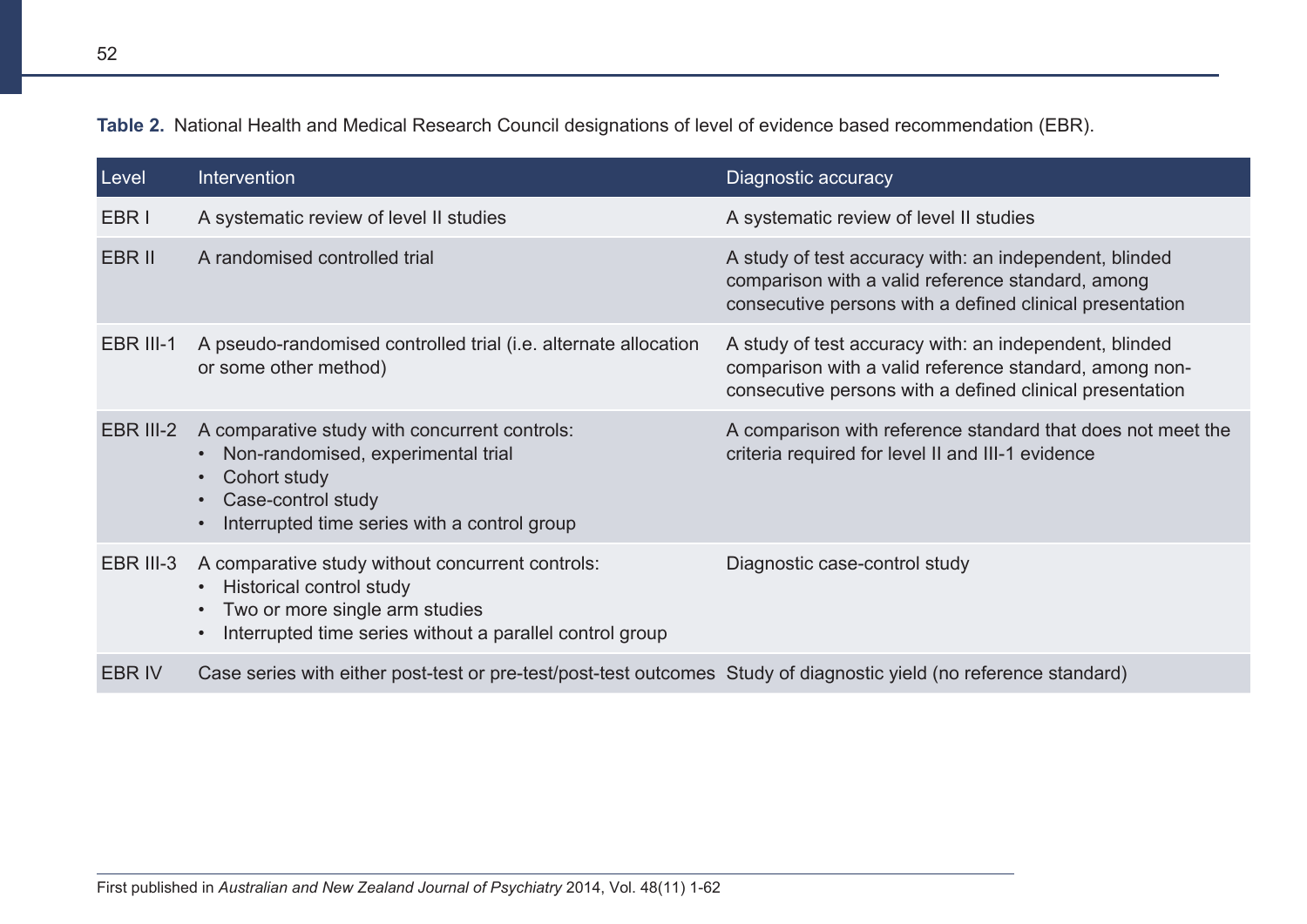**Table 3.** Indicators for consideration for psychiatric and medical admission for adults.

<span id="page-52-0"></span>

|                    | Psychiatric admission indicated <sup>a</sup>                                                                                                         | Medical admission indicated                                                                                              |
|--------------------|------------------------------------------------------------------------------------------------------------------------------------------------------|--------------------------------------------------------------------------------------------------------------------------|
| Weight             | Body mass index (BMI) <14                                                                                                                            | <b>BMI &lt;12</b>                                                                                                        |
| Rapid weight loss  | 1kg per week over several weeks or grossly inadequate<br>nutritional intake (<100kcal daily) or continued weight loss<br>despite community treatment |                                                                                                                          |
| <b>Systolic BP</b> | $90$ mmHg                                                                                                                                            | $< 80$ mmHg                                                                                                              |
| <b>Postural BP</b> | >10 mmHg drop with standing                                                                                                                          | >20 mmHg drop with standing                                                                                              |
| Heart rate         |                                                                                                                                                      | ≤40 bpm or > 120 bpm or<br>postural tachycardia > 20/min                                                                 |
| Temperature        | <35.5° c or cold/blue extremities                                                                                                                    | <35°c or cold/blue extremities                                                                                           |
| 12-lead ECG        |                                                                                                                                                      | Any arrhythmia including QTc prolongation, non-specific<br>ST or T-wave changes including inversion or biphasic<br>waves |
| <b>Blood sugar</b> | Below normal range*                                                                                                                                  | $< 2.5$ mmol/L                                                                                                           |
| Sodium             | $<$ 130 mmol/L $*$                                                                                                                                   | $<$ 125 mmol/L                                                                                                           |
| Potassium          | Below normal range <sup>*</sup>                                                                                                                      | <3.0 mmol/L                                                                                                              |
| Magnesium          |                                                                                                                                                      | Below normal range*                                                                                                      |
| Phosphate          |                                                                                                                                                      | Below normal range*                                                                                                      |

First published in *Australian and New Zealand Journal of Psychiatry* 2014, Vol. 48(11) 1-62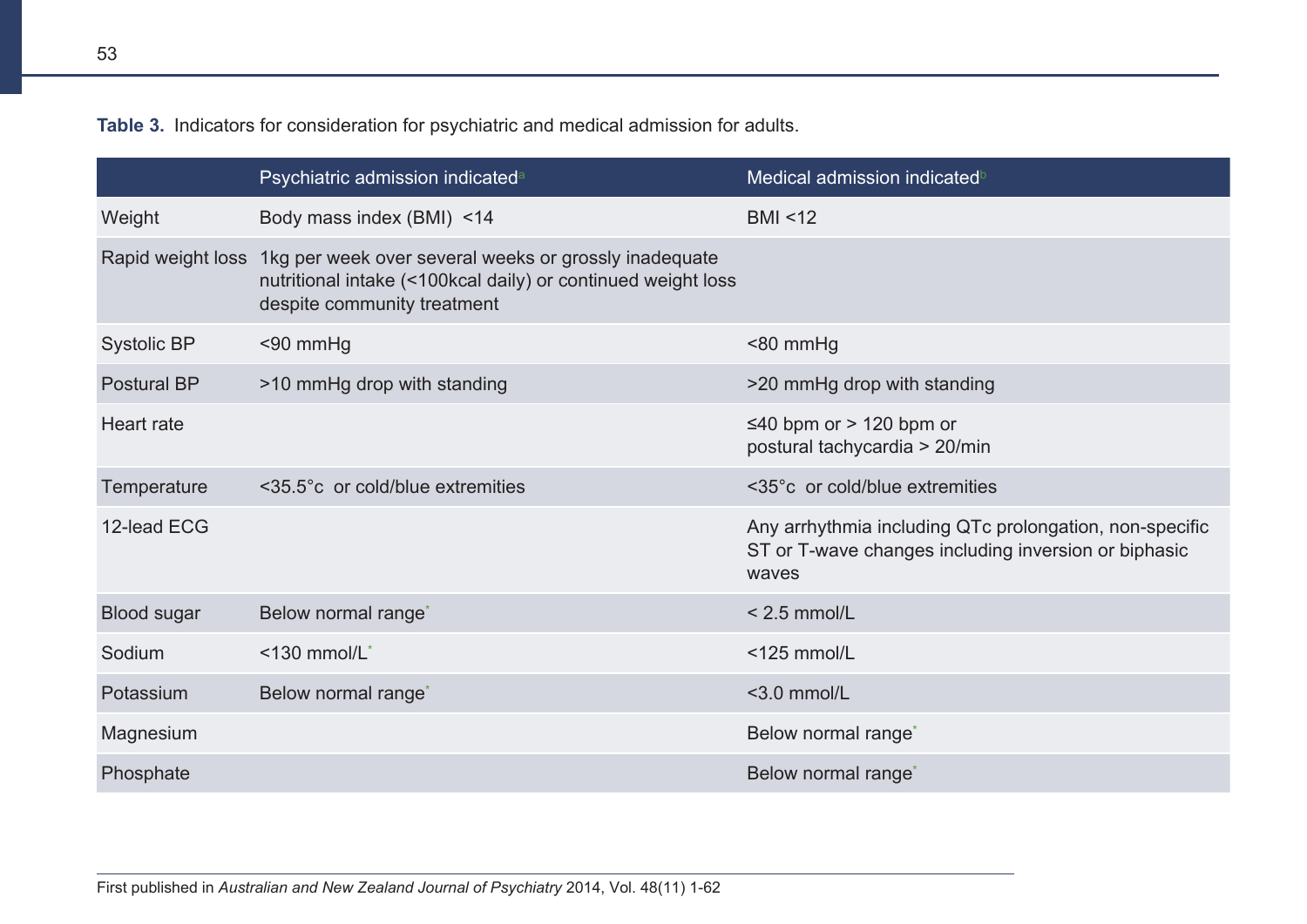|                    | Psychiatric admission indicated <sup>a</sup>                                     | Medical admission indicated <sup>b</sup>                                     |
|--------------------|----------------------------------------------------------------------------------|------------------------------------------------------------------------------|
| eGFR               |                                                                                  | <60ml/min/1.73m <sup>2</sup> or rapidly dropping (25% drop within a<br>week) |
| Albumin            | Below normal range                                                               | $<$ 30 g/L                                                                   |
| Liver enzymes      | Mildly elevated                                                                  | Markedly elevated (AST or ALD > 500)*                                        |
| <b>Neutrophils</b> | $< 1.5 \times 10^{9}/L$                                                          | $< 1.0 \times 10^9$ /L                                                       |
| Risk assessment    | Suicidal ideation<br>Active self-harm<br>Moderate to high agitation and distress |                                                                              |

**Table 3.** Indicators for consideration for psychiatric and medical admission for adults.(continued)

*\*Please note, any biochemical abnormality which has not responded to adequate replacement within the first 24 hours of admission should be reviewed by a medical registrar urgently*

<span id="page-53-0"></span>aPatients who are not as unwell as indicated above may still require admission to a psychiatric or other inpatient facility.

<span id="page-53-1"></span>**bMedical admission refers to admission to a medical ward, short stay medical assessment unit or similar.**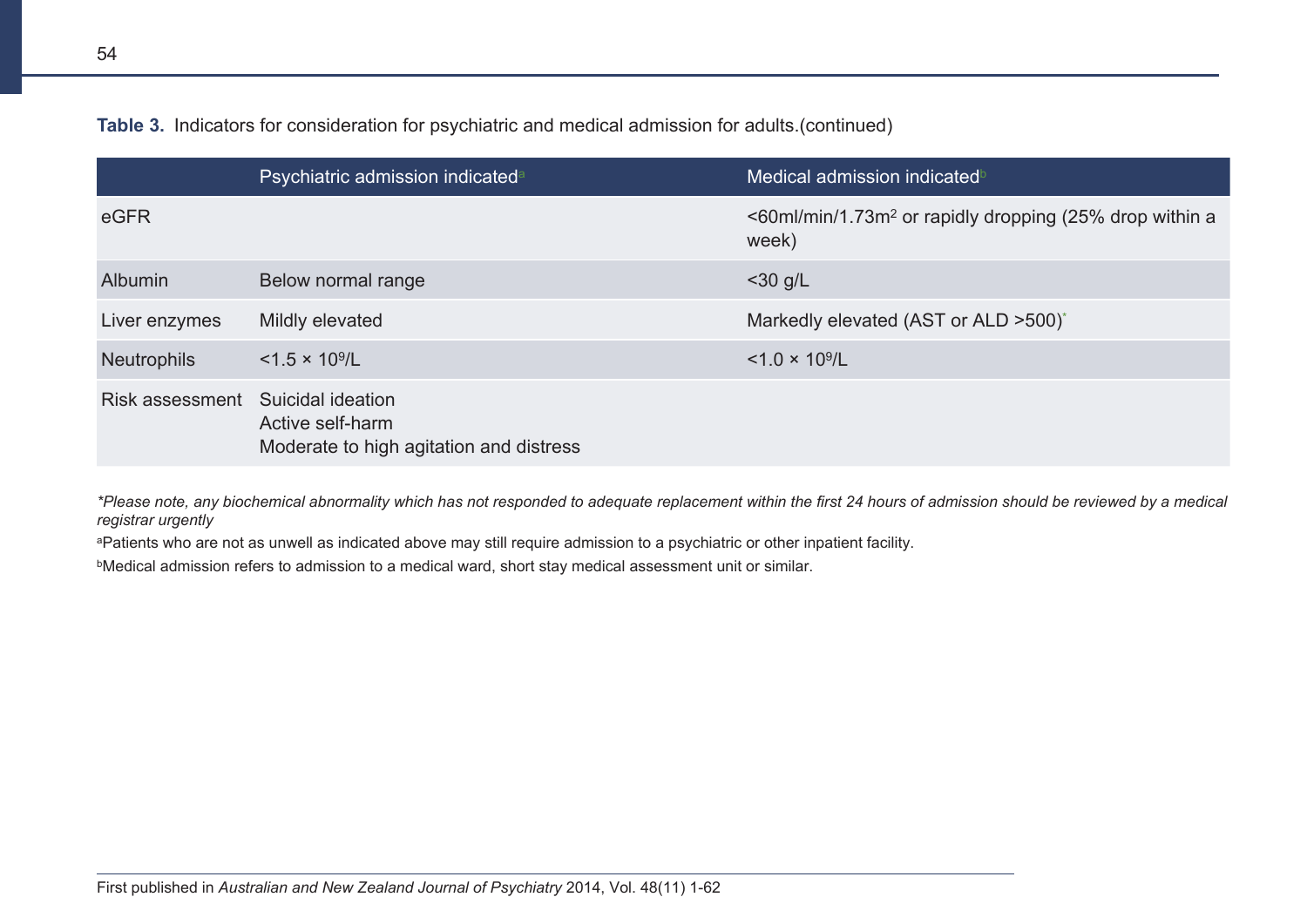| <b>System</b>                              | Physical/lab findings                                                                                                                                                                  | Action/investigation                                                                                                                                                                                                                                                                                                                                                                                    |
|--------------------------------------------|----------------------------------------------------------------------------------------------------------------------------------------------------------------------------------------|---------------------------------------------------------------------------------------------------------------------------------------------------------------------------------------------------------------------------------------------------------------------------------------------------------------------------------------------------------------------------------------------------------|
| <b>Cardiac</b>                             | • Bradycardia and/or hypotension<br>and/or tachycardia and/or<br>prolonged QT interval and/or<br>arrhythmias <sup>a</sup>                                                              | $\cdot$ ECG<br>• Cardiac monitoring<br>• Cardiology consultation<br>Nutritional assessment/resuscitation<br>• Re-hydration: preferential use<br>of oral fluids because of risk of<br>cardiac failure, note glucose based<br>solutions may increase risk of<br>refeeding syndrome                                                                                                                        |
| <b>Core body</b><br>temperature            | • Hypothermia (may mask serious<br>infection)                                                                                                                                          | Monitor; warm with external heat,<br>nutrition                                                                                                                                                                                                                                                                                                                                                          |
| <b>Endocrine</b>                           | • Hypoglycaemiab<br>Poor metabolic control in co-<br>$\bullet$<br>existent Type I diabetes<br>• Amenorrhoea<br>• Secondary hyperaldosteronism <sup>c</sup>                             | • If in first week of refeeding, give<br>thiamine; ensure adequate, steady<br>carbohydrate supply and monitor<br>blood glucose levels<br>Specialist management of diabetes<br>$\bullet$<br>Nutritional restoration until<br>$\bullet$<br>menstruation returns <sup>g</sup><br>• Provision of very slow IV fluids                                                                                        |
| <b>Fluid and</b><br>electrolyte<br>changes | • Hypokalaemia, hypochloraemia,<br>metabolic alkalosis <sup>c</sup><br>• Hypophosphataemia (frequently<br>emerges during refeeding)<br>• Hypomagnesaemia <sup>c</sup><br>Hyponatraemia | Suspect purging, careful K+<br>$\bullet$<br>replacement: best orally and correct<br>alkalosis first, monitor closely<br>Phosphate Sandoz 500mg bd then<br>recheck phosphate level, keep<br>replacing until normal <sup>e</sup><br>• Replace magnesium<br>• Suspect fluid loading, or over<br>drinking as part of weight loss<br>behaviours. 1.5 litre/day fluid<br>restriction. Monitor in all patients |
| Haemato-<br>logical                        | • Anaemia <sup>d</sup><br>• Neutropaenia                                                                                                                                               | • Monitor in all patients. Consider iron<br>level and stores of $B_{12}$ and folate.<br>Replace as necessary, <sup>f</sup><br>Improve nutrition                                                                                                                                                                                                                                                         |

### <span id="page-54-0"></span>**Table 4.** Physical and laboratory findings and their management.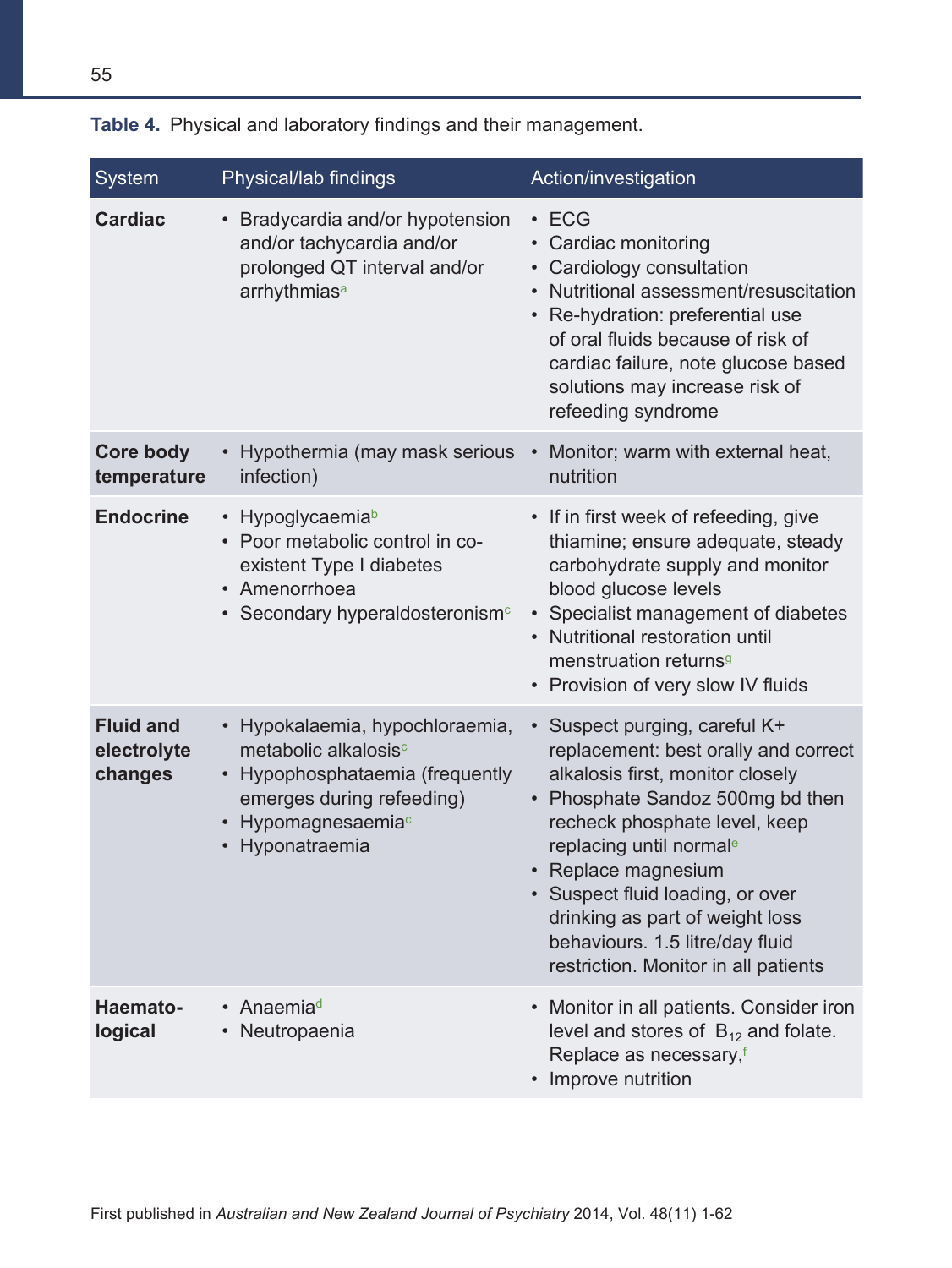| <b>System</b>         | Physical/lab findings                                                                                                                                                                                                                                                            | Action/investigation                                                                                                                                                                                                                                                                                                                                                                                                        |
|-----------------------|----------------------------------------------------------------------------------------------------------------------------------------------------------------------------------------------------------------------------------------------------------------------------------|-----------------------------------------------------------------------------------------------------------------------------------------------------------------------------------------------------------------------------------------------------------------------------------------------------------------------------------------------------------------------------------------------------------------------------|
| Gastro-<br>intestinal | • Severe acute pancreatitis <sup>c,i</sup><br>• Parotid and salivary gland<br>hypertrophyc<br>• Reduced gastric motility (and<br>early satiety)<br>• Mallory-Weiss tears, ruptures <sup>c</sup><br>• Oesophagitis<br>• Constipation<br>• Raised liver enzymes and low<br>albumin | • Bowel rest, nasogastric suction and<br>IV fluid replacement<br>• Nil specific<br>• Smaller but more frequent meals<br>may be preferred<br>• Urgent surgical referral<br>Consider proton pump inhibitor for<br>severe symptoms - symptomatic<br>relief for mild symptoms<br>Reassure, increase nutrition, stool<br>$\bullet$<br>softeners (do not use stimulant<br>laxatives such as senna)<br>• Monitor/improve nutrition |
| <b>Skin/bone</b>      | • Osteopaenia, stress fractures<br>• Brittle hair, hair loss, lanugo hair<br>• Dorsal hand abrasions,<br>facial purpura, conjunctival<br>haemorrhage <sup>c</sup>                                                                                                                | • Monitor bone density, nutritional<br>restoration until menstruation<br>returns, calcium <sup>h</sup> and Vitamin D,<br>specialist referral<br>• No specific treatment<br>No specific treatment                                                                                                                                                                                                                            |
| <b>Dental</b>         | • Erosions and perimylolysis                                                                                                                                                                                                                                                     | Dental referral                                                                                                                                                                                                                                                                                                                                                                                                             |

**Table 4.** Physical and laboratory findings and their management. (continued)

<span id="page-55-0"></span>aCardiac arrhythmia is a common cause of death.

<span id="page-55-1"></span>bHypoglycaemia in the first weeks is generally post prandial and occurs several hours after refeeding, hence some units preferentially use nasogastric feeding (Hart et al., 2011a).

<span id="page-55-3"></span>cComplications caused by purging behaviours as well as starvation (Bahia et al., 2012).

<span id="page-55-5"></span>dMay be normocytic and normochronic, as characteristic of nutritional deficiency, but microcytic (iron-

deficiency) is increasing as more people choose vegetarianism. Copper deficiency may also play a role.

<span id="page-55-4"></span>eFor patients at risk of refeeding syndrome (e.g. first 7–10 days of inpatient refeeding) prophylactic phosphate is recommended.

<span id="page-55-6"></span>f Iron injections should not be given to the medically compromised patient as it is potentially hepatotoxic. Oral replacement is preferred.

<span id="page-55-2"></span>gOral contraceptives are not effective in restoring bone health.

<span id="page-55-7"></span>hPhosphate required to prevent or treat refeeding syndrome should take precedence over calcium. Calcium should not be given at the same time as phosphate.

i Mild acute pancreatitis is almost universal and not an indication for the proposed intervention.

Sources: Eating Disorders Outreach Service, Queensland (EDOS, 2011) Royal Australian and New Zealand College of Psychiatrists (RANZCP, 2004).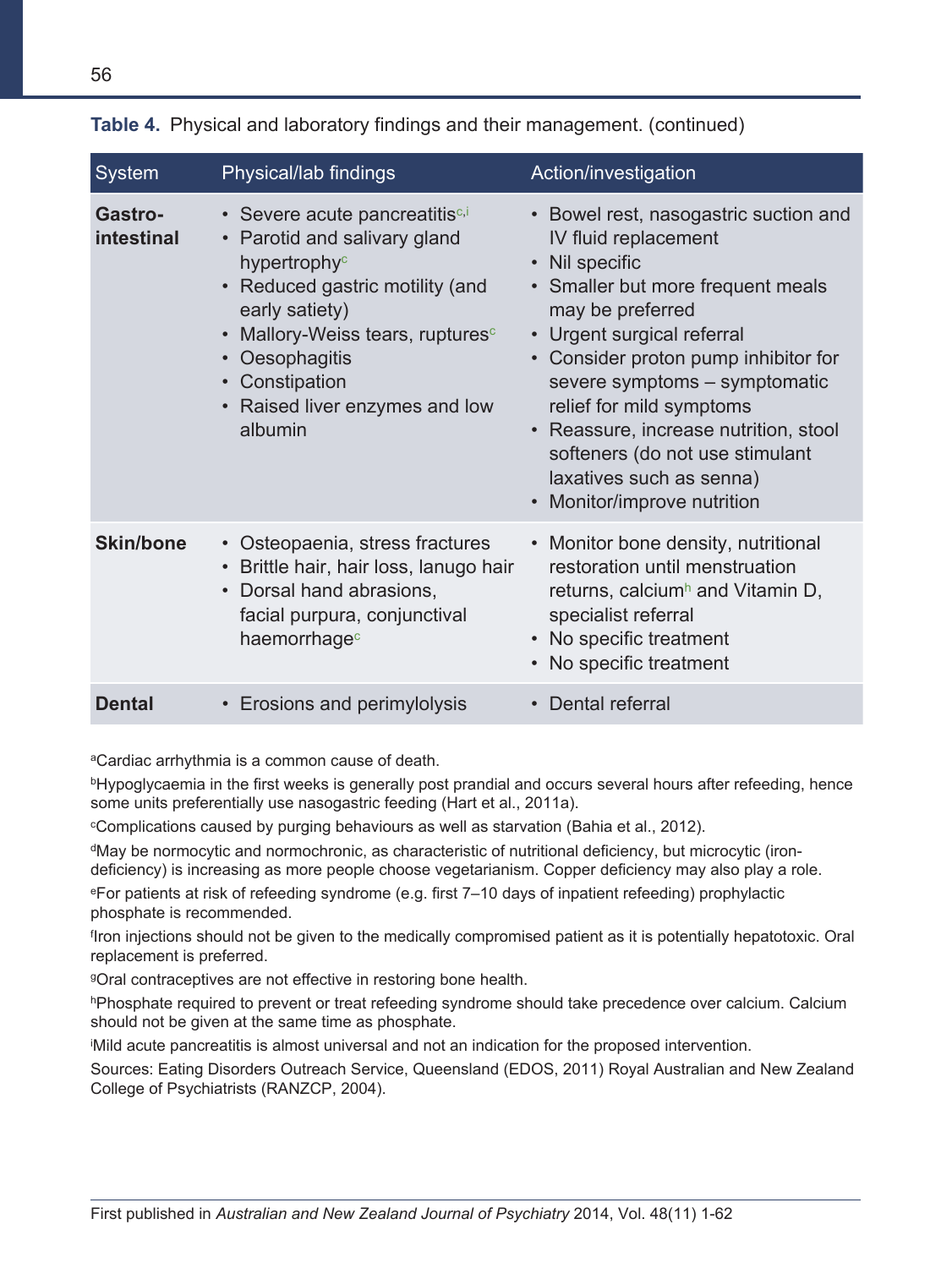<span id="page-56-0"></span>

|  |  |  |  | Table 5. Guidelines for inpatient admission for children. |
|--|--|--|--|-----------------------------------------------------------|
|--|--|--|--|-----------------------------------------------------------|

|                             | Indicators for admission <sup>a</sup> and specialist consultation                                                                                               |                                                                                          |  |
|-----------------------------|-----------------------------------------------------------------------------------------------------------------------------------------------------------------|------------------------------------------------------------------------------------------|--|
| Medical status <sup>b</sup> | Heart rate<br>Cardiac arrhythmia<br>Postural tachycardia<br><b>Blood pressure</b><br>Postural hypotension<br>QTc<br>Temperature<br>Hypokalaemia<br>Neutropaenia | $50$ bpm<br>$> 20$ /min<br><80/50 mm<br>$>20$ mm<br>$>450$ msec<br>$<$ 35.5 $^{\circ}$ C |  |
| Weight                      | <b>Children</b> < 75% of expected body weight or rapid weight<br>loss                                                                                           |                                                                                          |  |

NB: These are a guide only and do not replace the need for individual clinical judgement.

<span id="page-56-1"></span>aFor children, admission would generally be to a medical ward.

<span id="page-56-2"></span>**bPeople may also require admission for:** 

- Uncontrolled eating disorder behaviour.
- Failure to respond to outpatient treatment.
- Severe psychiatric comorbidity.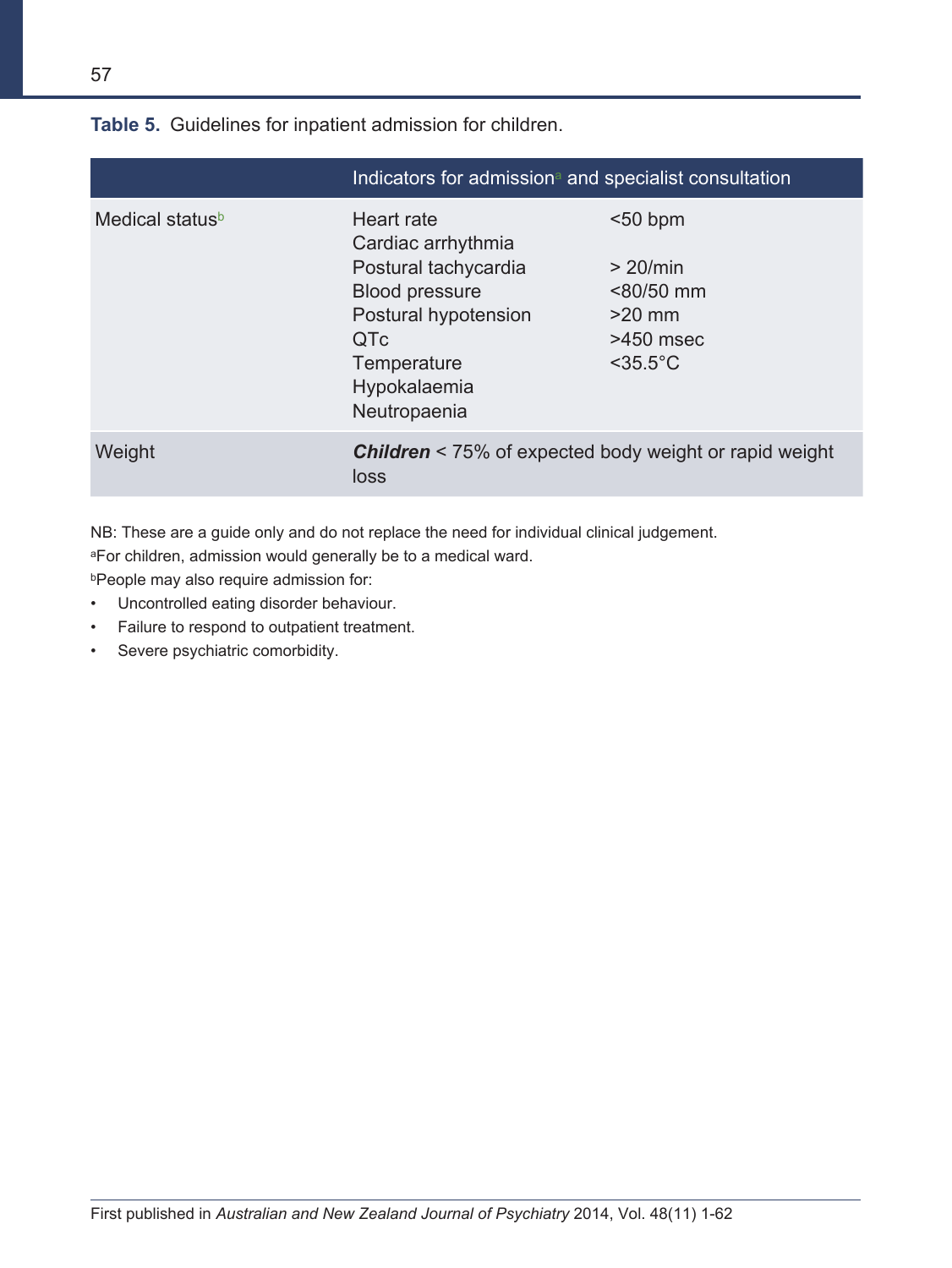| <b>Study</b>   |                                              | $\overline{N}$ | Mean | Age (Yrs) Treatments                                                                                                                           | <b>Results</b>                                                                                                                                                                                                                                                                                         |
|----------------|----------------------------------------------|----------------|------|------------------------------------------------------------------------------------------------------------------------------------------------|--------------------------------------------------------------------------------------------------------------------------------------------------------------------------------------------------------------------------------------------------------------------------------------------------------|
| 1.             | <b>Russell</b><br>et al.,<br>1987            | 21             | 16.6 | <b>Family based treatment</b><br>(FBT) vs individual<br>supportive therapy                                                                     | FBT produced significantly<br>superior outcome to<br>individual treatment in a<br>subset of 21 patients with<br>anorexia nervosa of less<br>than 3 years duration and<br>onset prior to 19 years on<br>Morgan Russell criteria at<br>12 month (60% vs 9%) and<br>5 year follow-up (90% vs<br>$36\%$ ). |
| 2.             | Crisp<br>et al., 1991                        | 90             | 21.7 | Treatment as usual (TAU)<br>with or without family<br>treatment sessions vs<br>group therapy vs inpatient<br>treatment vs single<br>assessment | No significant difference<br>in outcomes between<br>active treatment arms<br>with all active treatments<br>demonstrating significantly<br>superior outcomes to a<br>single assessment only.                                                                                                            |
| 3 <sub>1</sub> | le<br>Grange<br>et al.,<br>1992              | 18             | 15.3 | Conjoint family based<br>treatment (CFT) vs<br>separated family based<br>treatment (SFT)                                                       | No significant difference in<br>outcomes between CFT and<br>SFT.                                                                                                                                                                                                                                       |
| 4.             | <b>Robin</b><br>et al.,<br>1994 <sup>a</sup> | 24             | 14.7 | Behavioural systems family<br>therapy (BSFT) vs ego<br>orientated individual therapy<br>(EOIT)                                                 | <b>BSFT produced significantly</b><br>greater weight gain and<br>higher rates of return of<br>menstruation at the end of<br>treatment. There were no<br>differences in 12 month<br>outcomes.                                                                                                           |

<span id="page-57-0"></span>**Table 6.** Randomised controlled psychotherapy trials in adolescent anorexia nervosa.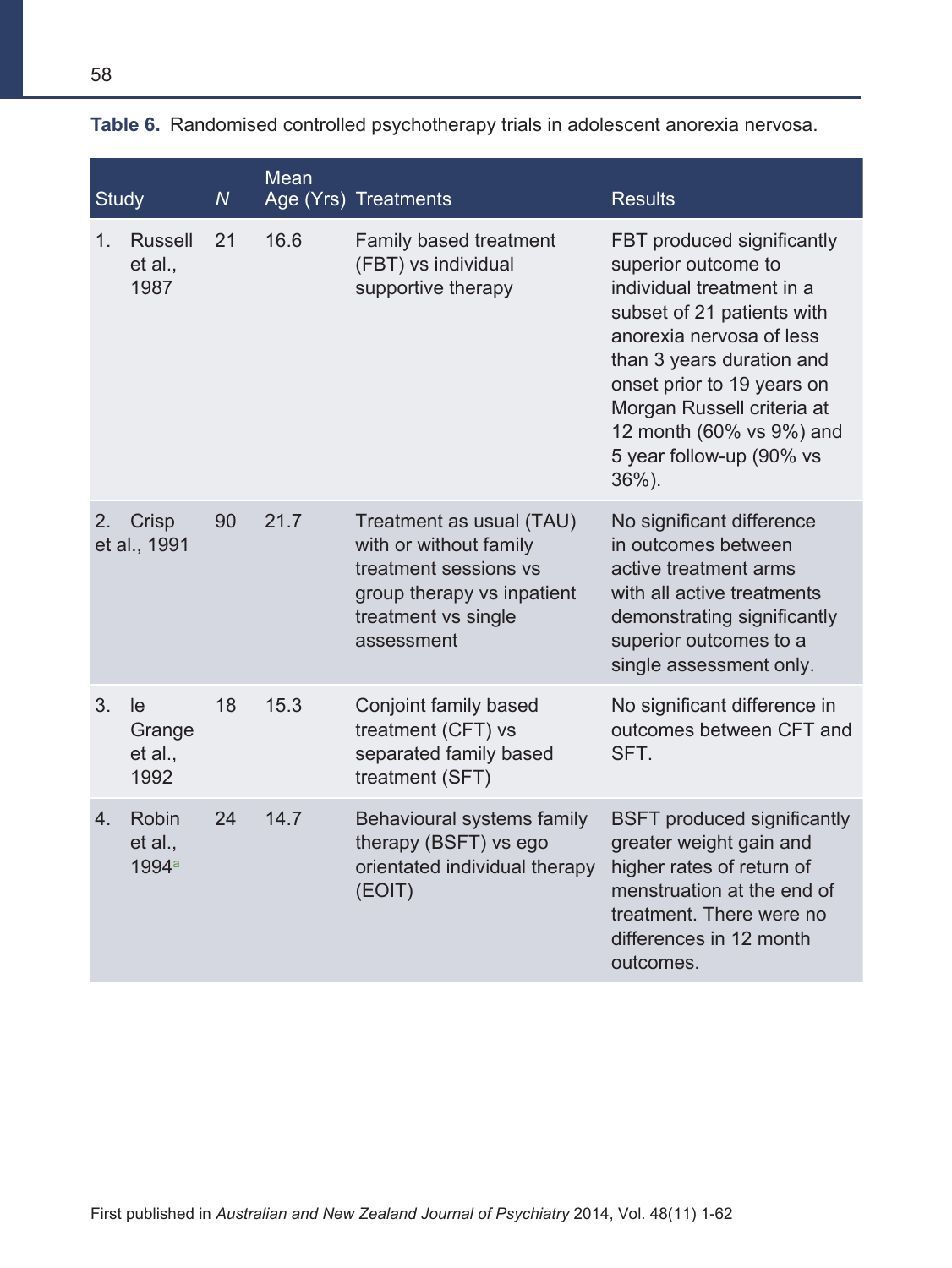| <b>Study</b> |                                       | N   | Mean | Age (Yrs) Treatments                                                                                                                                                                                                                          | <b>Results</b>                                                                                                                                                                                                                                                                |
|--------------|---------------------------------------|-----|------|-----------------------------------------------------------------------------------------------------------------------------------------------------------------------------------------------------------------------------------------------|-------------------------------------------------------------------------------------------------------------------------------------------------------------------------------------------------------------------------------------------------------------------------------|
| 5.           | Robin<br>et al.,<br>1999 <sup>a</sup> | 37  | 14.2 | <b>BSFT vs EOIT</b>                                                                                                                                                                                                                           | <b>BSFT</b> produced significantly<br>greater weight gain and<br>higher rates of return of<br>menstruation at the end of<br>treatment. There were no<br>differences in 12 month<br>outcomes.                                                                                  |
|              | 6.Eisler<br>et al., 2000              | 40  | 15.5 | <b>CFT vs SFT</b>                                                                                                                                                                                                                             | No significant difference in<br>outcomes between CFT and<br>SFT on global outcomes,<br>though families with high<br>levels of expressed maternal<br>criticism did better with SFT.                                                                                            |
|              | 7. Ball and<br>Mitchell,<br>2004      | 25  | 18.5 | <b>BSFT</b> vs cognitive<br>behavioural therapy (CBT)                                                                                                                                                                                         | No significant difference in<br>outcomes between BSFT<br>and CBT.                                                                                                                                                                                                             |
|              | 8. Lock<br>et al., 2005               | 86  | 15.2 | 20 session FBT vs 10<br>session FBT                                                                                                                                                                                                           | No significant difference<br>in outcomes between the<br>short and longer duration<br>FBT, though post hoc<br>analysis suggests individuals<br>with severe obsessive<br>compulsive eating disorder<br>symptoms from non-intact<br>families do better with longer<br>treatment. |
|              | 9. Gowers<br>et al.,<br>2007          | 167 | 14.9 | Multidisciplinary inpatient<br>psychiatric treatment vs<br>specialist outpatient eating<br>disorder treatment (CBT,<br>parental counselling, dietary<br>consultation, multimodal<br>feedback) vs TAU in<br>community mental health<br>service | No significant differences in<br>outcomes between the three<br>interventions. Outpatient<br>treatment more cost effective<br>with higher treatment<br>adherence. Increased<br>parental satisfaction with<br>specialist eating disorder<br>treatment.                          |

**Table 6.** Randomised controlled psychotherapy trials in adolescent anorexia nervosa. (continued)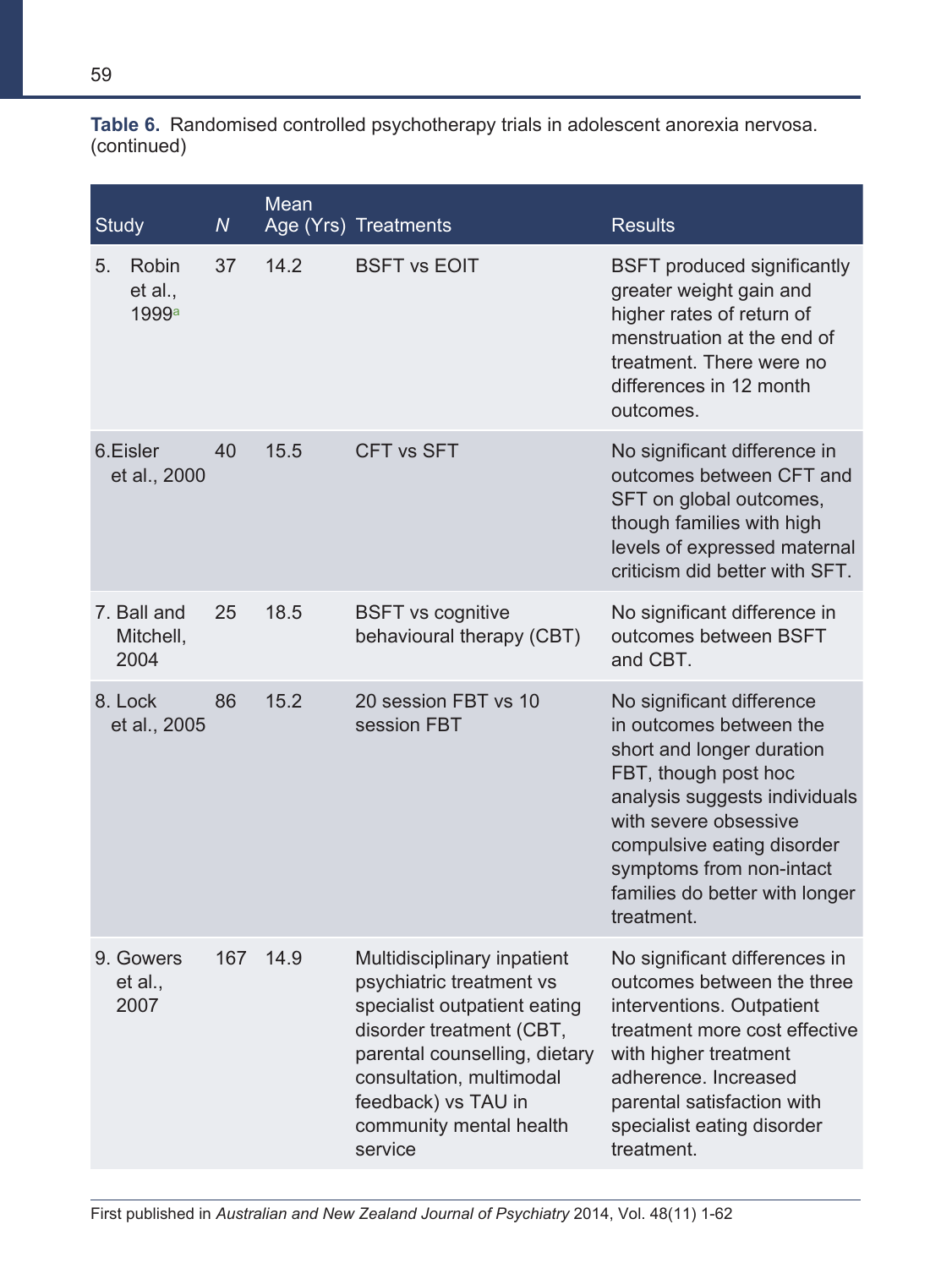|             | Table 6. Randomised controlled psychotherapy trials in adolescent anorexia nervosa. |  |
|-------------|-------------------------------------------------------------------------------------|--|
| (continued) |                                                                                     |  |

| <b>Study</b>                  | $\overline{N}$ | Mean | Age (Yrs) Treatments                                                | <b>Results</b>                                                                                                                                                                                                                                                                                                                                              |
|-------------------------------|----------------|------|---------------------------------------------------------------------|-------------------------------------------------------------------------------------------------------------------------------------------------------------------------------------------------------------------------------------------------------------------------------------------------------------------------------------------------------------|
| 10. Rhodes<br>et al.,<br>2008 | 20             | 14.0 | FBT vs FBT with parent to<br>parent consultation                    | No significant differences<br>in outcomes between<br>the two treatment arms,<br>though qualitative analysis<br>suggested parents felt<br>empowered and less alone<br>in the parent to parent<br>consultation arm.                                                                                                                                           |
| 11. Lock<br>et al.,<br>2010   | 121            | 14.4 | FBT vs adolescent focused<br>therapy (AFT)                          | FBT led to significantly<br>greater weight gain and<br>significantly greater<br>reduction in the global eating<br>disorder examination score<br>at the end of treatment. No<br>difference in remission rates<br>at the end of treatment,<br>though FBT demonstrated<br>significantly higher remission<br>rates at 6 and 12 month<br>follow-up (49% vs 23%). |
| 12. Godart<br>et al.,<br>2012 | 60             | 16.6 | TAU and adjunctive<br>relationship focused family<br>therapy vs TAU | Adjunctive family therapy<br>and TAU produced<br>significantly superior<br>outcomes to TAU using<br>Morgan Russell criteria<br>(40.0% vs 17.2% good<br>outcome).                                                                                                                                                                                            |

<span id="page-59-0"></span>aThe later trial by Robin and colleagues was an extension of the first and overlapped in design and participants.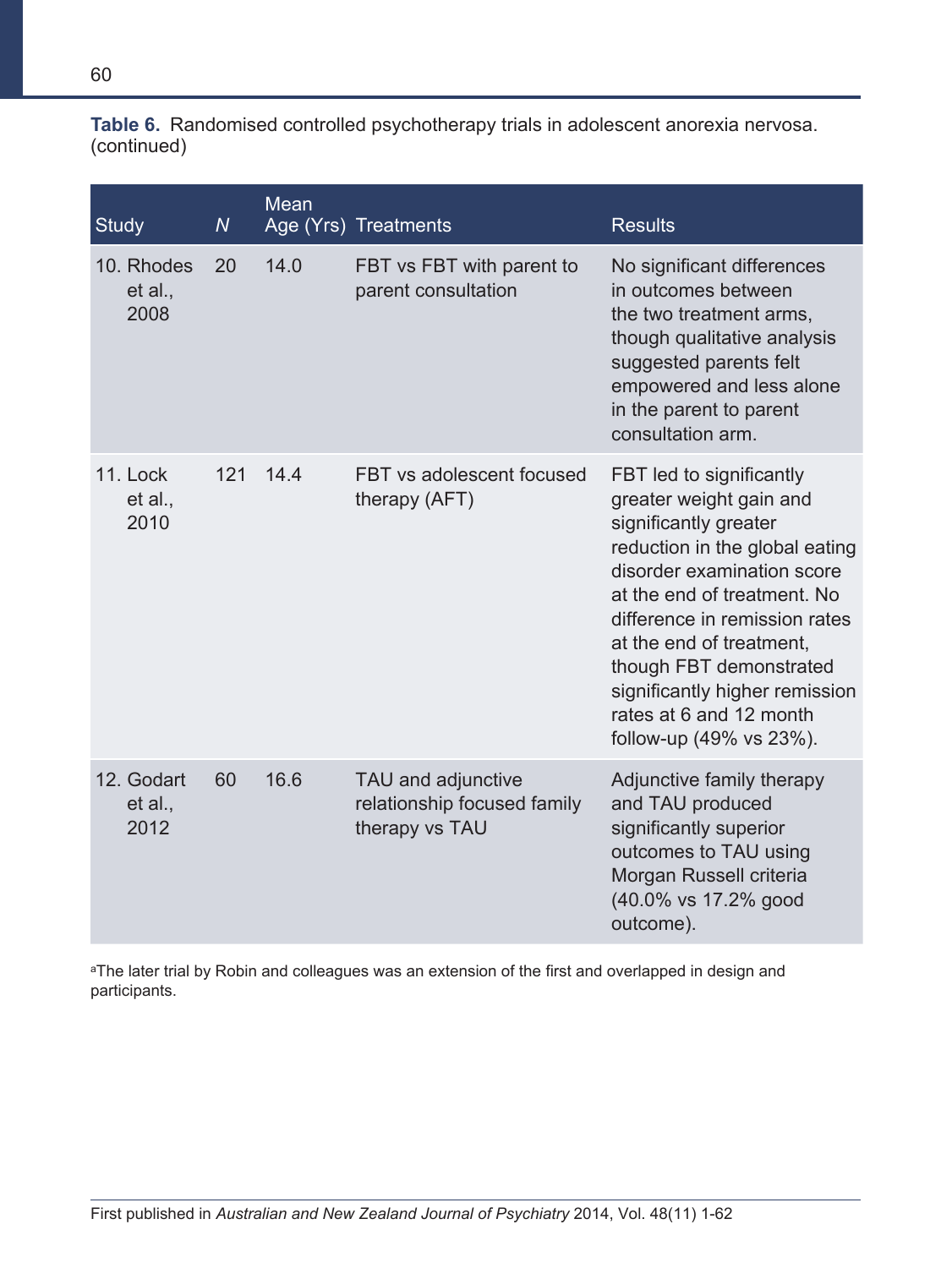|                            | <b>Treatment</b>             | Indication                                                                   | Grade                                                                                                                                                                        |
|----------------------------|------------------------------|------------------------------------------------------------------------------|------------------------------------------------------------------------------------------------------------------------------------------------------------------------------|
| <b>Anorexia</b><br>nervosa | Family therapy               | Improved eating<br>disorder symptoms and<br>weight                           | Level I - family based<br>treatment                                                                                                                                          |
|                            | Individual<br>psychotherapy  | Improved eating<br>disorder symptoms and<br>weight                           | Level I                                                                                                                                                                      |
|                            | Antipsychotic<br>medication  | Improved weight gain                                                         | Level I - inconsistent<br>support<br>Level II - olanzapine,<br>amisulpride only                                                                                              |
|                            |                              | Reduced eating<br>disorder symptoms                                          | Level I – not supportive                                                                                                                                                     |
|                            |                              | Improved mood                                                                | Level I - mixed support                                                                                                                                                      |
|                            |                              | Reduced anxiety or<br>ruminations                                            | Level I - inconsistent<br>support                                                                                                                                            |
|                            | Antidepressant<br>medication | Improved weight gain<br>or relapse prevention                                | No robust and/or<br>conflicting evidence                                                                                                                                     |
| <b>Bulimia</b><br>nervosa  | Individual<br>psychotherapy  | Reduction in binge<br>eating & reduced<br>eating disorder<br>psychopathology | Level I - cognitive<br>behaviour therapy<br>especially CBT-E<br>Level I - interpersonal<br>psychotherapy<br>Level II - dialectical<br>behaviour therapy -<br>weaker evidence |
|                            | Family therapy               | Reduction in binge<br>eating & reduced<br>eating disorder<br>psychopathology | Level II - conflicting<br>evidence                                                                                                                                           |

<span id="page-60-0"></span>**Table 7.** Role and evidence base support for specific treatments in eating disorders.